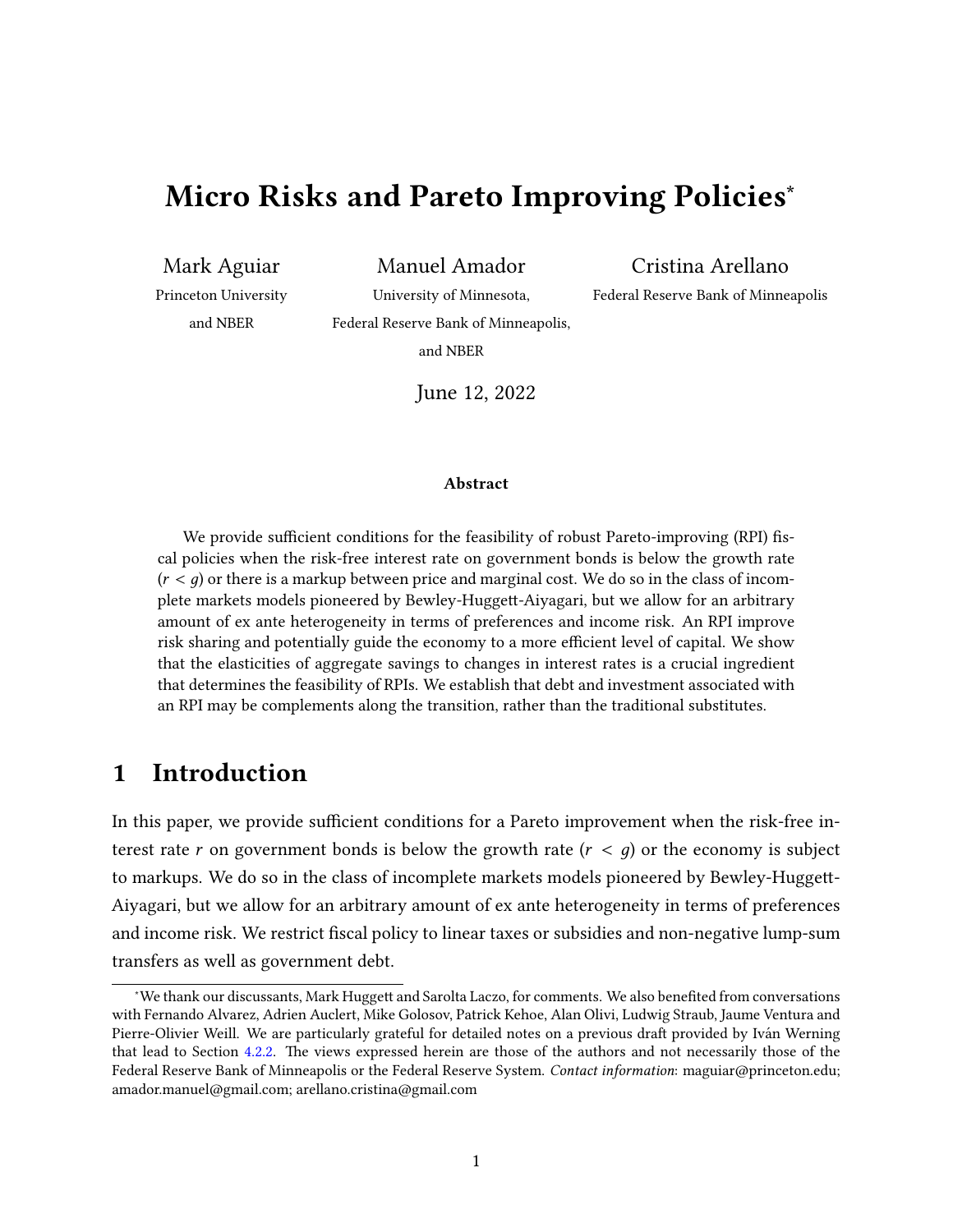The first step of our analysis is to define a new welfare metric, what we term "Robust Pareto Improvements" (RPI). Relative to an initial equilibrium, an RPI weakly increases every household's budget set at every idiosyncratic state and time. Specifically, all after-tax factor prices, as well as pure profits, if there are any, weakly increase at every date, with at least one factor price strictly increasing at some date. Moreover, lump sum transfers weakly increase, as well.<sup>[1](#page-1-0)</sup> By weakly expanding the budget set of all agents at all dates, these policies necessarily generate a Pareto improvement, but do not require detailed knowledge on preferences or idiosyncratic risk, hence the term "robust." Note that this welfare criterion rules out tax and transfer schemes that trade off consumption in one date or state against another. This includes using the tax system to directly provide insurance or using lump sum taxation to relax the borrowing constraint.<sup>[2](#page-1-1)</sup>

The second step of our analysis establishes when a feasible RPI exists. That is, when is it possible for the government, given its limited fiscal tools, to weakly increase all after-tax factor prices. We show that the feasibility of an RPI involves only knowledge of the initial aggregate state of the economy; the aggregate savings schedule – that is, the total private savings as a function of interest rates and government transfers; and the aggregate production function.

To understand the role of the aggregate savings schedule, we first study an economy without productivity or population growth such that  $r < 0$  in the initial stationary equilibrium. It is natural to conjecture that a policy that increases government debt by some strictly positive amount could be helpful, as the interest rate is low. Issuing government bonds, however, may lead to an increase in interest rates that crowds out capital. Simply issuing debt, therefore, may eventually reduce output, wages and profits, which hurt households that rely on these sources of income and is not an RPI. The government, however, has additional policy instruments that could potentially be used to offset these price declines.

In particular, the government can provide a subsidy on the rental rate of capital that ensures capital remains unchanged, despite the increase in the interest rate on government bonds. This constant-K policy guarantees that capital, output, wages, and profits are all the same as in the initial equilibrium. If the government can finance the capital subsidy with just the revenue it receives from bond issuances, and lump-sum transfer any additional surplus, then this policy makes *every* household weakly better off: the return to wealth has increased, after-tax wages and profits have remained constant, and the government is providing a weakly positive lump-

<span id="page-1-0"></span> $<sup>1</sup>$ As we make clear in the the formal analysis, if the borrowing limit is strictly negative, then lump sum transfers</sup> must strictly increase to compensate borrowers for any increase in the interest rate. In the Introduction, we consider the case of a zero borrowing limit, and defer the general case to the body of the paper.

<span id="page-1-1"></span><sup>&</sup>lt;sup>2</sup>For example, our approach rules out the use of lump-sum taxes (even if available) and as a result, the policy can-not exploit the link identified by [Woodford](#page-47-0) [\(1990\)](#page-47-0) and Aiyagari and McGrattan [\(1998\)](#page-44-0) between private borrowing constraints and government liquidity. Those policies, however, would require information on the underlying heterogeneities, frictions, and inter-temporal tradeoffs of agents, in addition to knowledge about the aggregate savings behavior.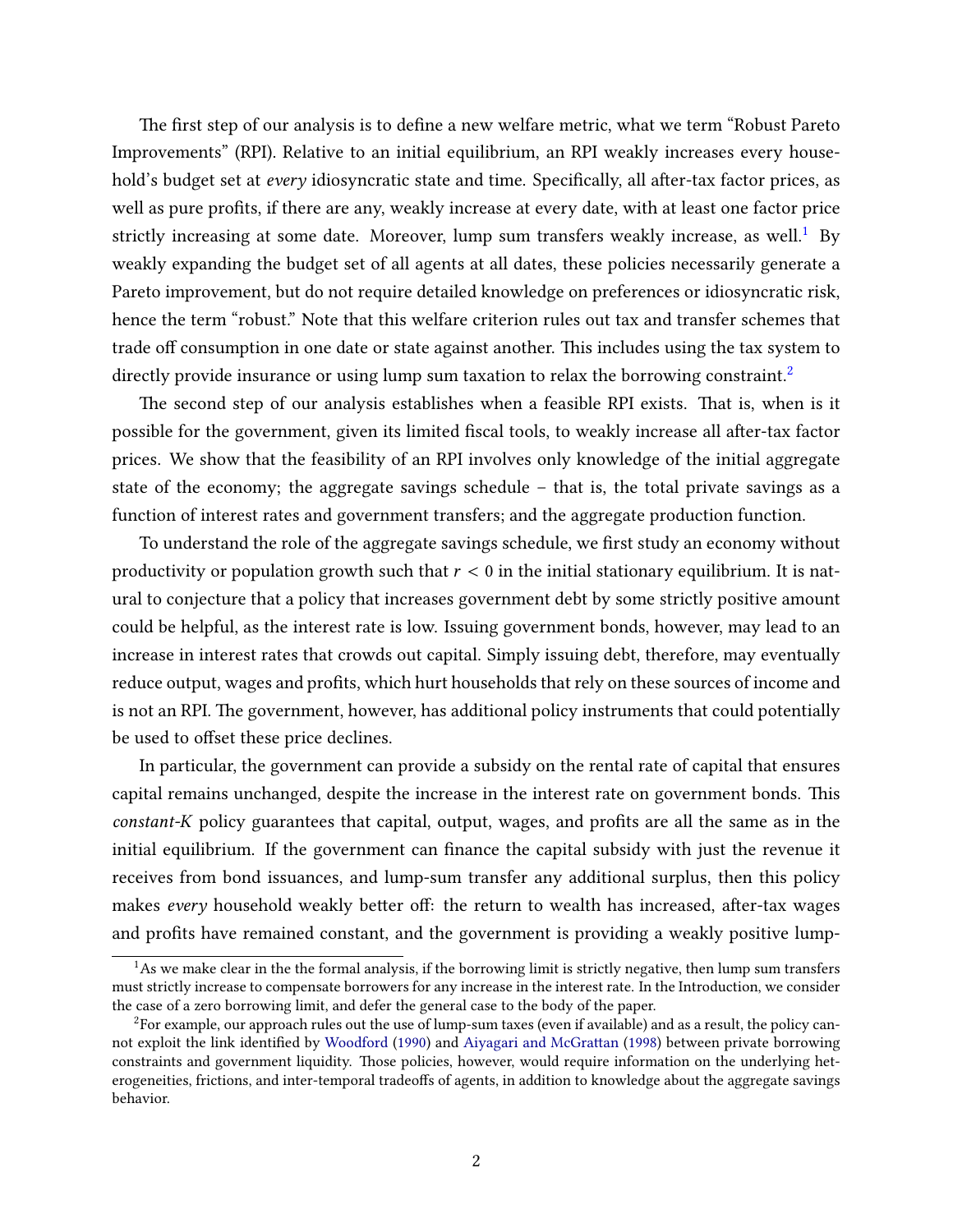sum transfer at all dates.<sup>[3](#page-2-0)</sup> Agents with positive assets will be strictly better off, and the policy generates a Pareto improvement.

Focusing on the steady state, we derive a simple necessary condition for an RPI to be feasible with a constant-K. Let  $B_{ss}$  denote the outstanding government debt at the steady state,  $r^o$  and r' denote the original and the new interest rates paid on debt to households, respectively, with  $r^{\circ} < r' < 0$ , and let  $K^{\circ}$  denote the initial capital stock. For the RPI to be feasible we require that<sup>[4](#page-2-1)</sup>

$$
-r'B_{ss} \ge (r'-r^o)K^o
$$

The left-hand side is the revenue generated by the government issuance of bonds in steady state, as  $r' < 0$ . The right-hand side represents the fiscal cost of the subsidy to capital: the increase in the interest rate,  $r'-r^o$ , is the subsidy rate required to keep  $K$  constant, and  $K^o$  is the tax base. The left-hand side captures the level of debt the government is asking households to absorb, while the right-hand side reflects the increase in interest rates necessary to implement it in equilibrium. The key consideration is therefore whether households are willing to increase wealth without a large increase in interest rates—that is, the elasticity of the aggregate demand for savings is sufficiently large.

Interestingly, this potential Pareto improvement is achieved without increases in aggregate consumption or output at any date, as capital and labor remain at their initial levels, yet every household sees its budget set weakly expand at every date and idiosyncratic state, and hence every household perceives that it could increase consumption. In equilibrium, however, the higher interest rate induces some (high-income) households to postpone consumption, allowing others (low-income) to increase theirs, improving risk sharing, despite the absence of a progressive tax and transfer scheme. The aggregate saving elasticity being "large enough" is exactly when, in the aggregate, households balance the increased desire to save due to the higher interest rate against the increased desire to spend due to the expanded budget set, keeping aggregate consumption from increasing. The willingness to hold government debt rather than consume (in aggregate), despite feeling richer, echoes the result of [Samuelson](#page-47-1) [\(1958\)](#page-47-1), in which the "social contrivance" of money achieved a better allocation of a fixed endowment.

We extend this insight to the case of general policies, including those that potentially involve changes in capital. We study two cases.

First, suppose the economy has "over accumulated" capital such that the marginal product of capital (MPK) is less than the rate of depreciation. That is, capital is above the "Golden Rule" level, which implies that reductions in capital increase resources for consumption. In this case,

<span id="page-2-0"></span><sup>&</sup>lt;sup>3</sup>Contrast this with the utilitarian metric of Dávila, Hong, Krusell and Ríos-Rull [\(2012\)](#page-45-0), which requires that a change in relative factor prices improve the lot of the poorest households relative to that of the richest.

<span id="page-2-1"></span><sup>&</sup>lt;sup>4</sup>Here, we assume initial debt is zero. We relax this in the text.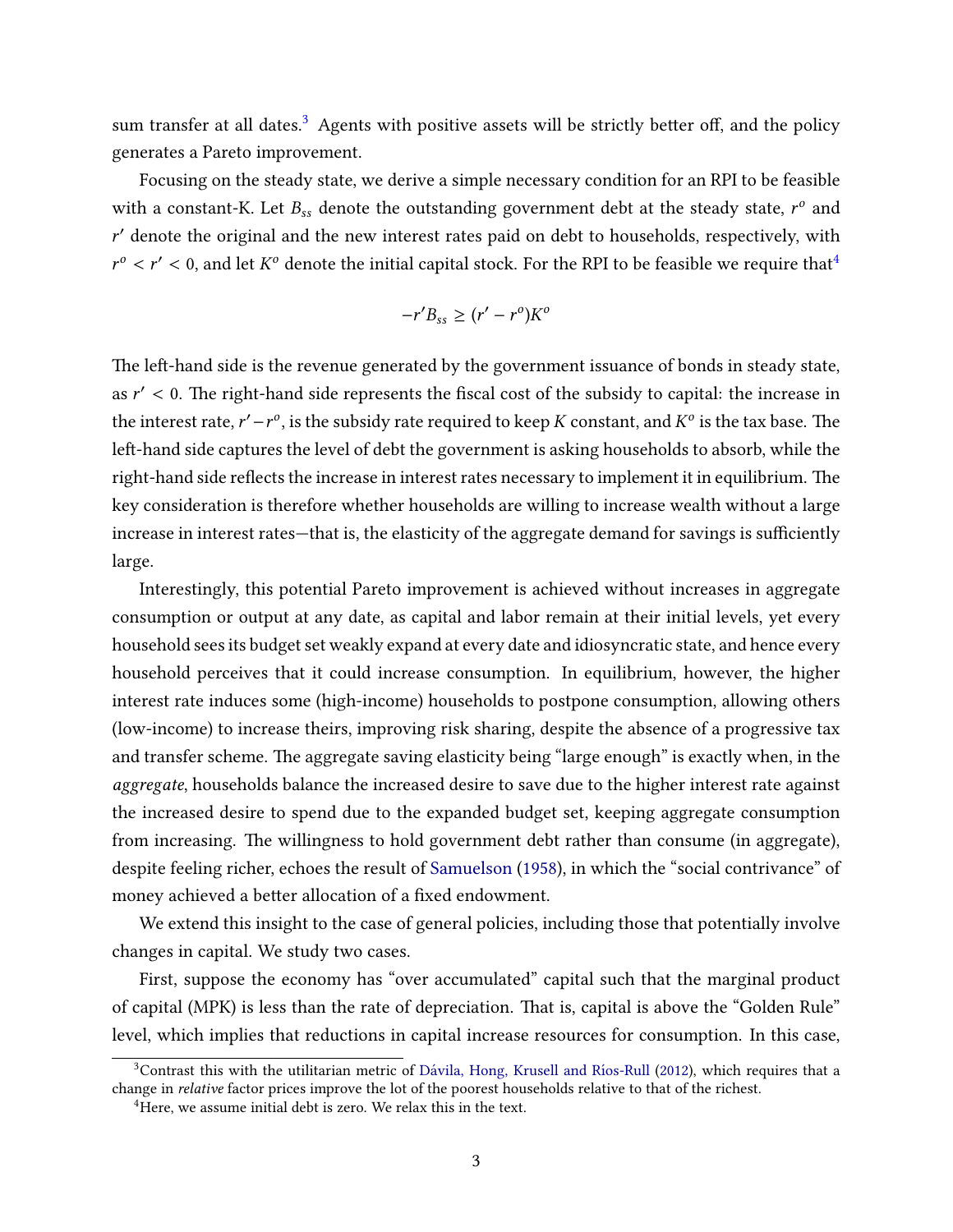under some weak regularity conditions, an RPI always exists. The intuition is similar to the canonical analysis of [Diamond](#page-45-1) [\(1965\)](#page-45-1), given that reducing capital increases resources available for consumption. The heterogeneous agent environment and the stricter RPI metric involves some additional work, but the result intuitively holds in the extended model.

Second, we consider the case when the MPK is greater than the rate of depreciation, which is likely the more realistic scenario. Given a markup, this can be consistent with a negative risk-free interest rate on bonds.<sup>[5](#page-3-0)</sup> For small perturbations around the initial equilibrium, we show that the discounted sum of each t's aggregate saving elasticity to an interest rate change at some date  $\tau$  is the relevant sufficient statistic for RPI feasibility.<sup>[6](#page-3-1)</sup> This discounted sum needs to be large enough, in a manner we make precise. Interestingly, the discount factor is not the risk-free interest rate (which may be negative), but the marginal product of capital net of depreciation. The MPK is the rate at which government can trade "with mother nature" across time, while the rate at which it trades with households is the risk-free interest rate.

To provide additional insights behind the results, we specialize the analysis to a representative agent (RA) economy with separable utility that features a positive markup. We first ask whether the neoclassical efficient path constitutes an RPI. We show that for this, government debt is useful in "smoothing transfers." That is, debt reduces the need for the government to use lump sum taxes in the initial periods of the transition to a new steady state. Specifically, the government uses debt to finance an investment subsidy early on, and then services the debt by taxing the additional labor and profit income generated by the larger long-run capital stock. In this sense, government debt and capital investment are *complements* rather than substitutes. This contrasts the use of debt to "crowd in" capital via subsidies when capital is below the Golden Rule, versus the more familiar crowding out when the capital stock is too large, as in [Diamond](#page-45-1) [\(1965\)](#page-45-1).

We show that a feasible RPI exists if there is a non-zero markup and the inter-temporal elasticity of substitution is greater than the ratio of capital income to aggregate consumption in the initial economy. The two sides of the inequality show how a willingness to postpone consumption (the IES) and a relatively small aggregate income effect from higher interests (a small share of income due to interest payments) combine to satisfy the aggregate savings elasticity condition.

Note that the interest rate in the steady state of the RA economy will be positive (and equal to the inverse of the discount factor minus one). Hence, this also shows that a markup in and of itself may be sufficient for an RPI, even though the government must keep profits at least as large

<span id="page-3-0"></span> $5$ The wedge between the MPK and the return on bonds can also be motivated by a liquidity premium, which we discuss in an appendix.

<span id="page-3-1"></span><sup>&</sup>lt;sup>6</sup>This is potentially measurable in the data by integrating the discounted impulse response of aggregate household wealth to an exogenous change in in the risk-free interest rate or, inversely, the response of interest rates to an exogenous change in government debt held by the public. It is also easily calculated in a calibrated model using the techniques of Auclert, Bardóczy, Rognlie and Straub [\(2021\)](#page-44-1).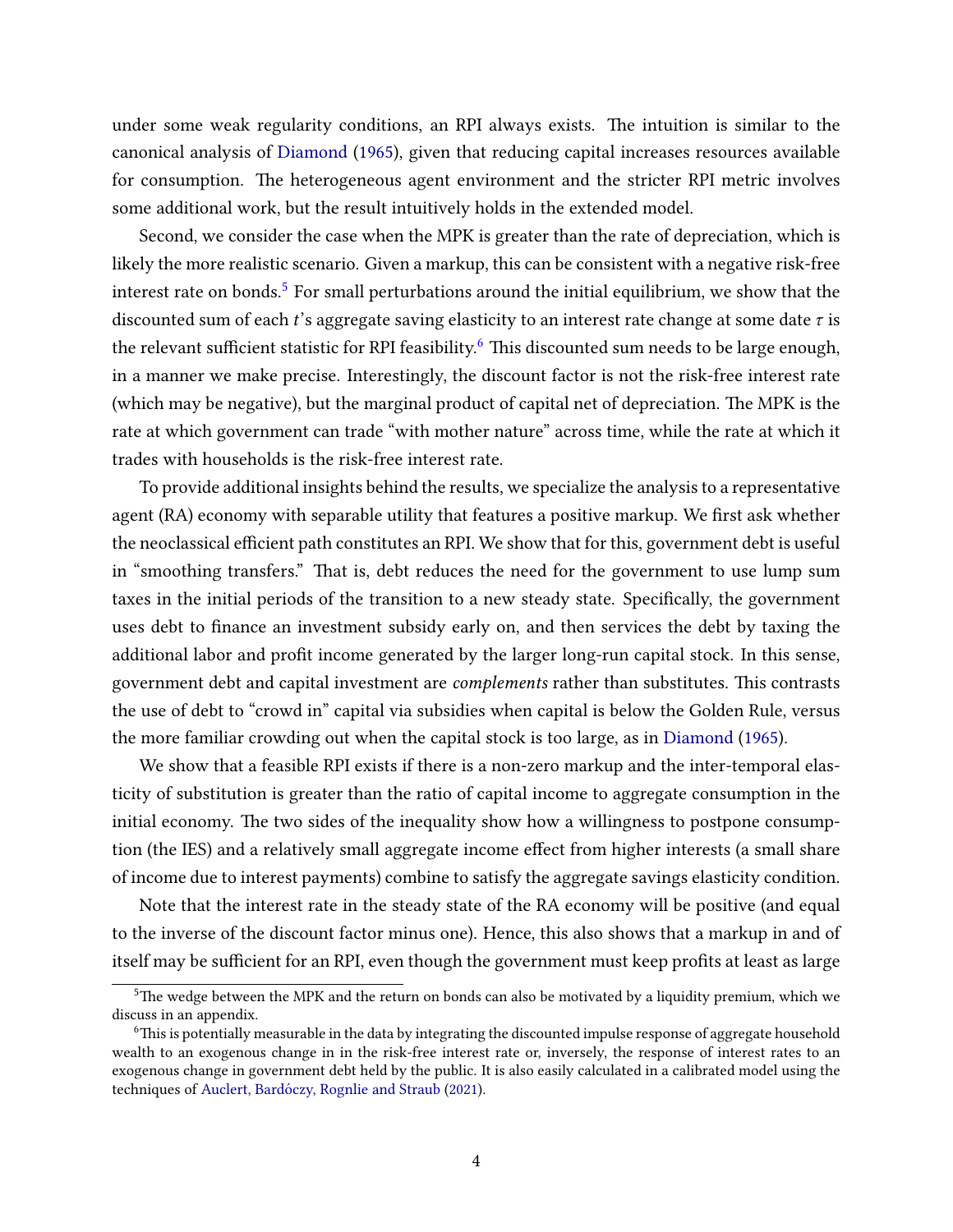as the initial level and cannot resort to lump-sum taxes to finance production subsidies.

After presenting the analytical results, we provide a simulation exercise to complement the analysis. Imposing [Epstein and Zin](#page-45-2) [\(1989\)](#page-45-2) preferences, using the income process of [Krueger,](#page-46-0) [Mitman and Perri](#page-46-0) [\(2016\)](#page-46-0) and the historical data on  $r - q$  in the U.S, we find scope for Robust Pareto Improving policies for a wide range of debt policies and for policies with and without capital crowding in. Our baseline experiment considers a Pareto-improving constant- $K$  fiscal policy that starts at the laissez-faire equilibrium and slowly increases debt to 60% of output, the average observed in U.S. data over the last half-century. A second fiscal policy plan we consider consists of the same debt path as the baseline, but with capital increasing towards the Golden Rule. We find that this fiscal plan is also a feasible RPI and generates even larger welfare gains to all households, because in this case policy helps not only with risk sharing but also with efficient supply expansions. Debt is an essential part of this fiscal policy, as it provides the revenue that is required early on to finance the subsidies for the capital expansion. We do find, however, that seigniorage revenue from bonds has limits and features a Laffer curve: more debt increases interest rates and therefore the relative cost for servicing the debt. In our calibration, the upper bound on debt for Pareto improving fiscal policies is about twice the level of output.

#### 1.1 Related Literature

This paper is part of a fast-growing recent literature exploring fiscal policy in environments with persistently low risk-free interest rates. [Mehrotra and Sergeyev](#page-47-2) [\(2020\)](#page-47-2) use a sample of advanced economies to document that  $r - q$  is often negative, and, they develop a model to study the im-plications of this finding for debt sustainability.<sup>[7](#page-4-0)</sup> [Blanchard](#page-45-3) [\(2019\)](#page-45-3)'s presidential address to the American Economics Association gave a major stimulus to the question of debt sustainability under low interest rates. Other recent papers are Bassetto and Cui [\(2018\)](#page-44-2); [Reis](#page-47-3) [\(2020\)](#page-47-3); [Brunner](#page-45-4)[meier, Merkel and Sannikov](#page-45-4) [\(2020\)](#page-45-4); [Ball and Mankiw](#page-44-3) [\(2021\)](#page-44-3); and [Barro](#page-44-4) [\(2020\)](#page-44-4). Several of these papers focus on aggregate risk and build on [Bohn](#page-45-5) [\(1995\)](#page-45-5). Our paper incorporates features of this previous work such as borrowing constraints and the potential role of markups in opening a wedge between the interest rate and the marginal product of capital. However, our focus is on designing Pareto improving policies in the presence of individual heterogeneity and incomplete markets, as in the Bewely-Huggett-Aiyagari tradition, and on the role played by  $r < q$ .

Our work also contributes to the literature studying the effects of fiscal policies in models with heterogeneous agents. [Heathcote](#page-46-1) [\(2005\)](#page-46-1) shows the failure of Ricardian equivalence in this class of models: temporary tax cuts financed with public debt tend to increase consumption and output because they give households that are at the borrowing constraint extra resources, which

<span id="page-4-0"></span> $7$ See also [Mauro and Zhou](#page-47-4) [\(2021\)](#page-47-4) and Jordà, Knoll, Kuvshinov, Schularick and Taylor [\(2019\)](#page-46-2).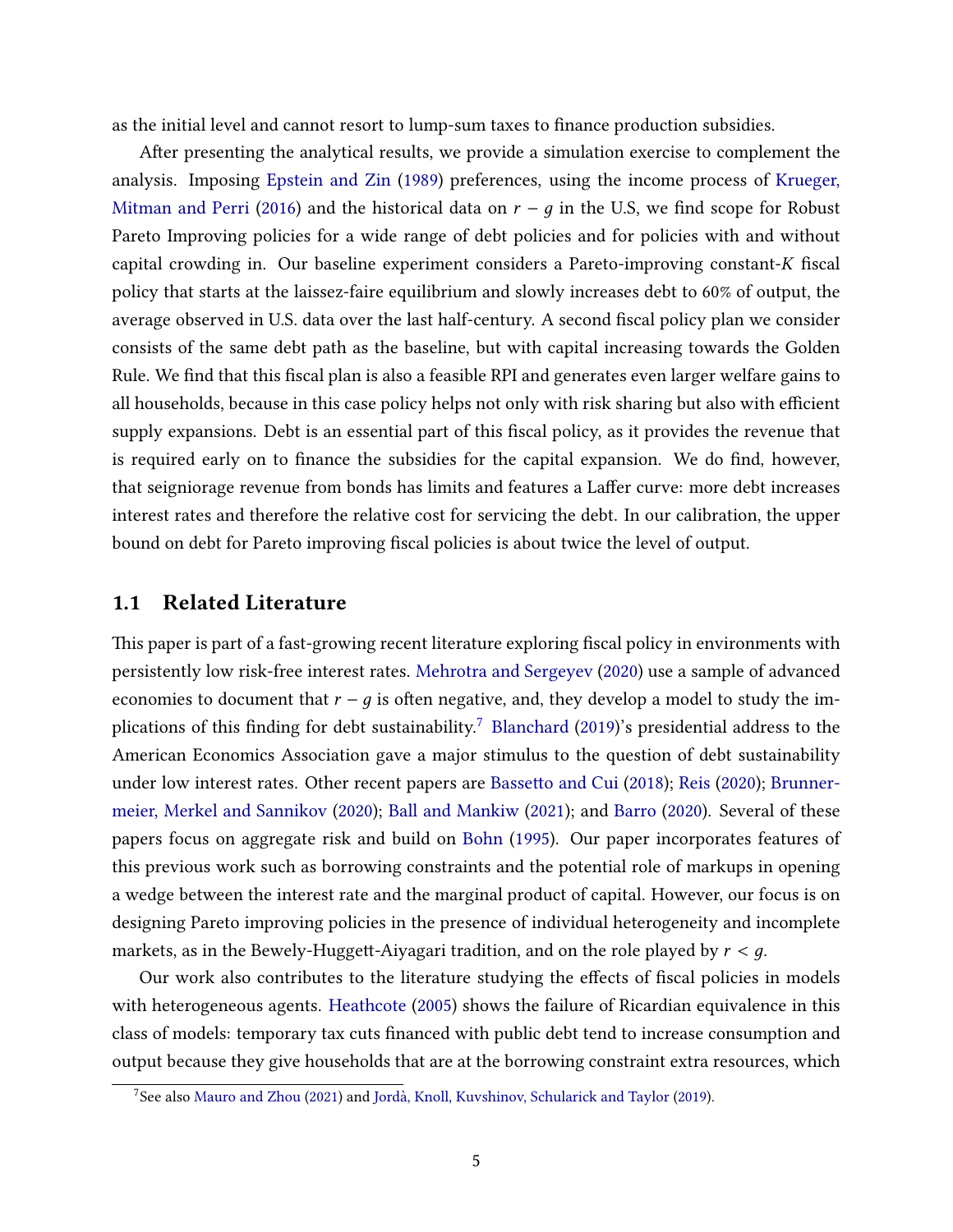are spent. Heathcote, Storesletten and Violante [\(2017\)](#page-46-3) study optimal labor tax progressivity in this environment and illustrate sharply the tradeoff between insurance and incentives motives in response to the tax system. [Dyrda and Pedroni](#page-45-6) [\(2020\)](#page-45-6) study the optimal tax system in a quantitative version of the idiosyncratic risk model. [Krueger, Ludwig and Villalvazo](#page-46-4) [\(2021\)](#page-46-4) consider an overlapping generations model in which agents face idiosyncratic risk in the final period of life. They evaluate the tradeoffs for general Pareto weights on different generations of a tax on capital that reduces income risk but potentially exacerbates inter-generational inequality. Also recently, [Bhandari, Evans, Golosov and Sargent](#page-45-7) [\(2020\)](#page-45-7) have explored optimal fiscal and monetary policy within the context of the heterogeneous agent model with nominal rigidities and aggregate shocks.<sup>[8](#page-5-0)</sup> All of these papers focus on a utilitarian welfare criteria, and do not analyze the implications of  $r < q$ . In contemporaneous work, [Kocherlakota](#page-46-5) [\(2021\)](#page-46-5) studies the role of public debt bubbles for government deficits and expected consumption in models of heterogeneous agents that face tail risks, but abstracts from Pareto improvements and dynamic efficient environments.

As in any model in which seigniorage (or a liquidity premium) plays an important fiscal role, private households' willingness to hold additional government bonds without a large increase in the interest rate is key. The empirical literature on whether and to what extent government borrowing increases the interest rate is challenged by identification concerns and has produced results with no clear consensus. See, for example, the survey papers by [Bernheim](#page-44-5) [\(1987\)](#page-44-5) and [Seater](#page-47-5) [\(1993\)](#page-47-5), which examine the empirical evidence and seem to draw opposing conclusions on Ricardian equivalence.

Our RPI welfare metric is a potentially high hurdle and is not introduced as a replacement for the traditional Pareto or utilitarian criteria.<sup>[9](#page-5-1)</sup> That said, the limited knowledge required on idiosyn-cratic preferences and risks make it a reassuringly robust threshold when feasible.<sup>[10](#page-5-2)</sup> Given that income and wealth differences persist across generations (Chetty, Hendren, Kline and Saez, [2014\)](#page-45-8), that some agents have limited access to financial markets (Braxton, Herkenhoff and Phillips, [2020\)](#page-45-9), and that agents may value inter-temporal tradeoffs differently [\(Krusell and Smith,](#page-46-6) [1998\)](#page-46-6), working through expanding all budget sets is an attractive approach when feasible.

The paper proceeds as follows: Section [2](#page-6-0) describes the environment; Section [3](#page-11-0) formally defines a Robust Pareto Improvement and provides conditions for when an RPI can be implemented in equilibrium; Section [4](#page-16-0) provides the main analysis of how RPI fiscal policies work and derives

<span id="page-5-0"></span><sup>&</sup>lt;sup>8</sup>See also [Le Grand and Ragot](#page-46-7) [\(2020\)](#page-46-7). Other recent papers that have studied the implications of transfers and government debt in heterogeneous agent models with price rigidities are [Oh and Reis](#page-47-6) [\(2012\)](#page-47-6) and [Hagedorn, Manovskii](#page-46-8) [and Mitman](#page-46-8) [\(2019\)](#page-46-8).

<span id="page-5-1"></span><sup>9</sup>Our focus on Pareto-improving policies rather than policies that maximize a utilitarian metric has an antecedent in [Werning](#page-47-7) [\(2007\)](#page-47-7), who explores Pareto-efficient tax policies in a Mirrelesian environment. See also [Hosseini and](#page-46-9) [Shourideh](#page-46-9) [\(2019\)](#page-46-9).

<span id="page-5-2"></span> $10$ While not necessary for the RPI metric, for tractability we zero wealth effect on labor supply, as in the well known "GHH" preferences of Greenwood, Hercowitz and Huffman [\(1988\)](#page-46-10).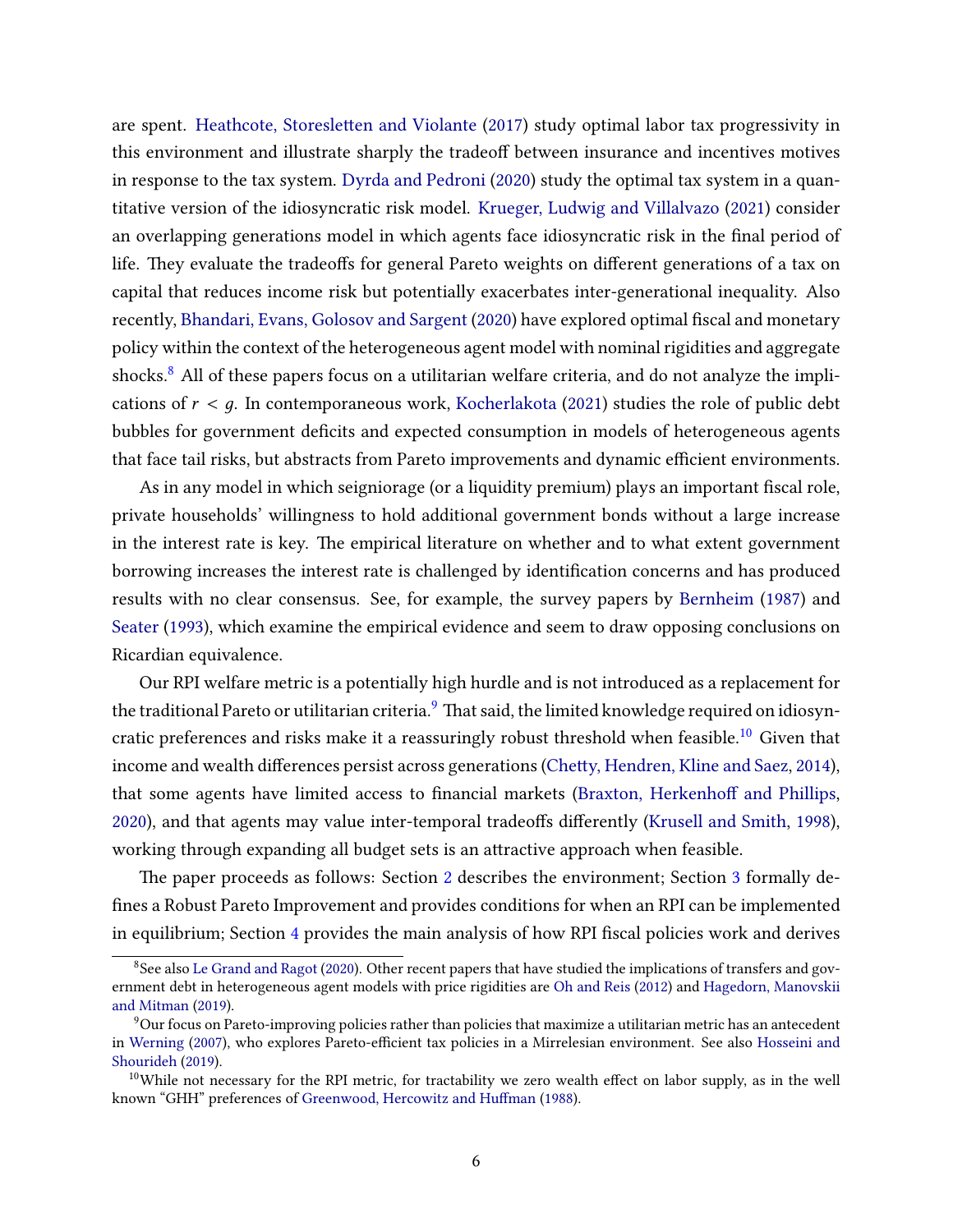a sufficient statistic for implamentability; Section [5](#page-29-0) discusses a representative agent economy example in which we can derive the sufficient statistic from primitives of preferences and technology; Section [6](#page-32-0) provides numerical examples; and Section [7](#page-42-0) concludes.

### <span id="page-6-0"></span>2 Environment

The model hews closely to the canonical environment of [Aiyagari](#page-44-6) [\(1994\)](#page-44-6). We augment this framework with a government that issues debt, sets linear taxes on factor payments, and rebates back to households any fiscal surplus via lump-sum transfers. In many ways, however, our environment is more general. We allow for permanent differences in the income process or preferences across households. The framework also allows for product market markups, driving a wedge between the marginal product of capital and the return on risk-free bonds. We do impose one assumption on preferences—namely, that there is no wealth effect on labor supply, which greatly simplifies the impact of a change in interest rates on aggregate labor supply  $\cdot$ <sup>[11](#page-6-1)</sup>

We suppress exogenous growth in the text, but show in [Appendix E](#page-55-0) how the model extends to growth in the usual straight forward way (given homothetic preferences). As a rule of thumb, the key condition  $r < 0$  for an interest rate r in the baseline set-up is replaced with the corresponding  $r < g$ , where g denotes the constant exogenous growth rate of labor-augmenting productivity.

#### 2.1 Households

Each household, from a measure-one continuum and indexed by  $i \in [0, 1]$ , draws an idiosyncratic labor productivity  $z_t^i \geq 0$  at time  $t.$  We do not impose that households face the same stochastic process for idiosyncratic risk. That is, some households may face a permanently lower level of productivity or additional risk. Below we impose a cross-sectional independence restriction that rules out aggregate productivity risk.

If the household provides  $n_t^i \geq 0$  units of labor, it receives  $w_t z_t^i n_t^i$  in labor earnings;  $w_t$  is the equilibrium wage rate per efficiency unit of labor. Without loss of generality, we assume the firm pays labor taxes.

A household may also receive profit income. We model this as payment to entrepreneurial talent, which, like labor productivity, is an endowment that may follow a stochastic process. Let  $\pi_t^i$  denote household  $i$ 's return to entrepreneurial talent. Define aggregate household profit income as  $\Pi_t = \int \pi_t^i di$  and household  $i$ 's share as  $\theta_t^i \equiv \pi_t^i / \Pi_t$ . Household  $i$  faces a potentially stochastic process for  $\theta_t^i$  that determines its share of aggregate profits, with the restriction that

<span id="page-6-1"></span> $11$ Our conceptual approach, however, can be extended to preferences with wealth effects easily. In this extension, the elasticity of the aggregate labor supply will matter as well.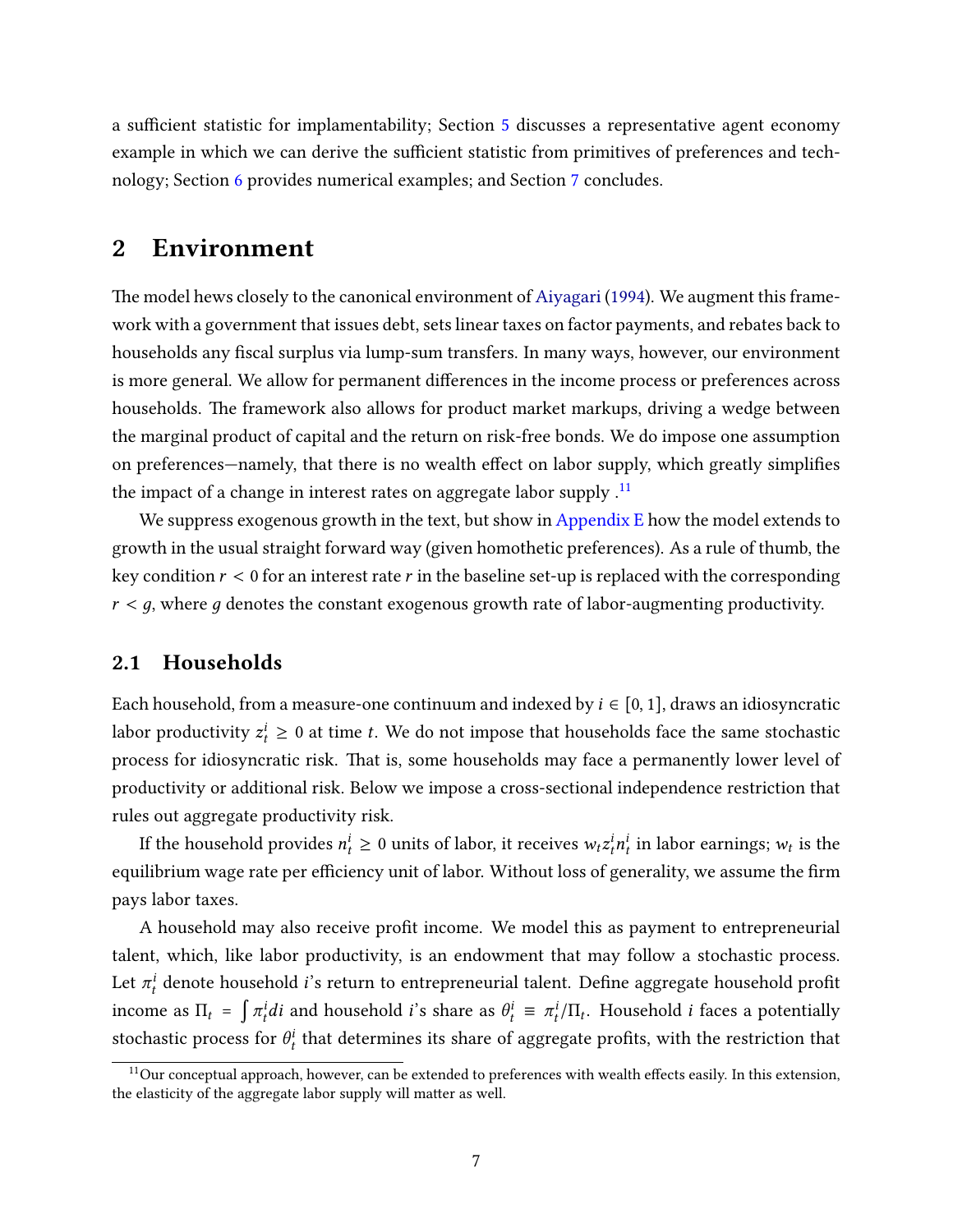$\theta_t^i \in [0, 1]$  and  $\int \theta_t^i dt = 1$  for all t.

At the start of period  $t$ , the household has  $a_t^i$  units of financial assets, which receive a risk-free return  $(1 + r_t)$  in period t. Letting  $T_t$  denote lump-sum transfers from the government, which are uniform across  $i$ , the household's budget constraint is

$$
c_t^i + a_{t+1}^i \leq w_t z_t^i n_t^i + \theta_t^i \Pi_t + (1 + r_t) a_t^i + T_t,
$$

where  $c_t^i$  is consumption in period t.

Households are subject to a (potentially idiosyncratic) borrowing constraint  $a_t^i \geq \underline{a}^i$  for all  $t$ . The fact that some households may have a tighter constraint than others captures the possibility that access to financial markets may be heterogeneous. Let  $\underline{a} \equiv \inf_i \underline{a}^i$  denote the loosest borrowing constraint faced by households.<sup>[12](#page-7-0)</sup>

The main restriction on preferences is the absence of a wealth effect on labor supply, as in the well known "GHH" preferences of Greenwood, Hercowitz and Huffman [\(1988\)](#page-46-10). In particular, let  $x^{i}(c, n) \equiv c^{i} - v^{i}(n)$  for some convex function  $v^{i}$ . We write preferences recursively as  $V_{t}^{i}$  =  $\phi^i(x_t^i, h_t^i(V_{t+1}^i))$ , where  $V_t^i$  is household *i*'s value and  $h_t^i$  represents a certainty equivalent operator over idiosyncratic shocks  $\{z_{t+1}, \theta_{t+1}\}$ , conditional on  $z_t, \theta_t$  and the household's stochastic process for its shocks. This notation nests both standard "CRRA" utility as well as the recursive utility of [Kreps and Porteus](#page-46-11) [\(1978\)](#page-46-11) and [Epstein and Zin](#page-45-2) [\(1989\)](#page-45-2). We incorporate the latter to explore the different roles of risk aversion and inter-temporal elasticity of substitution in the feasibility of a Pareto improvement.

The idiosyncratic state variables for an individual household are  $s \equiv (a, z, \theta)$ , and the aggregate states are the (perfect foresight) sequences for factor prices  $\{w_t, r_t\}$ , aggregate profit income  $\{\Pi_t\}$ , and transfers  $\{T_t\}$ . The household's problem can be written as follows:

<span id="page-7-2"></span>
$$
V_t^i(a, z, \theta) = \max_{a' \ge \underline{a}^i, n \in [0, \bar{n}^i], c \ge 0} \phi^i(x^i(c, n), h_t^i(V_{t+1}^i(a', z', \theta'))) \tag{1}
$$
  
subject to:  $c + a' \le w_t z n + \theta \Pi_t + (1 + r_t)a + T_t$ .

We assume that the preference specification is such that all households value more consumption today and in the future (that is,  $\phi^i$  is strictly increasing in  $x^i$  and in the continuation values,  $V_{t+1}^i$ ).<sup>[13](#page-7-1)</sup> Note that as preferences can vary across households, we can accommodate distinct la-

<span id="page-7-0"></span> $12$ Below we assume that the borrowing constraint is always above the natural borrowing limit. See [Bhandari,](#page-44-7) [Evans, Golosov and Sargent](#page-44-7) [\(2017\)](#page-44-7) and [Heathcote](#page-46-1) [\(2005\)](#page-46-1) for a discussion on the role of such ad-hoc limits in breaking Ricardian equivalence.

<span id="page-7-1"></span><sup>&</sup>lt;sup>13</sup>We note that it is possible to generalize this and accommodate some hand-to-mouth households. In that case, we could consider the aggregator  $\phi^i(x, h) = \phi^i(x)$  for some household *i*. This corresponds to a household that does not value future consumption (it has a discount factor equal to 0). As a result, this household does not save and consumes its entire disposable income every period.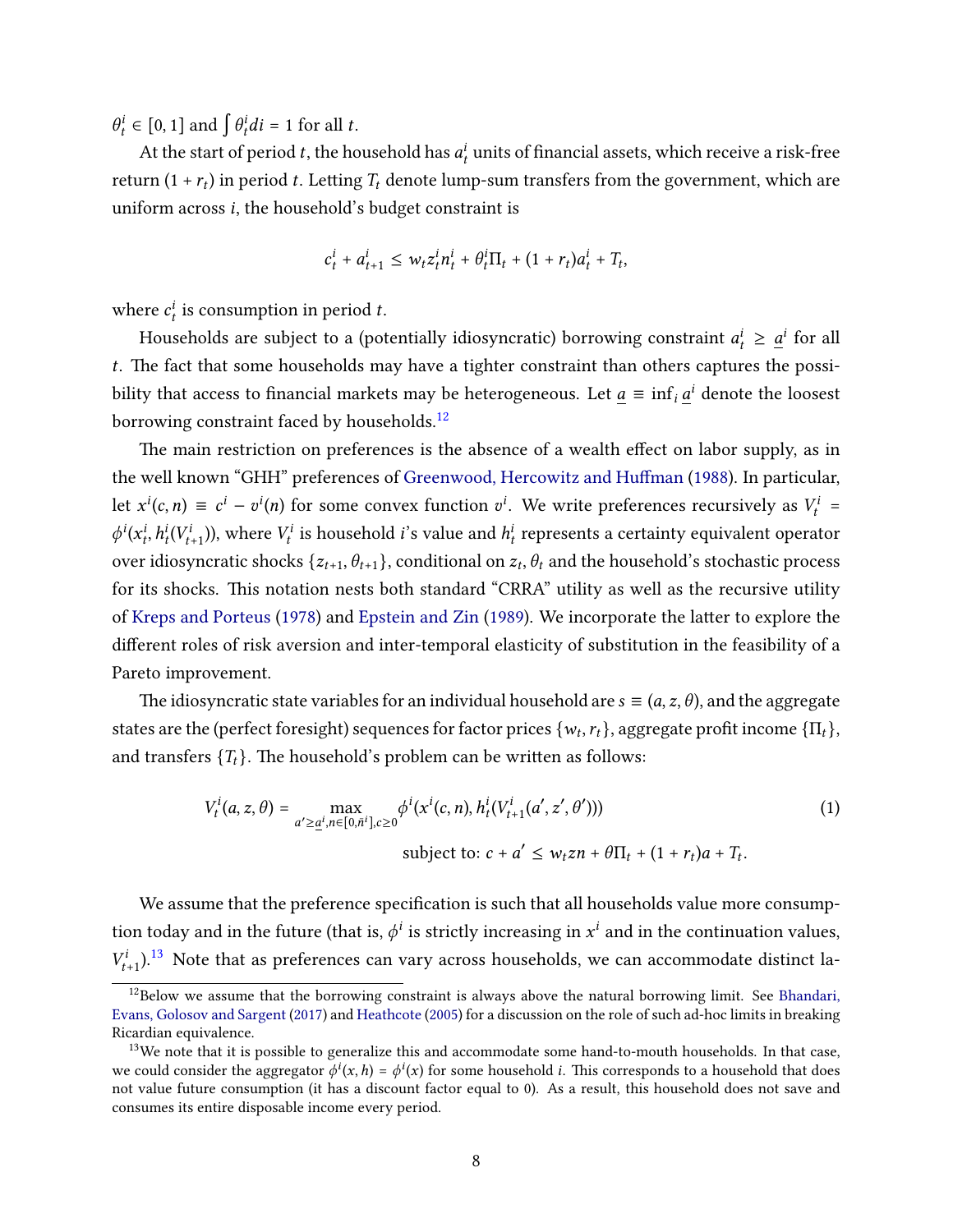bor supply elasticities. The framework also nests the classic [Aiyagari](#page-44-6) [\(1994\)](#page-44-6) model with inelastic labor supply.<sup>[14](#page-8-0)</sup>

Assuming an interior labor supply decision, household  $i$ 's first-order condition with respect to labor is

$$
v_i'(n_t^i) = w_t z_t^i.
$$

This implies a policy function  $n_{i,t}^*(z)$ , where the subscript  $t$  captures the equilibrium wage at period  $t.^{15}$  $t.^{15}$  $t.^{15}$ 

Similarly, we let  $a_{i,t}^*(a, z, \theta)$  and  $c_{i,t}^*(a, z, \theta)$  denote the optimal saving and consumption policy functions, respectively. The aggregate stock of savings chosen in period  $t$  and carried into period  $t + 1$  is

$$
A_{t+1} \equiv \int a_{i,t}^*(a_t^i, z_t^i, \theta_t^i)di.
$$

We now state our independence assumption. Let  $z_t = \{z_t^i\}_{i \in [0,1]}$  denote the assignment of productivity across households at time  $t$ . Let

$$
N(w_t, z_t) \equiv \int z_t^i n_{i,t}^*(z_t^i)di = \int v_i'^{-1}(w_t z_t^i)di.
$$

We make the assumption that N is independent of  $z_t$ . This is a generalization of the typical assumption that  $v$  is common across households and that  $z$  is i.i.d. across  $i$  and  $t$ . The current environment requires only that aggregate labor supply be independent of the distribution; this assumption is weaker than assuming that households are ex ante identical.<sup>[16](#page-8-2)</sup>

### 2.2 Firms

The representative firm has a standard constant-returns technology given by  $F(k, l)$ , where k is capital and  $l$  effective units of labor. We impose that  $F$  is strictly increasing and concave on both arguments, twice differentiable in  $l, k$ , and satisfies Inada conditions.

Firms hire labor and rent capital in competitive markets at rates  $r_t^k$  and  $w_t$ , respectively. Let  $\tau_t^n$  and  $\tau_t^k$  denote linear taxes on factor payments for labor and capital, respectively.

Firms may have market power in the product market. We introduce the potential for mar-

<span id="page-8-0"></span><sup>&</sup>lt;sup>14</sup>This can be achieved by setting  $v^i = 0$ . In this case, the labor supply decision is not interior and the corresponding first-order condition below does not hold.

<span id="page-8-1"></span><sup>&</sup>lt;sup>15</sup>As we will see below, the Frisch elasticities of labor supply, encoded in the function  $v_i$  are not important for the analysis (beyond determining the initial equilibrium allocation), as the policies that we explore maintain a constant after-tax wage.

<span id="page-8-2"></span><sup>&</sup>lt;sup>16</sup>For example, households could belong to one of  $J$  types, each with non-trivial measure. Then, within a type, we can assume that the law of large numbers holds, and the aggregate is simply a weighted average across types.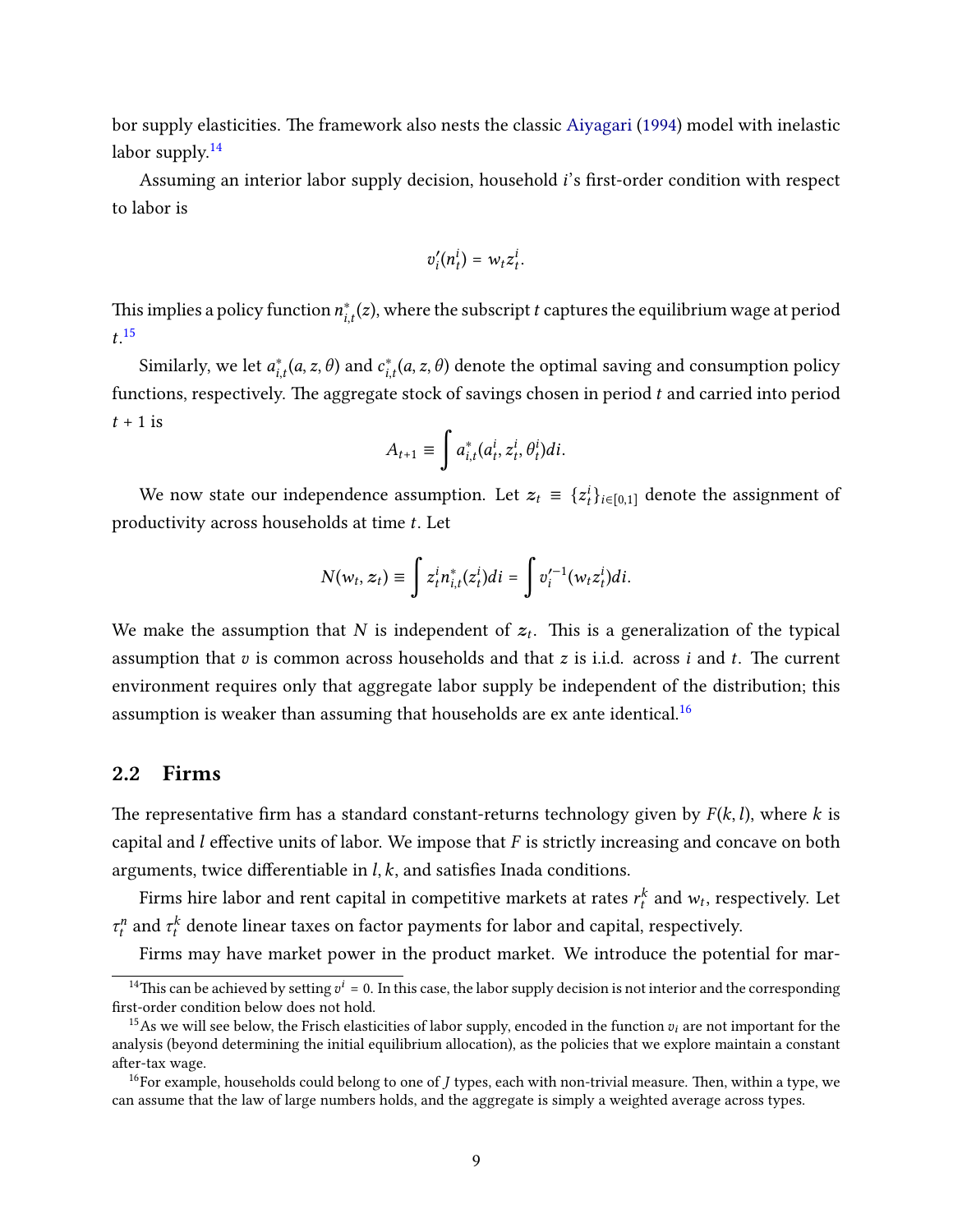ket power for two primary reasons. One is to ensure our analysis is robust to the presence of mark-ups, which appear to be a feature of the data. Second, it introduces a wedge between the marginal product of capital and the return on household savings. There are several alternative interpretations of why there may be a difference in the marginal product of capital and the return to bonds, even in the absence of risk premia, that we discuss in the next subsection.

For simplicity, we assume that firms charge a price that is a constant markup over marginal cost. Let  $\mu \geq 1$  be the ratio of price to marginal cost. The representative firm's first-order conditions imply that

$$
F_k(K_t, L_t) = \mu(1 + \tau_t^k)r_t^k
$$
  

$$
F_l(K_t, L_t) = \mu(1 + \tau_t^n)w_t.
$$

where  $K_t$  and  $L_t$  represent the aggregate capital and labor demands.

Firm (pre-tax) profits are given by

$$
\widetilde{\Pi}_t = F(K_t, L_t) - (1 + \tau_t^k) r_t^k K_t - (1 + \tau_t^n) w_t L_t = \left(\frac{\mu - 1}{\mu}\right) F(K_t, L_t).
$$

where the last equality follows from constant returns.

Profits are taxed by the government at rate  $\tau_t^\pi$ , so after-tax profits are  $\Pi_t = (1 - \tau_t^\pi) \widetilde{\Pi}_t$ . We can think of the representative firm hiring a bundle of entrepreneurial talent that is in constant aggregate supply at after-tax price  $\Pi_t$ .

For some of the analysis that follows, it will be useful to distinguish cases when capital is above or below the "Golden Rule" rule. For a given  $N$ , we define the Golden Rule capital level  $K^{\star}$ , by  $F_K(K^{\star}, N) = \delta$ .

#### 2.3 Financial Intermediaries

We assume that the capital is owned by financial intermediaries.<sup>[17](#page-9-0)</sup> Such intermediaries are competitive. They borrow from the households at rate  $r_t$  and, in turn, rent capital to firms at  $r_t^k$  and invest in government bonds at rate  $r_t^b$ . Capital depreciates at rate  $\delta$ . Competition in the intermediary market ensures the following equilibrium condition at all  $t$ :

$$
r_t = r_t^b = r_t^k - \delta.
$$

<span id="page-9-0"></span> $17$ As is usually the case, making this assumption is not crucial. We could have equivalently assumed that the capital is owned directly by firms, which finance capital purchases with risk-free bonds issued to households.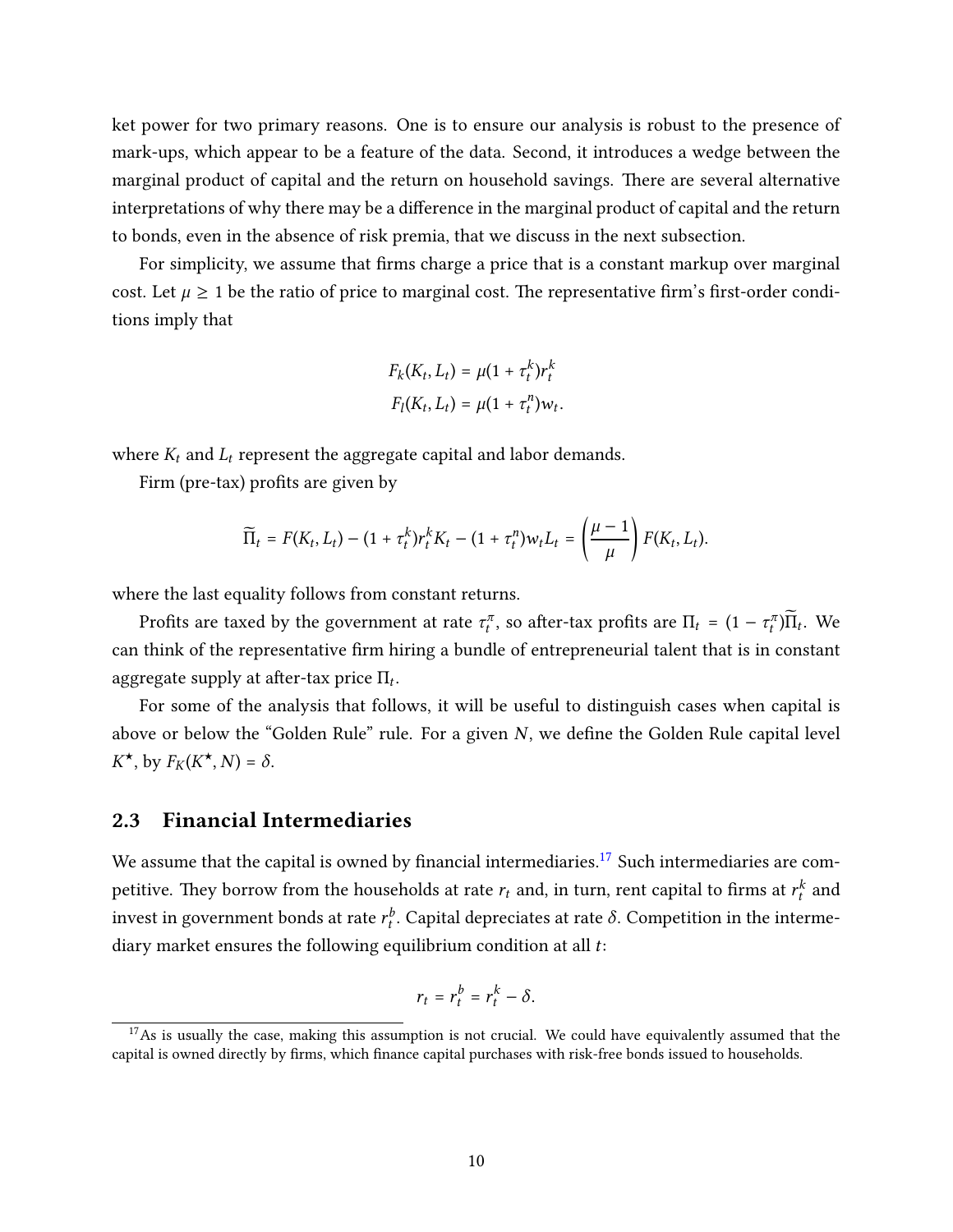Given the first equality, in what follows, we drop the distinction between  $r_t$  and  $r_t^b$ . Note that there is also no maturity mismatch on the intermediaries' balance sheet.

As noted above, the potential presence of a mark-up implies that the return on financial assets may differ from the marginal product of capital. There are several alternative (or additional) reasons for such a wedge in practice. Uncertainty regarding the return to physical investment would potentially impose a risk premium on the required rate of return to capital. As noted above, we are abstracting from such risk in order to transparently highlight the novel aspects of our analysis.

Even under perfect foresight, there may be additional reasons for a wedge between the marginal product of capital and the risk-free interest rate. One alternative pursued by, for example, [Ventura](#page-47-8)  $(2012)$ , is to introduce firm-level borrowing constraints. A second alternative is that government bonds provide "liquidity services" relative to the return on physical capital. This latter possibility can be readily introduced by modifying the intermediaries problem.

Suppose that a competitive intermediary receives flow return  $r^k-\delta$  from holding physical capital and  $r^{b}$  +  $\rho$  from holding government bonds, where  $\rho$  is the additional (pecuniary) return provided by government bond's "liquidity." The value of  $\rho$  may depend on the aggregate stock of government bonds (as suggested by [Krishnamurthy and Vissing-Jorgensen,](#page-46-12) [2012\)](#page-46-12), but is taken as given by an individual intermediary. Equilibrium requires  $r^k - \delta = r^b + \rho$ .

#### 2.4 Government

The government's policy consists of a sequence of taxes  $\{\tau^{\:\!n}_{t},\tau^{\:\!k}_{t},\tau^{\pi}_{t}\}$ , as well as a sequence of one-period debt issuances,  ${B_t}$ . The lump-sum transfers  $T_t$  are such that the sequential budget constraint holds at all periods:

<span id="page-10-0"></span>
$$
T_t \leq \tau_t^n w_t L_t + \tau_t^k r_t^k K_t + \tau_t^{\pi} \widetilde{\Pi}_t + B_{t+1} - (1+r_t) B_t.
$$
 (2)

Note that we allow for the government to potential dispose of resources freely by writing the constraint as an inequality.

### 2.5 Resource Constraint and Market Clearing

Market clearing in the asset market requires  $A_t = K_t + B_t$ . Market clearing in the labor market requires  $L_t = N_t$ ; recall that  $N_t$  is aggregate efficiency units of labor supplied by households. Using these, the aggregate resource constraint is

$$
C_t \equiv \int c_{i,t}^* di \leq F(K_t, N_t) - K_{t+1} + (1 - \delta)K_t.
$$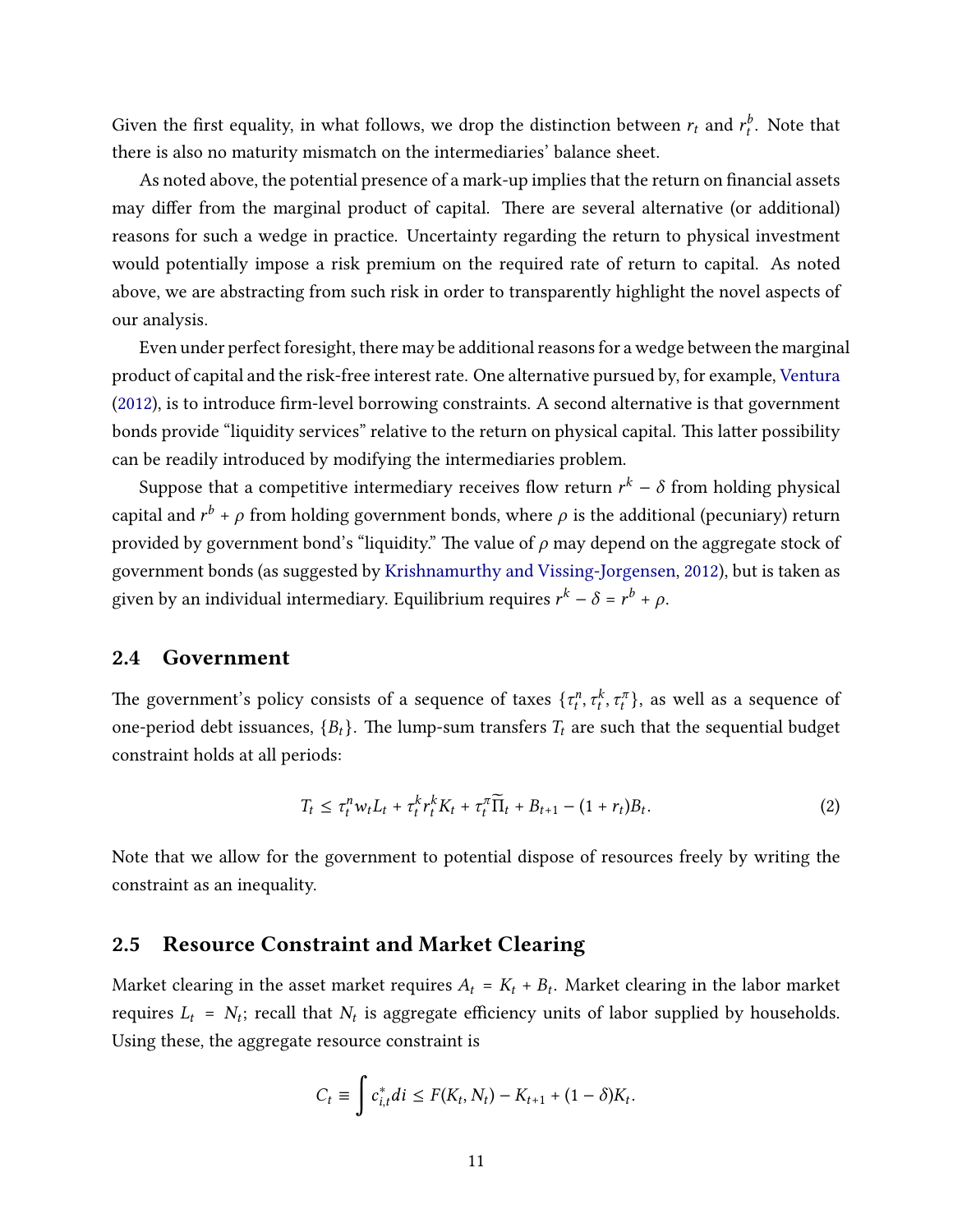Definition 1 (Equilibrium Definition). Given an initial distribution of household assets and idiosyncratic shocks  $\{a_i^i\}$  $\{a_0, a_0^i, b_0^i\}_{i\in[0,1]}$  and a fiscal policy  $\{B_t, \tau_t^n, \tau_t^k, \tau_t^\pi, T_t\}_{t\geq0},$  an equilibrium is a sequence of quantities  $\{A_t, K_t, N_t, \Pi_t\}_{t\geq0}$ , and prices  $\{r_t, r_t^k, w_t\}_{t\geq0}$  such that:  $A_t$  and  $N_t$ are the aggregate stock of savings and the aggregate labor supply consistent with household optimization given prices and transfers,  $\Pi_t$  is the aggregate after-tax profits,  $K_t$  and  $N_t$  are the aggregate capital and labor demands consistent with firm optimization given prices and taxes, the sequential government budget constraint is satisfied, the aggregate resource constraint holds,  $r_t^k = r_t + \delta$ , and the asset market clears.

We define a stationary equilibrium to be an equilibrium in which all sequences are constant over time.[18](#page-11-1)

### <span id="page-11-0"></span>3 Robust Pareto Improvements

In this section we introduce and discuss our welfare metric, "Robust Pareto Improvements" (RPI). We then provide necessary and sufficient conditions for a class of RPI to be implementable as an equilibrium.

### 3.1 A Robust Welfare Metric

Given idiosyncratic states, a household's welfare is determined by sequences of (after tax) factor prices,  $\{w_t\}$  and  $\{r_t\}$ , aggregate profits,  $\{\Pi_t\}$ , and transfers  $\{T_t\}$ . These are the equilibrium objects that appear in the budget set of the household problem  $(1)$ . With this in mind, we define what we mean by a "robust" Pareto improvement:

**Definition 2.** Consider two sequences of factor payments  $\{w^i_t, r^i_t, \Pi^i_t\}_{t\geq0}$  and transfers  $\{T^i_t\}_{t\geq0}$ , with  $i = A$ , B. We say sequence A generates a Robust Pareto Improvement (RPI) over sequence B if it expands budget sets for every agent at every time and every state:

$$
w_t^A \geq w_t^B
$$
,  $\Pi_t^A \geq \Pi_t^B$ ,  $r_t^A \geq r_t^B$ ,  $T_t^A \geq T_t^B - (r_t^A - r_t^B) \underline{a}$  for all  $t \geq 0$ ,

with at least one strict inequality.

<span id="page-11-1"></span> $18$ In the analysis that follows, we will assume that such an stationary equilibrium exists. Note that this may require additional assumptions on the stochastic processes for labor productivity and the profit share as well as on their initial cross-sectional distribution. See Açıkgöz [\(2018\)](#page-46-13), [Light](#page-46-13) (2018), and [Achdou, Han, Lasry, Lions and Moll](#page-44-9) [\(2021\)](#page-44-9) for results on the existence and uniqueness of stationary equilibria in Bewley-Huggett-Aiyagari models.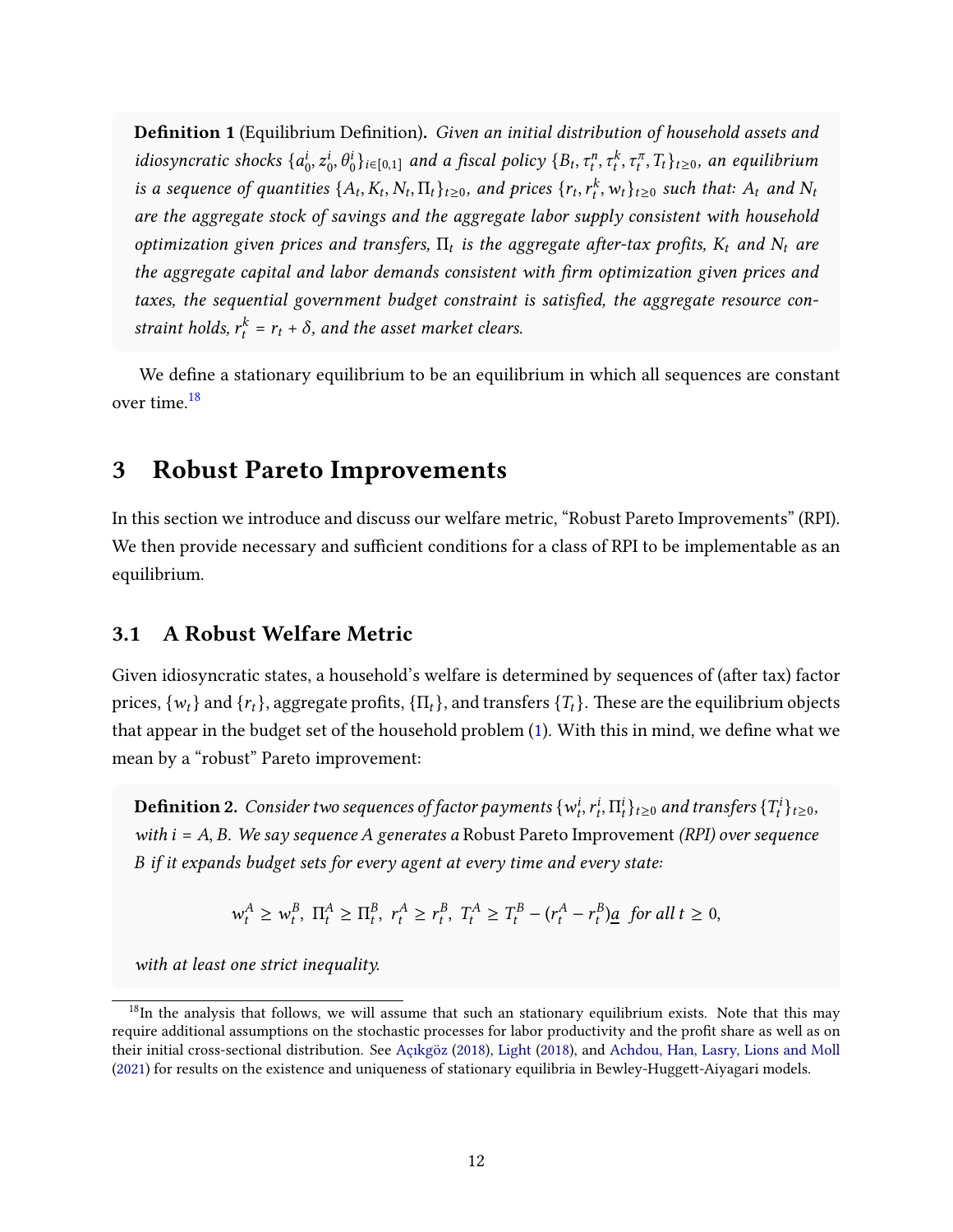From the sequential budget set governing the household's problem [\(1\)](#page-7-2), we see that the consumption possibility set is weakly increasing in w and Π. If  $a \ge 0$ , it is also weakly increasing in  $r$ . However, households with negative positions (debt) are worse off if  $r$  increases. The fact that  $T_t^A - T_t^B \ge -(r_t^A - r_t^B) \underline{a}$  ensures that additional lump-sum transfers are large enough to make debtors weakly better off and strictly better off if  $a_t^i > \underline{a}$ . From every household's perspective, resources are weakly greater at every  $t$  and at every idiosyncratic state, and they are strictly greater for at least a positive measure of households at some t.

The term "robust" is meant to highlight that limited knowledge is required about idiosyncratic preferences or sources of income. All that is needed to ensure an individual prefers a fiscal policy is that a larger budget set is a good thing for the consumer. In particular, how an individual values inter-temporal or inter-state trades plays no role.

It is instructive to clarify how this metric is distinct from some well known alternatives and how it rules out prominent policies studied in the literature.

For example, in the classic analysis of government debt in an incomplete markets setting, Aiyagari and McGrattan [\(1998\)](#page-44-0), a government issues bonds, transfers the proceeds to households, and then levies lump-sum taxes to pay interest on the debt. Unconstrained households can save the transfers in anticipation of the taxes, while those constrained can effectively bring future income forward. This policy effectively relaxes the borrowing constraint (as in [Woodford](#page-47-0) [\(1990\)](#page-47-0)). From a "period-0" perspective, this may represent a welfare gain to households. However, the fact that future taxes increase violates the conditions for an RPI. Moreover, the introduction of government debt may crowd out capital and reduce the equilibrium wage, representing another violation of RPI. Consider a household that earns only labor income and lacks access to financial markets, which is not an unrealistic description of some households in the data. They may be strictly worse off in the Aiyagari-McGrattan experiment, but not under an RPI.

Another well-known paper is Dávila et al. [\(2012\)](#page-45-0). That paper characterizes constrained efficient equilibria under a utilitarian metric. The focus of the analysis is whether alternative consumption or labor supply decisions by households could alter equilibrium factor prices in such a way as to raise the utilitarian objective function. However, it may be the case, for example, that the efficient equilibrium features an decrease in the interest rate and an increase in the wage, which involves a trade off that violates the definition of an RPI.

Perhaps the most common metric for evaluating policy is the traditional Pareto criteria, in which every household's expected discounted utility at time zero weakly increases, with a strict increase for at least one. For example, the welfare consequences of government debt is evaluated under the Pareto criteria in [Diamond](#page-45-1) [\(1965\)](#page-45-1), who highlights both the impact on welfare of both taxes as well as the associated change in factor prices due to the crowding out of capital. Similarly, [Samuelson](#page-47-9) [\(1975\)](#page-47-9) uses a Pareto criteria to evaluate social security policies that reduce resources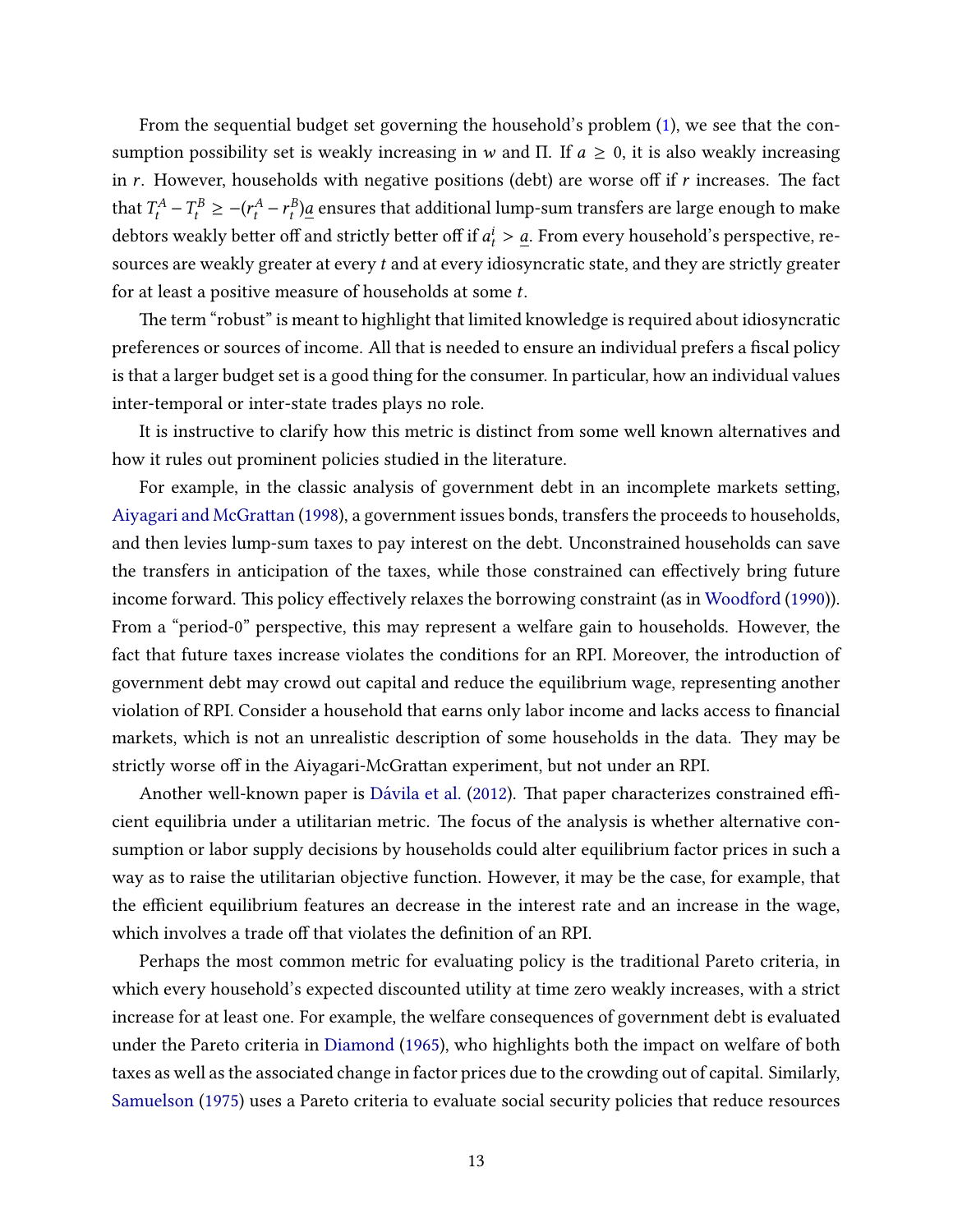while young in exchange for transfers while old. Similarly, several papers explore Pareto im-provements in an incomplete markets setting (see, for example, [Krueger et al.](#page-46-0) [\(2016\)](#page-46-0), [Hosseini](#page-46-9) [and Shourideh](#page-46-9) [\(2019\)](#page-46-9), and Boerma and McGrattan [\(2020\)](#page-45-10)). Pareto-improving policies in this setting may involve, for example, better insurance, so that income increases in some states at the expense of others. Again, these tradeoffs may be desirable given a particular set of preferences and beliefs, but do not represent RPIs.

The role of introducing the concept of an RPI is not to displace either the utilitarian metric or the standard Pareto measure. These metrics have many compelling features. The advantage of the RPI metric is we do not need to take a strong stand on preferences, the nature of idiosyncratic risk, or heterogeneity in either of these across households when evaluating policies. Of course, expanding all budget sets at all dates and times is potentially a high hurdle for policy analysis. This begs the question as to whether and when an RPI is attainable in equilibrium given the limited fiscal tools available to the government.

#### 3.2 Feasibility of an RPI

In this subsection, we derive necessary and sufficient conditions for a fiscal policy to be consistent with the restrictions imposed by equilibrium. That is, given a limited set of taxes, we describe the allocations that the government can implement as equilibria.

We assume that the economy starts at a stationary equilibrium, which potentially may have an amount of government bonds outstanding as well as distortionary taxes. As is clear from the definition of an RPI, we could also start from a non-stationary equilibrium, but in that case all comparisons would be relative to the initial "reference" sequence of factor prices.

Let  $(w^o, r^o, \Pi^o)$  denote the wage, interest rate, and aggregate profits in the initial stationary equilibrium, and let  $(N^o, K^o)$  denote the associated aggregate labor supply and capital stock. Let  $B^o$  denote government debt in the initial equilibrium, financed by  $\{\tau^{no}, \tau^{ko}, \tau^{no}\}$ . For simplicity, we assume that there are zero lump-sum transfers in the initial equilibrium,  $T^{\circ} = 0$ , and tax revenue equals  $r^oB^o$  (that is, the government budget constraint holds with equality).

Starting from this equilibrium, consider that the government unexpectedly announces a new fiscal policy. That is, in period  $t = 0$ , the government announces a sequence of debt issuances, taxes, and transfers  $\{B_{t+1}, \tau_t^n, \tau_t^k, \tau_t^\pi, T_t\}_{t\geq 0}$ . After the announcement, there is perfect foresight. Given the new policy, households and firms re-optimize. Consider a new equilibrium that arises, with aggregate quantities  $\{A_t,K_t,N_t,\Pi_t\},$  and prices  $\{r_t,r_t^k,w_t\}.$  The level of period-0 capital and debt, as well as  $r_0$ , are inherited from the initial equilibrium, so  $K_0 = K^o$ ,  $B_0 = B^o$ , and  $r_0 = r^o$ .

We restrict attention to policies that keep after-tax wages and profits unchanged from the initial equilibirium: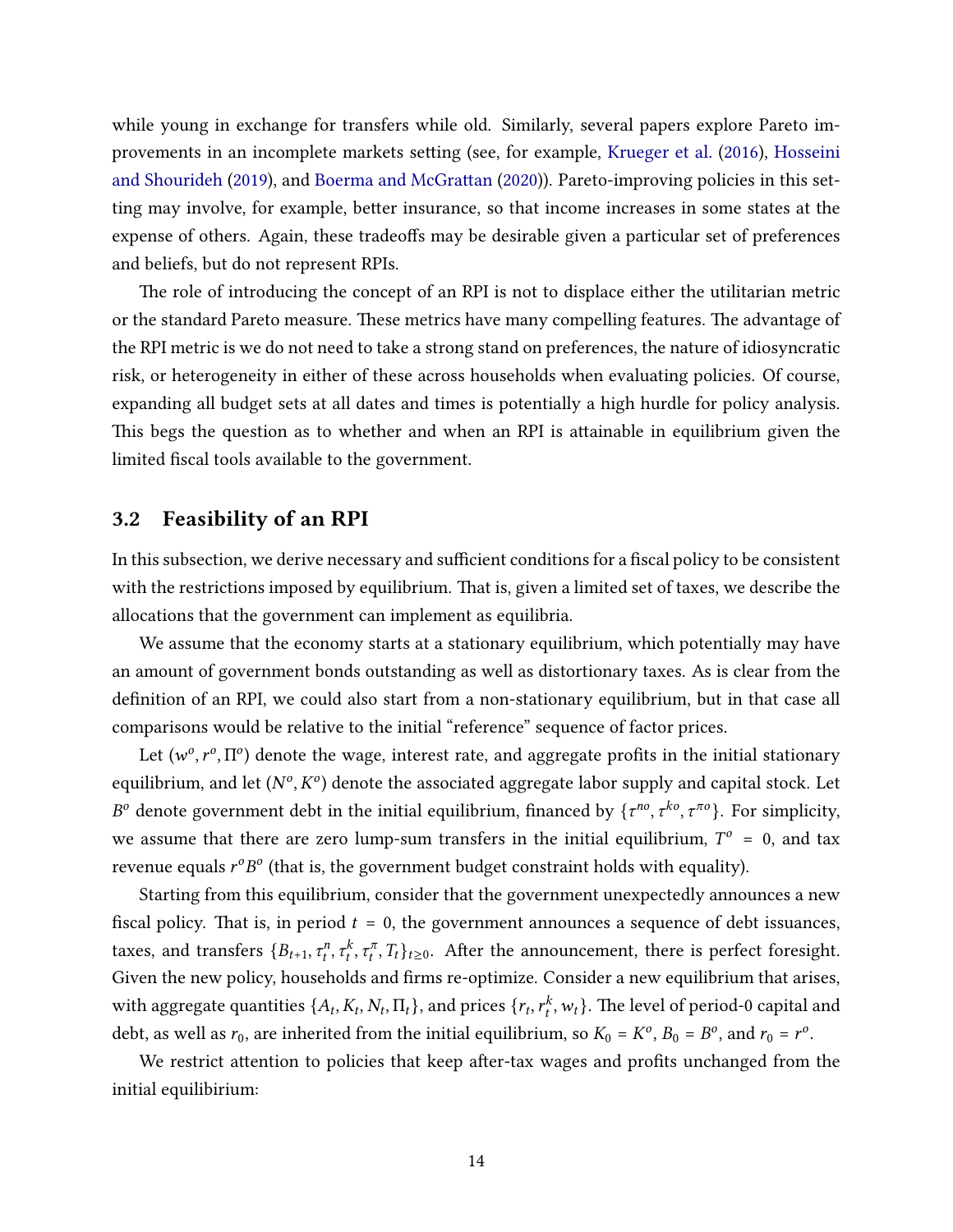**Definition 3.** A "constant wage and profit policy" ensures  $w_t = w^o$  and  $\Pi_t = \Pi^o$  for all  $t \ge 0$ .

Under a constant wage a profit policy, no agent experiences a change in labor or profit income at each  $t$  and idiosyncratic state  $(z^i_t, \theta^i_t)$ . This restriction is useful for two reasons. One is that the constant wage ensures the labor market clears at the original employment  $N^o$ , regardless of the elasticity of labor supply.<sup>[19](#page-14-0)</sup> The second is that it allows us to keep the interplay of government debt issuance and changes in the interest rate in the foreground.

In period zero, each household re-optimizes its consumption-saving policy to incorporate a new sequence of interest rates and transfers,  $(\bm{r},\bm{T})\equiv\{r_t,T_t\}_{t\geq0}$  while maintaining the remaining factor incomes constant at ( $w^o$ ,  $\Pi^o$ ). Starting from the initial stationary equilibrium in period 0, we define the following functions:

<span id="page-14-2"></span>**Definition 4.** Let  $\mathcal{A}_{t+1}(r,T)$  denote the aggregate household assets at the end of period t generated by the households' optimization given  $w_t = w^o$  and  $\Pi_t = \Pi^o$  for all  $t \geq 0$ . The associated aggregate consumption function is

$$
C_t(r,T) \equiv w^{\circ}N^{\circ} + \Pi^{\circ} + (1+r_t)\mathcal{A}_t(r,T) - \mathcal{A}_{t+1}(r,T) + T_t.
$$

That is, if  $a_{i,t}^*(a,z,\theta)$  and  $c_{i,t}^*(a,z,\theta)$  denote household  $i$ 's policy functions in the new equilibrium, then  $\mathcal{A}_{t+1} = \int a_{i,t}^*(a_t^i, z_t^i, \theta_t^i)di$  and  $C_t = \int c_{i,t}^*(a_t^i, z_t^i, \theta_t^i)di$ . These mappings of the sequence of interest rates and transfers to the sequence of aggregate household assets and consumption summarizes how a fiscal policy affects aggregate saving behavior in equilibrium.

The standard "primal" approach in the Ramsey taxation literature is to restrict attention to the set of allocations that can be achieved in a competitive equilibrium by feasible fiscal policies, replacing taxes and prices using equilibrium conditions. We follow a similar approach, with the one caveat that we cannot rely on a representative consumer's Euler equation to solve out the interest rate. In it's place, we include the restriction imposed by household optimality implied by the mapping  $\mathcal{A}_t$ .

We say that the sequence  $\{r_t, T_t\}_{t\geq0}$  is *feasible* if there is a fiscal policy  $\{B_t, \tau_t^n, \tau_t^k, \tau_t^{\pi}, T_t\}_{t\geq0}$ with  $B_o = B^o$  such that a competitive equilibrium with quantities  $\{A_t, K_t, N^o, \Pi^o\}_{t>0}$  and prices  $\{r_t, r_t^k = r_t + \delta, w^o\}_{t \geq 0}$  exists, where  $K_0 = K^o$  and  $A_0 = A^o$ . We have the following result:

<span id="page-14-1"></span>**Lemma 1.** A sequence of interest rates and transfers,  $(r, T)$ , is feasible if and only if there exists a non-negative sequence  ${K_t}_{t\geq0}$  and a sequence  ${B_t}_{t\geq0}$ , with  $K_0 = K^o$  and  $B_0 = B^o$ , such that for all  $t \geq 0$ :

<span id="page-14-0"></span> $19$ For this, we are using the assumption of zero wealth effect on labor supply.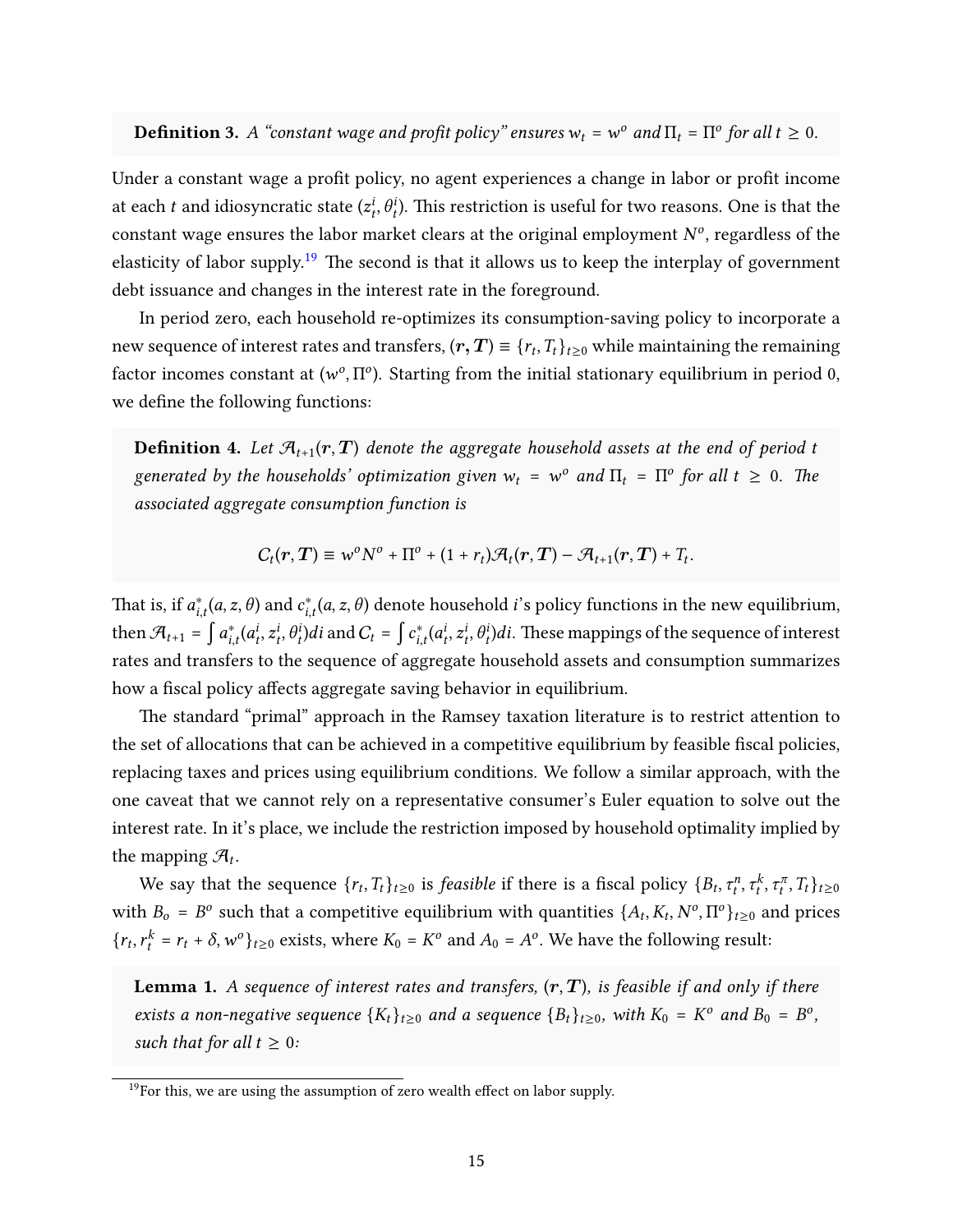(i)  $\mathcal{A}_{t+1}(\bm{r}, \bm{T}) = B_{t+1} + K_{t+1},$ 

(ii) and

<span id="page-15-0"></span>
$$
B_{t+1} - (1 + r_t)B_t - T_t \ge F(K^0, N^0) - F(K_t, N^0) - (r^0 + \delta)K^0 + (r_t + \delta)K_t - r^0B^0. \tag{3}
$$

Proof. All proofs are in [Appendix C.](#page-50-0)

This lemma provides necessary and sufficient conditions for the sequences  $\{r_t, T_t, B_t, K_t\}$  to be consistent with equilibrium. Household optimality is ensured by the definition of  $\mathcal{A}$ . Asset market clearing is condition (i) of the lemma. Condition (ii) combines firm optimality and government budget balance, and is discussed next. The aggregate resource constraint (goods market clearing) holds by Walras law. Note that these conditions must be met by any constant wage and profit fiscal policy, not just those that result in an RPI.

The left hand side of condition [\(3\)](#page-15-0) is the revenue raised from net debt issuance minus any lump sum transfers. The right hand side is the fiscal cost of the subsidies necessary to keep wages and profits constant. In particular, simple accounting implies that government revenue raised by taxing firms is total output minus the firm's after-tax payments to households:

Taxes paid by firms = 
$$
F(K_t, N^0) - \Pi^0 - w^0 N^0 - (r_t + \delta)K_t,
$$
 (4)

where we use the fact that after-tax wages and profits are unchanged. In the initial equilibrium, we have a similar expression, where tax revenue is used to pay interest on the initial debt,  $B^o$ . Hence,

<span id="page-15-2"></span><span id="page-15-1"></span>
$$
r^{o}B^{o} = F(K^{o}, N^{o}) - \Pi^{o} - w^{0}N^{o} - (r^{o} + \delta)K^{o}.
$$
\n(5)

Using this expression to substitute out  $\Pi^o$  +  $w^0N^o$  in [\(4\)](#page-15-1) and converting from revenues to subsidies by changing sign, we obtain the right-hand side of  $(3)$  as tax subsidies to firms. The inequality follows from the fact that the government is free to dispose of any fiscal surplus it does not choose to lump-sum rebate.

e implications of condition [\(3\)](#page-15-0) on whether an RPI is feasible will be the focus of the next sections. At this stage, we flag three immediate consequences that will play prominent roles in what follows. First, an increase in  $r_t$  (for a given  $K_t$ ) increases the right-hand side of [\(3\)](#page-15-0), tightening the constraint. Higher interest rates are costly, as the government needs to subsidize capital to avoid a reduction in firms' demand for the factor. Second, an increase in  $K_t$  (for a given  $r_t$ ) reduces the right hand side of the [\(3\)](#page-15-0) in the presence of a positive markup as  $F_K > r + \delta$ , relaxing the constraint. However, increasing  $K_t$  may require an increase in interest rates, to encourage the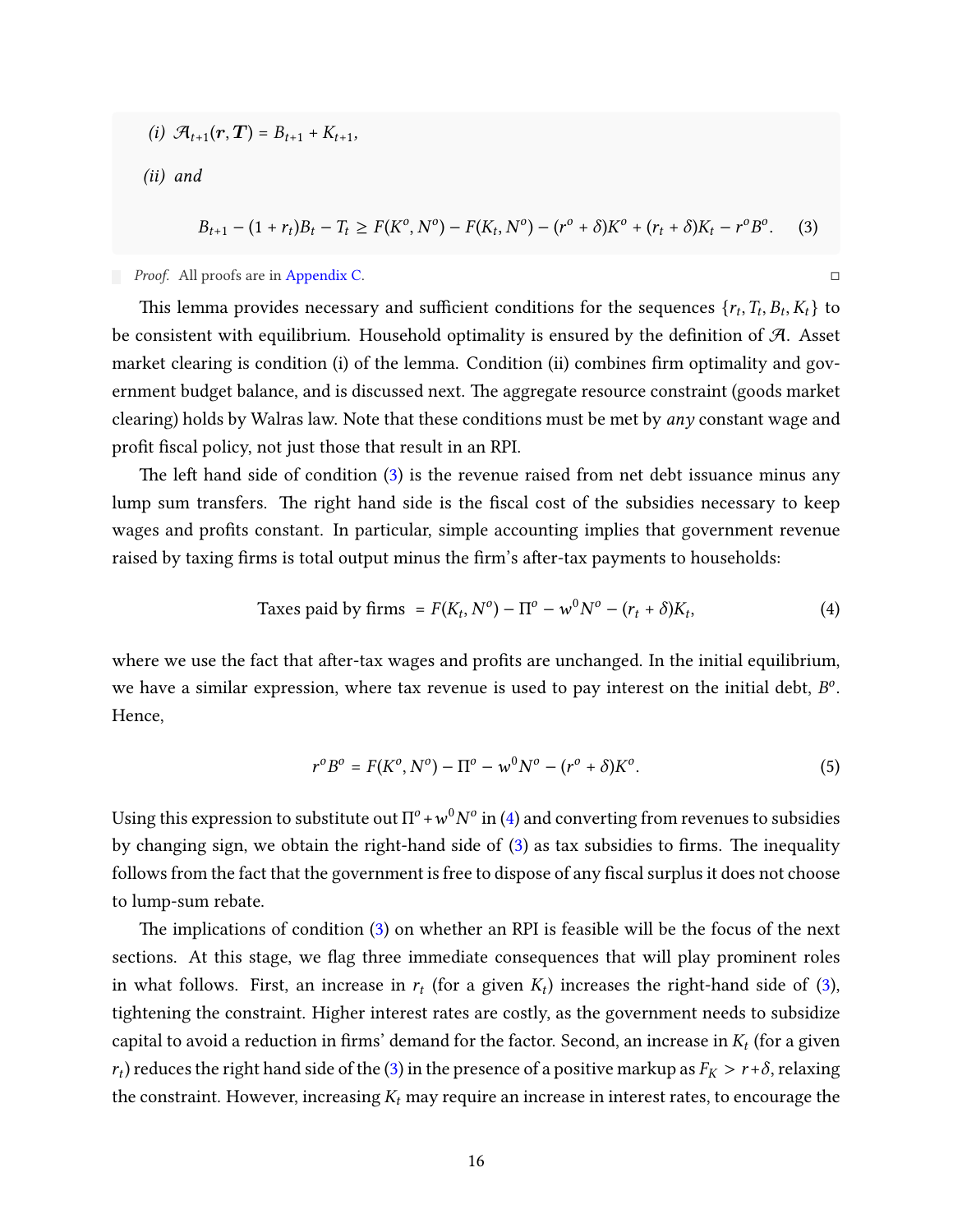household sector to save. Finally,  $r_t < 0$  implies  $r_t B_t < 0$  for  $B_t > 0$ , which is the left-hand side of  $(3)$ . This captures the fact that negative interest rates are a potentially important source of revenue for a government that borrows.

A convenient feature of Lemma [1](#page-14-1) is that the feasibility of sequence of interest rates and transfers is solely determined by aggregates. No additional information is needed, despite the potentially complicated nature of the policies necessary to keep the wage and profits constant and the potentially rich sources of heterogeneity underlying the aggregate saving and consumption functions.

Walras law allows an alternative to Lemma [1](#page-14-1) that involves the aggregate resource constraint. Aggregating the households' budget constraints, we have:

$$
C_t = w^0 N^0 + \Pi^0 + (1 + r_t) \mathcal{R}_t - \mathcal{R}_{t+1}
$$
  
=  $F(K^0, N^0) - r^0 (B^0 + K^0) - \delta K^0 + (1 + r_t) (K_t + B_t) - (K_{t+1} + B_{t+1}),$ 

where the second equality follows from asset market clearing and [\(5\)](#page-15-2). Substituting into [\(3\)](#page-15-0), we obtain:

<span id="page-16-1"></span>**Corollary 1.** A sequence of interest rates and transfers,  $(r, T)$  is feasible if and only if there exists a non-negative sequence  $\{K_t\}_{t\geq 0}$  with  $K_0 = K^o$  such that for all  $t \geq 0$ :

<span id="page-16-3"></span>
$$
C_t(\bm{r},\bm{T}) \leq F(K_t,N_0) + (1-\delta)K_t - K_{t+1}.
$$
\n(6)

Corollary [1](#page-16-1) reduces the question of feasibility to the existence of an investment sequence that "finances" the aggregate consumption generated by the policy.<sup>[20](#page-16-2)</sup> The next section leverages Lemma [1](#page-14-1) and Corollary [1](#page-16-1) to explore the economics of engineering an RPI.

### <span id="page-16-0"></span>4 Robust Pareto Improving Policies

In this section we delve into the details of when and how fiscal policy can engineer a RPI. We begin with a simple policy in which the government issues bonds but keeps capital at a constant level. This exercise will allow us to focus in on how an increase in interest rates generates a welfare gain without changing aggregate resources. We then move to general policies in which the capital stock may evolve over time.

<span id="page-16-2"></span> $^{20}$ A reader may wonder why the initial level of debt,  $B^o$ , does not explicitly appears here while it did in Lemma [1.](#page-14-1) We note that  $B^o$  implicitly appears in the initial asset position of households  $A^o$  and thus affects the aggregate consumption function  $C_t(\bm{r},\bm{T})$ .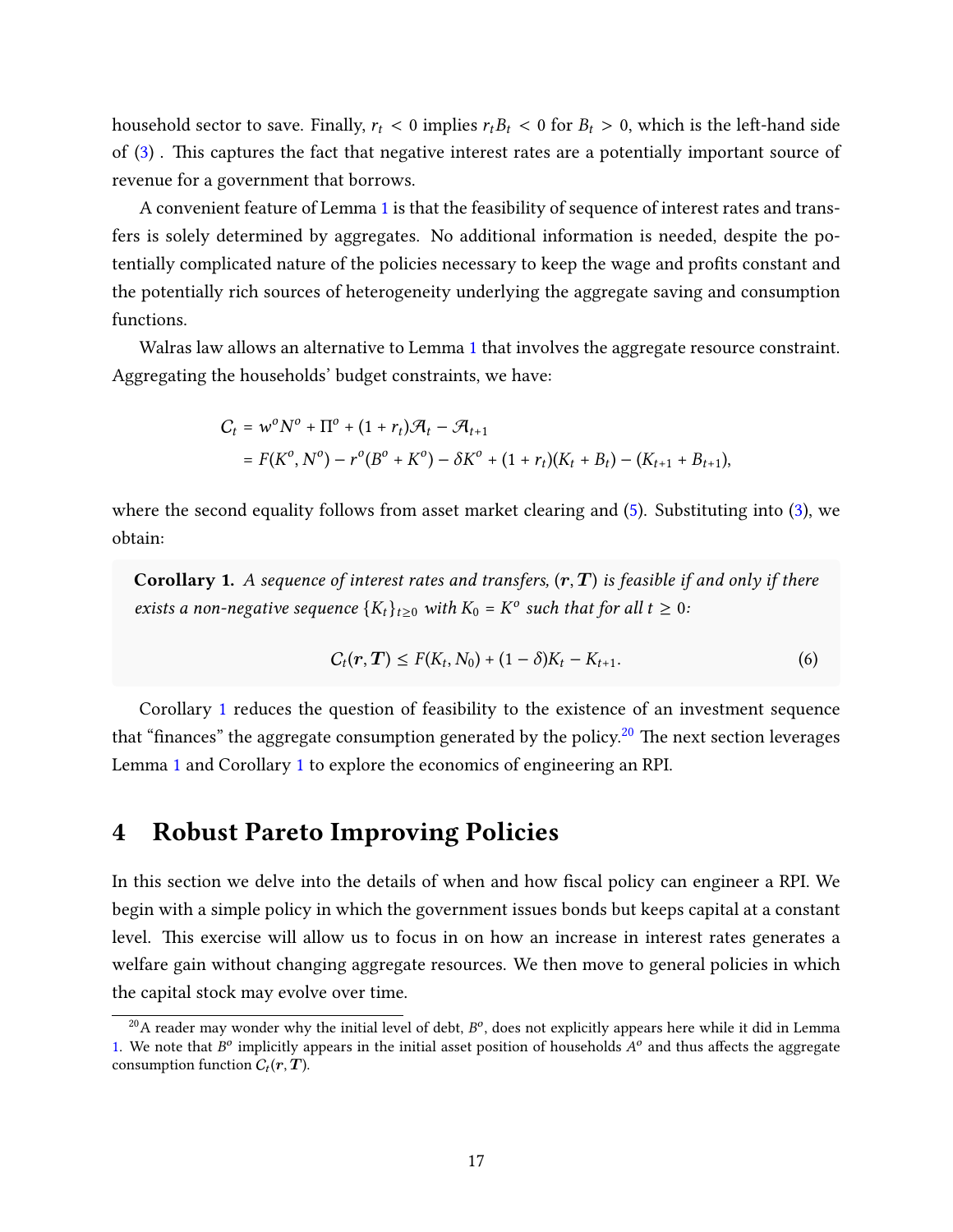#### 4.1 The Constant-K Policy

Let us first consider whether an RPI can be implemented with a constant level of capital. There are many nice features of such a policy. As we will see, one advantage of such a policy is that the feasibility of a RPI applies whether the economy is fully competitive,  $\mu = 1$ , or has markups,  $\mu > 1$ , and whether the capital is stock is above or below the Golden Rule level. A second feature is that it highlights the fact that an RPI is possible without changing total resources – all gains are derived from a better allocation of the same amount of output, while keeping in mind that every household has more resources available for consumption at every state and time.

For simplicity, in this section we assume that the economy is originally at the laissez-faire stationary equilibrium with zero taxes and transfers and  $B^o = 0$ . Now consider a policy in which the government permanently raises the after-tax return to savings to  $r_t = r' > r^o$ , for all  $t \geq 1$ . At the same time, the government sets  $T_t$  to its respective lower bound consistent with an RPI,  $T_t = T' = -(r' - r^0)\underline{a}.$ 

To gain some intuition, let us suppose that the economy converges to a new stationary equilibrium with  $\lim_{t\to\infty}\mathcal{A}_t(\{r',T'\})=A_{ss}<\infty.^{21}$  $\lim_{t\to\infty}\mathcal{A}_t(\{r',T'\})=A_{ss}<\infty.^{21}$  $\lim_{t\to\infty}\mathcal{A}_t(\{r',T'\})=A_{ss}<\infty.^{21}$  Assuming that the stationary aggregate savings schedule is upward sloping with respect to the interest rate (as is the case in most of the applications of the Aiyagari model), we have that  $A_{ss} > A^o = K^o$ . Letting  $B_{ss} = A_{ss} - K^o$  denote the long run supply of government bonds, we then have that  $B_{ss} > 0$ : the permanent increase in interest rates is associated with a permanent increase in government debt. Condition [\(3\)](#page-15-0) requires that in the limit:

<span id="page-17-1"></span>
$$
-r'B_{ss} \ge (r' - r^o)(K^o - \underline{a}).
$$
\n(7)

Given that the right hand side is strictly positive, it is necessary for this RPI to be feasible that  $r'$  < 0: there must be "seigniorage" from bonds, and this seigniorage revenue must be greater than the right-hand side of [\(7\)](#page-17-1).

It is helpful to explain the right-hand side of condition  $(7)$ . The increase in the interest rate in the new equilibrium would raise the rental rate of capital and reduce the firm demand for the factor, all else equal. With a constant- $K$  policy, the government must subsidize the return from renting capital to avoid this reduction in factor demand. Recall that  $r^{k \sigma}$  is the rental rate in the initial equilibrium, with  $r^o$  =  $r^{ko}$  –  $\delta$ . In the new equilibrium, the government must set a capital subsidy,  $\tau_t^k < 0$ , such that firms pay the same rental rate as in the original equilibrium:  $r^{ko} = (1 + \tau_t^k)(r' + \delta)$ . As firms are paying the same after-tax rental rate, then  $K_t = K^o$ , and hence profits, wages, and total output remain unchanged. From the government budget constraint,

<span id="page-17-0"></span><sup>&</sup>lt;sup>21</sup>In the original Aiyagari framework, as long as  $r' < 1/\beta$ , households savings will remain finite in the stationary equilibrium.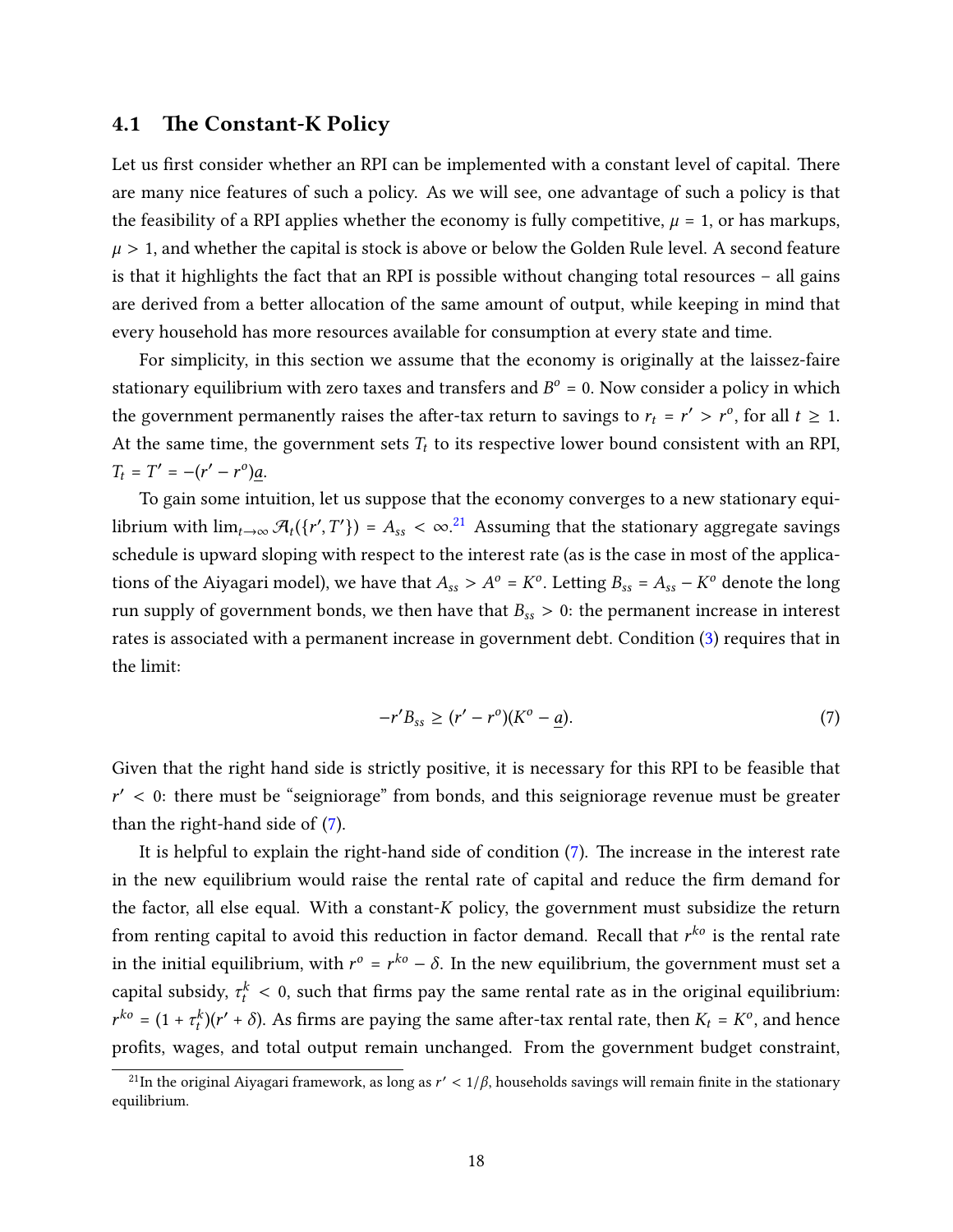equation [\(2\)](#page-10-0), the cost of this subsidy is  $(r' - r^o)K_0$ . The condition then tells us that the stationary revenue from bond issuances must be enough to cover the cost of the capital subsidy plus the cost of the transfer necessary to compensate borrowers for the increase in the rate.

Figure [1](#page-19-0) depicts the steady-state tradeoff in the canonical capital market equilibrium diagram from [Aiyagari](#page-44-6) [\(1994\)](#page-44-6). The underlying calibration is provided in Section  $6$ , but the qualitative features are fairly general. At each interest rate on the vertical axis  $r$ , the associated rental rate of capital is  $r^k = r + \delta$ . Holding labor supply constant,  $N = N^o$  , the downward-sloping red line traces out a capital demand equation from the firm's first-order condition  $F_K(K, N^o) = \mu(r + \delta)$ , where recall we assume the initial equilibrium has zero taxes.

Similarly, at each candidate  $r$ ,  $A$  denotes the aggregate steady-state saving of households when the wage is fixed at  $w^o$ . These two curves intersect at the laissez-faire equilibrium interest rate  $r^{\circ}$ , which is the initial equilibrium. Note that in this parameterization,  $r^{\circ}$  < 0, which is the case of interest. The quantities reflected on the horizontal axis are normalized by  $Y^o = F(K^o, N^o)$ .

The fiscal policy subsidizes the rental of capital, so that firms are willing to rent  $K^o$  at any  $r$ . The width of the gray rectangle is  $\Delta B/Y^o = \frac{A_{ss} - K^o}{Y^o}$  $\frac{s - K^2}{Y^o}$ , and its height is the interest rate at the new equilibrium; hence, its area is −r′∆B/Y $^o$ . Starting from zero debt, this area is the left-hand side of  $(7).$  $(7).$ 

The red rectangle has height  $r' - r^o$ , where  $r^o$  is the interest rate in the laissez-faire equilibrium. Its width is  $K^o/Y^o$ , where  $K^o$  is the capital stock in the laissez-faire equilibrium. The area of this rectangle is  $(r' - r^o)K^o/Y^o$ , which equals the subsidies necessary to keep capital at  $K^o$ . In this example,  $a = 0$ , and hence this is the right-hand side of [\(7\)](#page-17-1). Condition (7) tells that a necessary condition for the RPI to be feasible is that the area of the gray rectangle exceeds that of the red.

Note that this implies that feasibility is a tighter condition than being on the "upward sloping" portion of the debt Laffer curve. The steady state debt Laffer curve peaks when  $-r * \Delta B$  is maxi-mized; that is, when the gray rectangle achieves its maximum.<sup>[22](#page-18-0)</sup> After that point, the increase in the interest rate dominates the additional debt issuance and seigniorage revenue declines. However, the fiscal cost,  $\Delta r * K^{\circ}$ , is strictly increasing in r, and hence the net revenue (seigniorage minus capital subsidy) for the constant- $K$  policy peaks at a level of debt strictly below the peak of the debt Laffer curve.

The diagram restricts attention to the steady state, but contains important insights into the requirements for an RPI to be feasible. The first thing to note is that the level of the initial interest rate matters. That is, households must be willing to hold the economy's wealth at a low interest rate, reflecting a significant demand for precautionary savings.<sup>[23](#page-18-1)</sup> Intuitively, and as we shall

<span id="page-18-0"></span><sup>&</sup>lt;sup>22</sup>Recent papers that focus on the debt Laffer curve include Bassetto and Sargent [\(2020\)](#page-44-10) and [Mian, Straub and Su](#page-47-10)fi [\(2022\)](#page-47-10).

<span id="page-18-1"></span><sup>&</sup>lt;sup>23</sup>For this policy, as we already mentioned, it is necessary that  $r' < 0$ , or else [\(7\)](#page-17-1) cannot hold.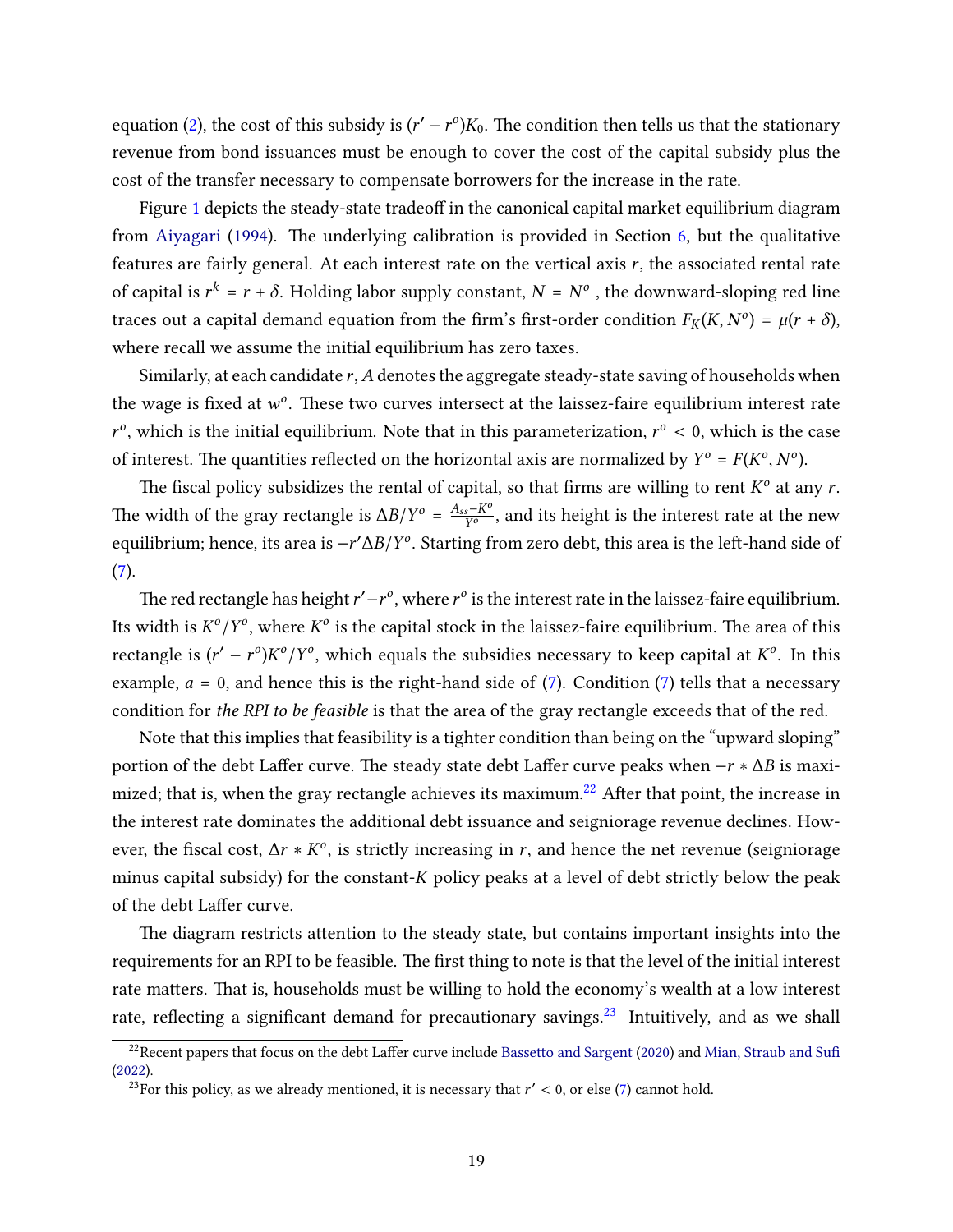<span id="page-19-0"></span>

Figure 1: Net Resource Cost with Constant  $K$ 

Note: This figure is a graphical depiction of the fiscal tradeoff from condition  $(7)$ . All elements are normalized by the laissez-faire stationary equilibrium output  $Y = Y^o$ . The downward-sloping line  $K/Y$  represents the firm's demand for capital ( $r = F_K/\mu - \delta$ ), and the upward-sloping line  $A/Y$  depicts aggregate household saving associated with the interest rate r and the initial wage  $w^o$  as well as the transfers generated by any fiscal surplus. The intersection is the initial laissez-faire stationary equilibrium. Fiscal costs are represented by  $\Delta r * K^o/Y$ , the area shaded in red, and seigniorage revenue by  $-r * \Delta B/Y$ , the area shaded in gray. In this example, policy holds capital at the initial laissez-faire capital stock.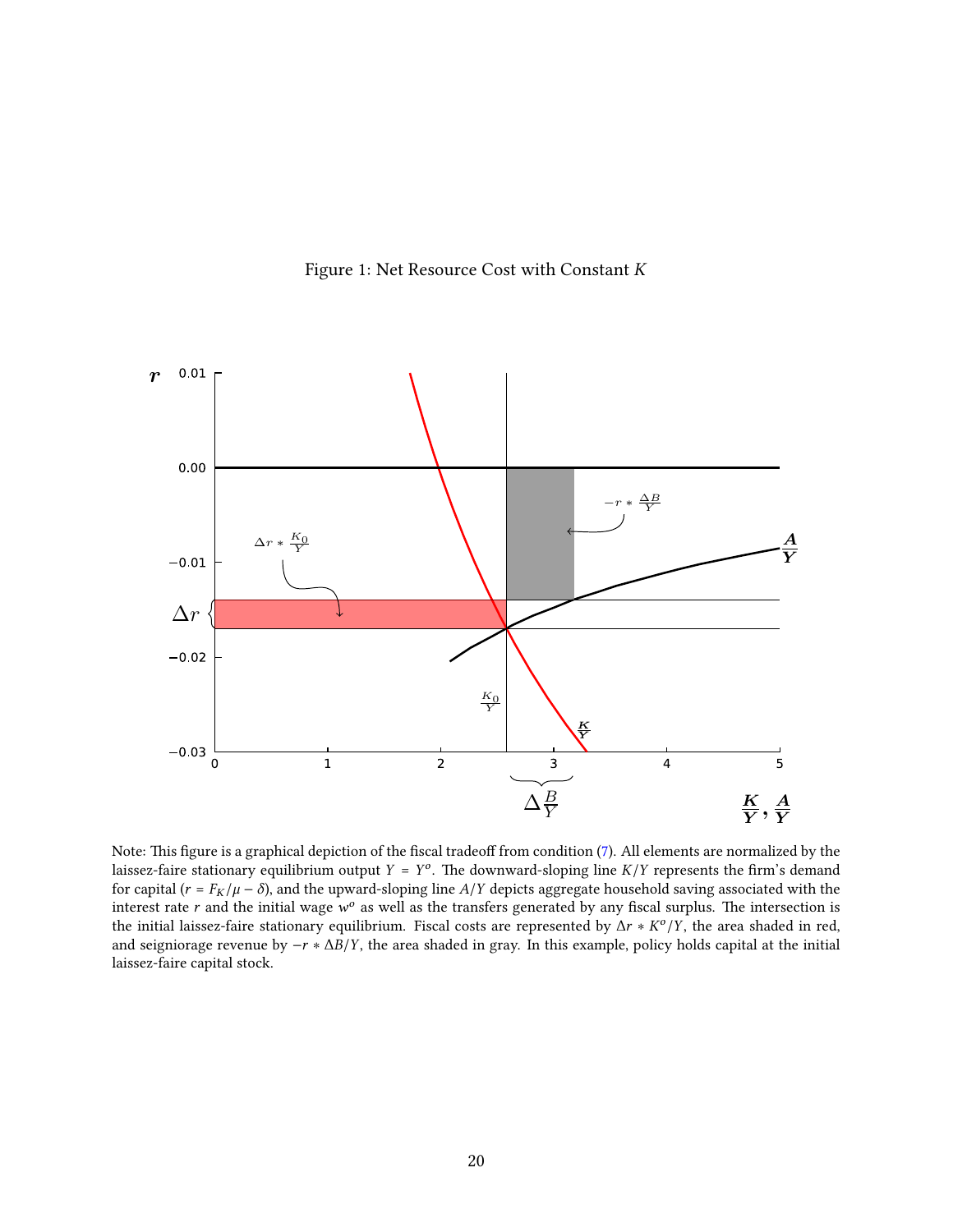see in detail in the calibration of Section [6,](#page-32-0) this will be the case if households face signicant idiosyncratic risk and are patient and risk averse. The large demand for a safe store of value provides a source of seigniorage for the government.

Second, consumers must be willing to hold new debt without a sharp increase in the interest rate. That is, the elasticity of aggregate savings to  $r$  must be sufficiently large. The intuition is that the return to saving ( $\Delta r$ ) cannot increase significantly in response to the issuance of  $\Delta B$ , as the increase in the return to capital is the amount of subsidy necessary to keep capital constant. The elasticity of the interest rate to government debt is a primary concern when discussing the crowding out of capital. Here, it determines the amount of fiscal resources that must be dedicated to capital subsidies.

Note that the key elasticity is that of aggregate household savings. This echoes the point made in the previous section that household heterogeneity matters only as it determines the slope of the aggregate savings function. This elasticity can potentially be estimated using aggregate time series, and we survey some of the estimates from the literature in Section [4.2.3.](#page-28-0)

Third, conditional on the initial equilibrium, the feasibility condition is independent of the shape of the aggregate production function or the presence or size of a mark-up. This is because capital and labor do not change under the constant-K policy. The focus is purely on the shape of the households' aggregate saving function.

This raises an intriguing feature of the Pareto improvement. Aggregate output, consumption, and investment are all held fixed at the initial level, as  $K_t = K^o$  and  $N_t = N^o$ . Yet every household faces a weakly bigger budget set and a strictly bigger one if  $a_t^i > \underline{a}$ . However, it cannot be the case that aggregate consumption increases. The key is that the higher interest rates induces enough households to reduce their consumption to offset the households that do increase consumption. This is why the elasticity of aggregate saving to the interest rate plays such a crucial role. Heuristically, those with high labor endowment states must be willing to postpone consumption because of the high return on saving. Those with low endowment states on average carry in higher precautionary savings, allowing them to consume more. On net, aggregate consumption remains constant, but it is distributed in a more beneficial way across idiosyncratic states.

The source of the welfare gains in this example has a clear antecedent in [Samuelson](#page-47-1) [\(1958\)](#page-47-1). In Samuelson, the young delay consuming their endowment in exchange for paper (money), and then trade the paper to the next generation when old. Here, the higher interest rate ensures that private households are willing to hold more government bonds, which they then trade to smooth consumption across states and time. While the sources of heterogeneity and risk are more general in the current set up, the main difference is that we are studying a production economy in which factor prices also affect welfare. In our case, it is not always the case that a robust Pareto improvement is feasible, despite  $r^o\,<\,0,$  because the government needs enough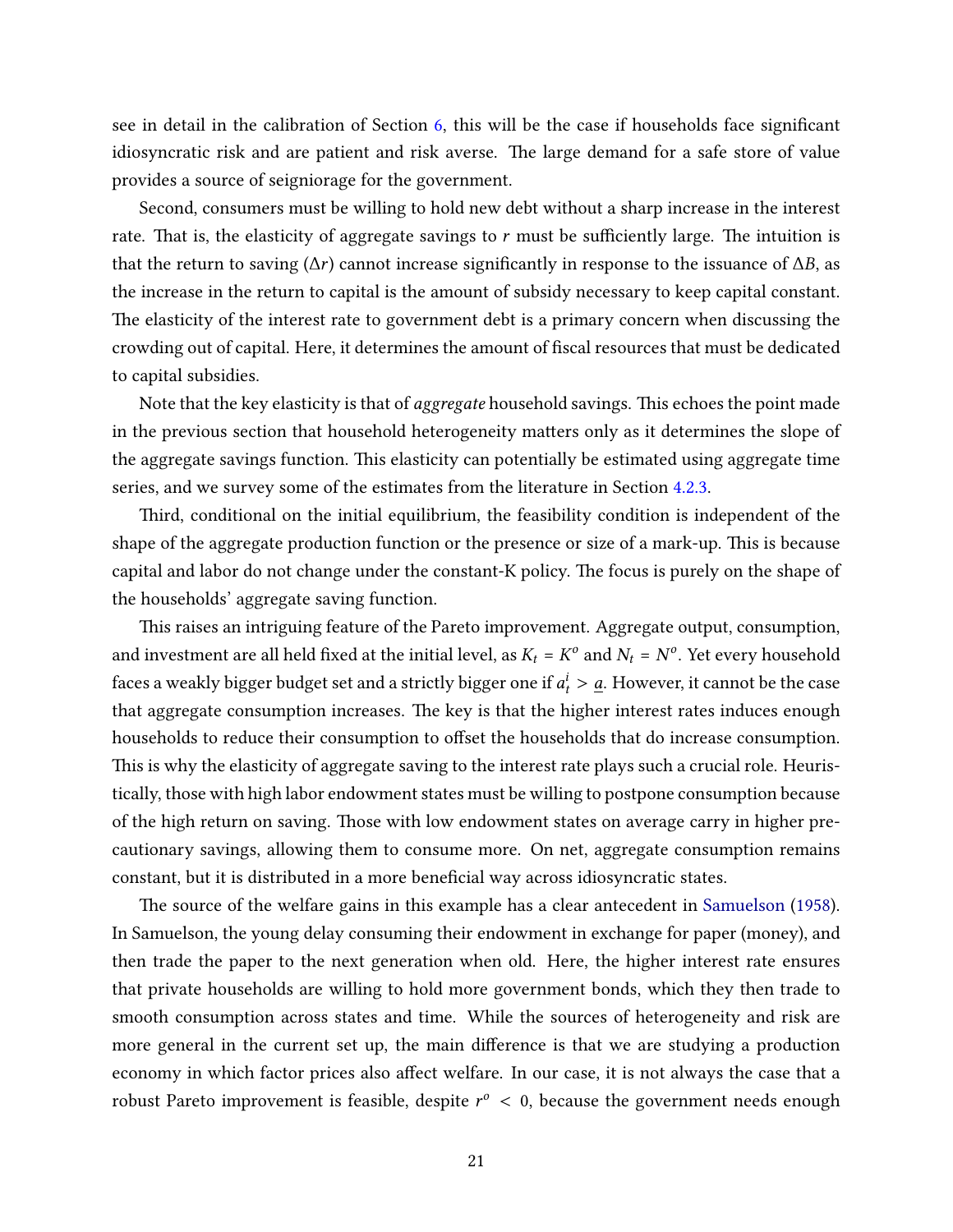revenues for the capital subsidy, to guarantee that wages and profits do not fall.

Importantly, the source of welfare gains in our environment are distinct from other fiscal schemes in which an agent "pays in" or is taxed. That is, the requirements of an RPI rule out better insurance or reallocation via progressive taxation, tax-and-transfer insurance schemes, or a pay-as-you-go social security system. In the words of [Samuelson](#page-47-1) [\(1958\)](#page-47-1), the willingness to hold government bonds at low interest rates is a substitute for the "social coercion" of tax and transfer schemes.

Figure [1](#page-19-0) depicts the steady state tradeoff faced by a government implementing the constant- $K$ policy. Along the transition, Lemma [1](#page-14-1) condition [\(3\)](#page-15-0) requires (for a constant-K) that

<span id="page-21-0"></span>
$$
\mathcal{A}_{t+1} - (1+r_t)\mathcal{A}_t \geq -r^{\circ}K^{\circ},\tag{8}
$$

where we have imposed for additional simplicity that  $\underline{a} = 0$  (and thus  $T_t = -(r_t - r^0)\underline{a} = 0$ ) and used that  $K_t + B_t = \mathcal{A}_t$ . This inequality highlights that it is the response of aggregate savings at all periods to changes in interest rates that determines the feasibility of an RPI with a constant-K policy. Smaller short-run elasticities of aggregate savings make the condition [\(8\)](#page-21-0) harder to satisfy even if it were to hold in the long-run (where the elasticity is potentially higher). The condition also highlights that a gradual approach may have a better chance of working with a constant-K policy: if the aggregate savings are very inelastic in the short-run, a permanent increase in  *from* the beginning may be infeasible as an RPI, while a gradual increase may work. In the simulation of Section [6](#page-32-0) we provide an example of this, and of how debt issuance along the transition ensures  $(8)$  holds at all t, despite the relatively small short-run elasticity.

The constant-K policy is a useful benchmark to study RPIs because it is robust not only to rich household heterogeneity, but also to production elasticities and markups: the feasibility conditions for RPIs in  $(8)$  do not depend on these production-side details. However, if a constant-K policy cannot generate a feasible RPI, it may still be feasible for the government to adjust both  $K_t$  as well as  $B_t$  when implementing a policy. We turn to this more general policy problem next.

### 4.2 General Policies

In this subsection, we study more general policies, which may involve changes to the capital stock, that can achieve an RPI. We derive sharper conditions for feasibility and consider in more detail the transition path. As in the constant-K policy, we find that the elasticities of aggregate savings continue to be a main determinant for feasibility.

Our guide will be Lemma [1](#page-14-1) and Corollary [1.](#page-16-1) As in the case discussed above, a common theme will be ensure that aggregate consumption chosen by households does not increase "too much," despite the fact that budget sets expand. Again, the countervailing force will be an aggregate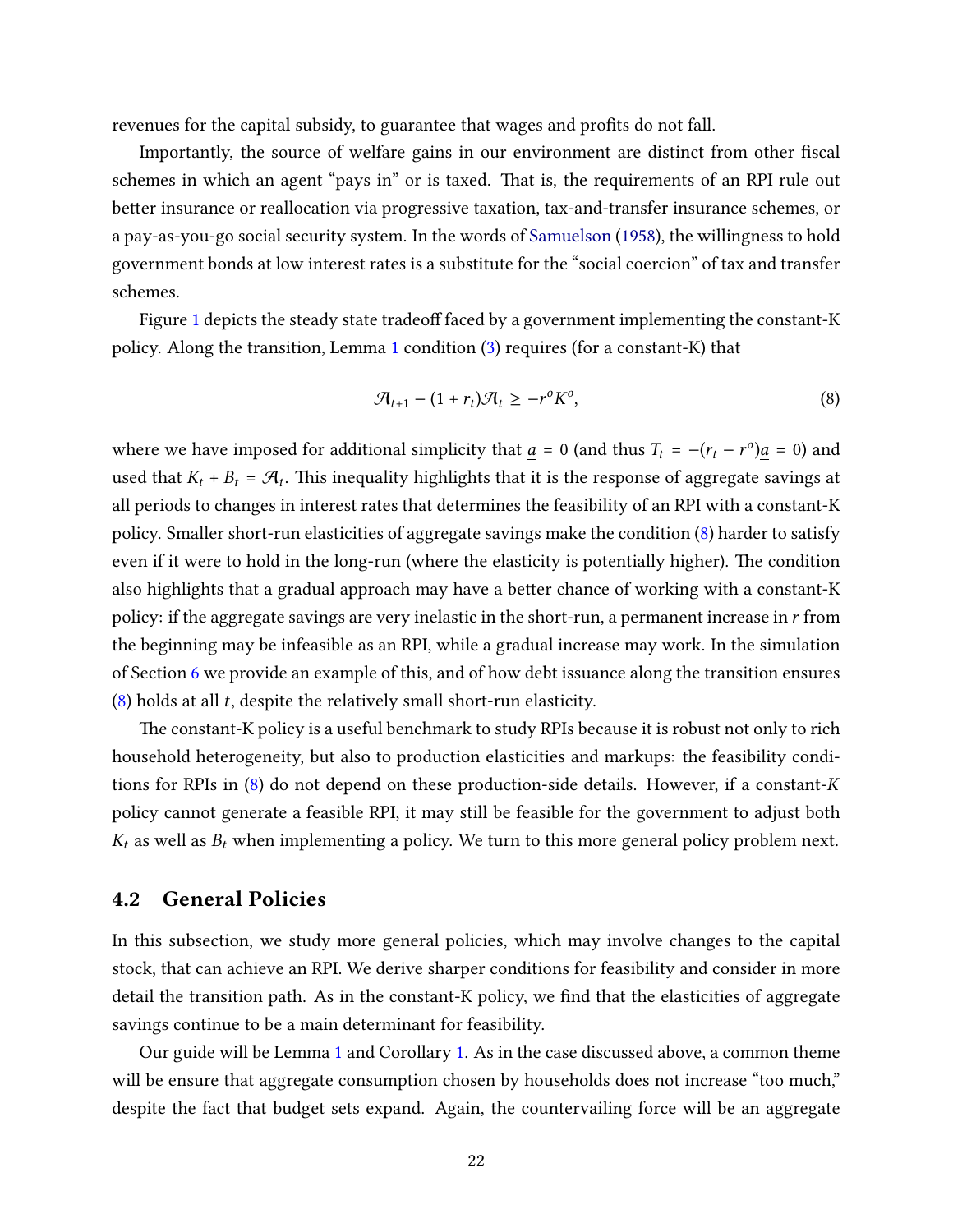willingness to save induced by an increase in interest rates. We consider two cases in turn, one in which the initial equilibrium has over accumulated capital (that is, capital is beyond the Golden Rule level) and then the converse case. Recall that the Golden Rule capital level,  $K^{\star}$ , is defined by  $F_K(K^{\star}, N^{\circ}) = \delta.$ 

#### 4.2.1 Capital above the Golden Rule

If capital is above the Golden Rule, there is a relatively straightforward path to an RPI. The approach builds on [Diamond](#page-45-1) [\(1965\)](#page-45-1), substituting government bonds as a replacement for the overaccumulated capital. We are in an environment with potentially richer idiosyncratic heterogeneity and have a stricter welfare metric, and hence need to worry about changes in factor prices as capital is reduced. In particular, we cannot trade off lower wages against higher interest rates, or higher consumption when old with lower consumption when young. However, Corollary [1](#page-16-1) has already done most of the work regarding the feasibilty of an RPI in this environment.

To start, first note that the capital sequence  ${K_t}_{t=0}^{\infty}$  with  $K_0 = K^{\circ}$  and  $K_t = K^{\star}$  for  $t \geq$ 1 satisfies the resource constraint  $(6)$ , with a strict inequality at the original interest rates and transfers,  $r = r^{\circ}$  and  $T = T^{\circ} = \{0, 0, ...\}$ . This is because, at the same interest rates and transfers, the households' problems have not changed, aggregate consumption remains as in the original,  $C^o = F(K^o, N^o) - \delta K^o$  for all  $t \geq 0$ , but initial capital above the golden rule implies that a lower investment increases net resources at all dates.<sup>[24](#page-22-0)</sup> From Corollary [1,](#page-16-1) this strict inequality means there are surplus resources at every date with this new capital sequence.

We can use the language of Lemma [1](#page-14-1) to reinterpret this result using the government budget constraint. In particular, for this case, the government issues an amount of bonds  $B_1 = K^o + B^o$  –  $K^{\star} > B^{\circ}$  in period 0, and then sets  $B_t = B_1$  thereafter. The government policy must guarantee that  $r_t$  and  $T_t$  do not change, which requires an increase in the tax on capital (to reduce the firms' demand for capital), and an increase in the subsidy to labor and profits (to compensate labor and profits for the fall in capital). The strict inequality in  $(6)$  translates into a strict inequality in  $(3)$ : the increase in revenue from the capital tax more than compensates for the cost of the subsidies, and the government runs a strictly positive budget surplus at all times, which it discards.

Although we have uncovered a policy where the government runs a surplus (that it discards), this policy does not yet constitute an RPI as defined (as interest rates and transfers have not changed). A natural enhancement is to lump-sum rebate the surplus, which would then constitute

<span id="page-22-0"></span>
$$
^{24}\text{For }t=0\text{, the resource condition (6) is }C^o + K^{\star} < C^o + K^o = F(K^o, N^o) + (1-\delta)K^o\text{, as }K^{\star} < K^o\text{. For }t\geq 1,
$$

$$
C_t(r^o, T^o) + K_{t+1} = C^o + K^{\star} = F(K^o, N^o) - \delta K^o + K^{\star} < F(K^{\star}, N^o) - \delta K^{\star} + K^{\star} = F(K_t, N^o) + (1 - \delta)K_t,
$$

where the first equality uses the fact that household's problem has not changed; the second equality uses goods market clearing in the original equilibrium; the strict inequality uses the fact that  $F_K(K^o, N^o) < \delta$  for  $K \in (K^{\star}, K^o]$ ; and the final equality uses  $K_t = K^*$  for all  $t \geq 1$ .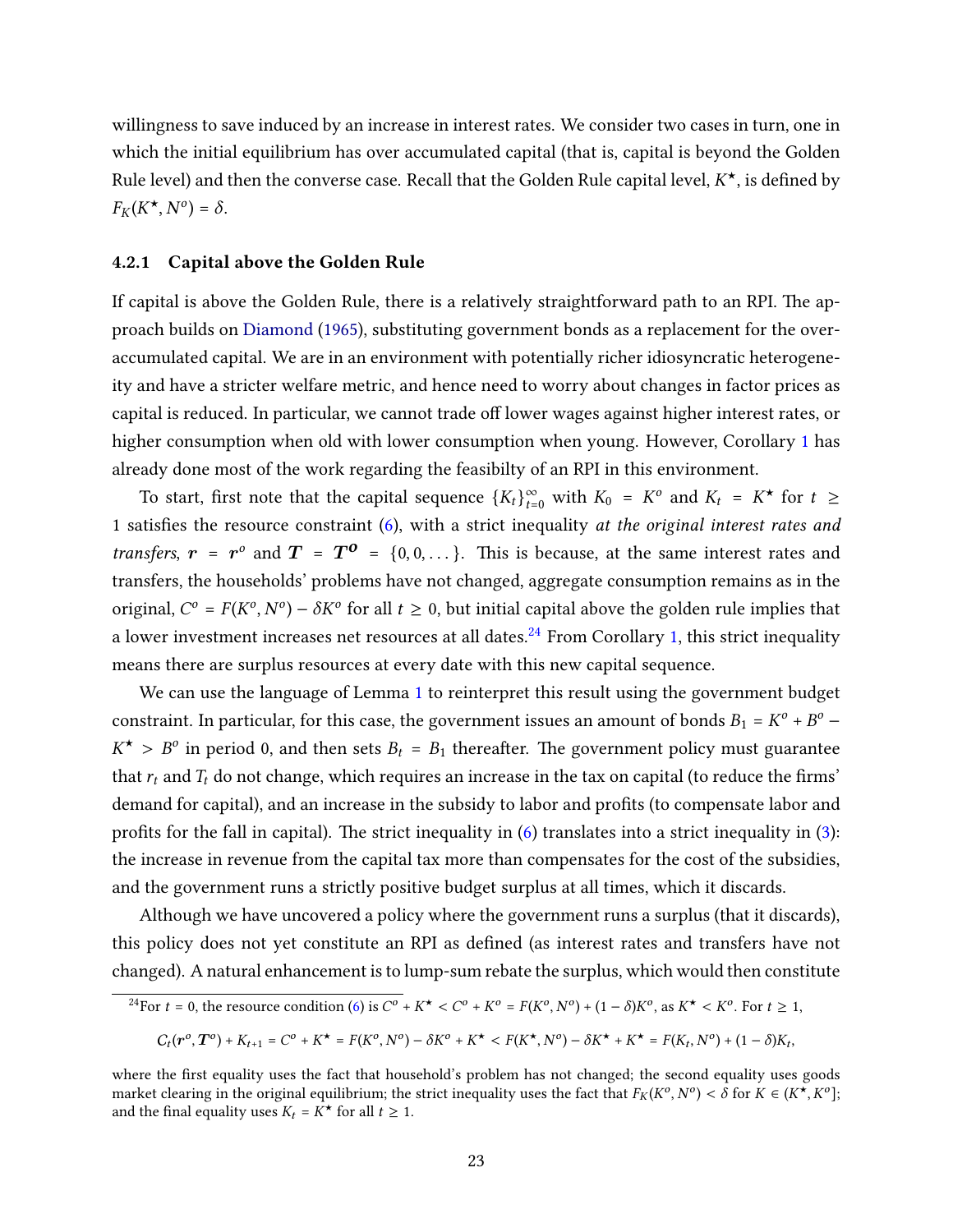an RPI. The question is whether the asset market can still clear at the original interest rate. If a continuity assumption on how aggregate consumption (or, equivalently, aggregate savings) responds to transfers is satisfied, the answer is yes.

Specifically, consider a sequence of transfers  $\widehat{T} = (T_0, T_1, ...)$  with  $T_t \ge 0 = T^o$  for all  $t \ge 0$ . Let  $\nu$  be a positive scalar that governs the magnitude of the change in transfers in the direction  $\hat{T}$ . The following lemma states that there exists a sequence  $\hat{T}$  and magnitude  $\nu$  that can be the basis for an RPI:

<span id="page-23-2"></span>**Lemma 2.** Suppose  $K^o > K^{\star}$  and consider a sequence  $\hat{T} = (T_0, T_1, ...)$  with  $T_t \geq 0 = T^o$  for all  $t \geq 0$  with at least one inequality strict. Suppose there exists an interval  $(0, \varepsilon)$  and a  $M > 0$ for which the following regularity condition holds:

$$
|C_t(\boldsymbol{r}^o,\boldsymbol{T}^o+\widehat{\boldsymbol{T}}v)-C_t(\boldsymbol{r}^o,\boldsymbol{T}^o)|\leq Mv,\ \text{for all}\ t\geq 0\ \text{and}\ v\in(0,\varepsilon).
$$

Then there exists an implementable RPI.

The feasibility of an RPI when capital is above the Golden Rule does not require knowledge of the elasticity of savings to interest rates–which was the main consideration of the analysis in the previous section for the constant-K policy. The key condition for the excess capital case is that aggregate consumption smoothly varies with transfers, ensuring that the increase in household expenditure can be financed with the increased net output.

#### <span id="page-23-0"></span>4.2.2 Capital Below The Golden Rule

We now consider the case of  $K^o< K^\star$ . With a mark-up wedge between the return to capital and the interest rate, this case is consistent with either a positive or negative  $r^o$ .

The approach for generating a feasible RPI in this case is distinct from the over-accumulated capital case. In the latter, interest rates do not change, resources are generated from crowding out capital, and these resources are then rebated to consumers as lump-sum transfers. In [Appendix](#page-48-0) [A](#page-48-0) (Lemmas [4](#page-48-1) and [5\)](#page-48-2) we show that for the  $K^{\circ} < K^{\star}$  case, increases in transfers alone are not a feasible path to generate an RPI, and they are not necessary either: when establishing feasibility, it is without loss to set transfers to their lowest possible level  $(T_t = -(r_t - r^o)\underline{a})^{25}$  $(T_t = -(r_t - r^o)\underline{a})^{25}$  $(T_t = -(r_t - r^o)\underline{a})^{25}$  Hence, we now focus on changes in interest rates.

Corollary [1](#page-16-1) tells us then that a pair of sequences of interest rates,  $\boldsymbol{r} = \{r_t\}_{t=0}^{\infty}$ , and transfers,  $\bm{T}$  =  $\{T_t\}_{t=0}^\infty$  is implementable if we can find an associated sequence of  $\{K_t\}_{t=0}^\infty$  with  $K_0$  =  $K^o$  such

<span id="page-23-1"></span> $^{25}$ In [Appendix A](#page-48-0) we require that aggregate consumption be weakly monotonic in transfers for these results.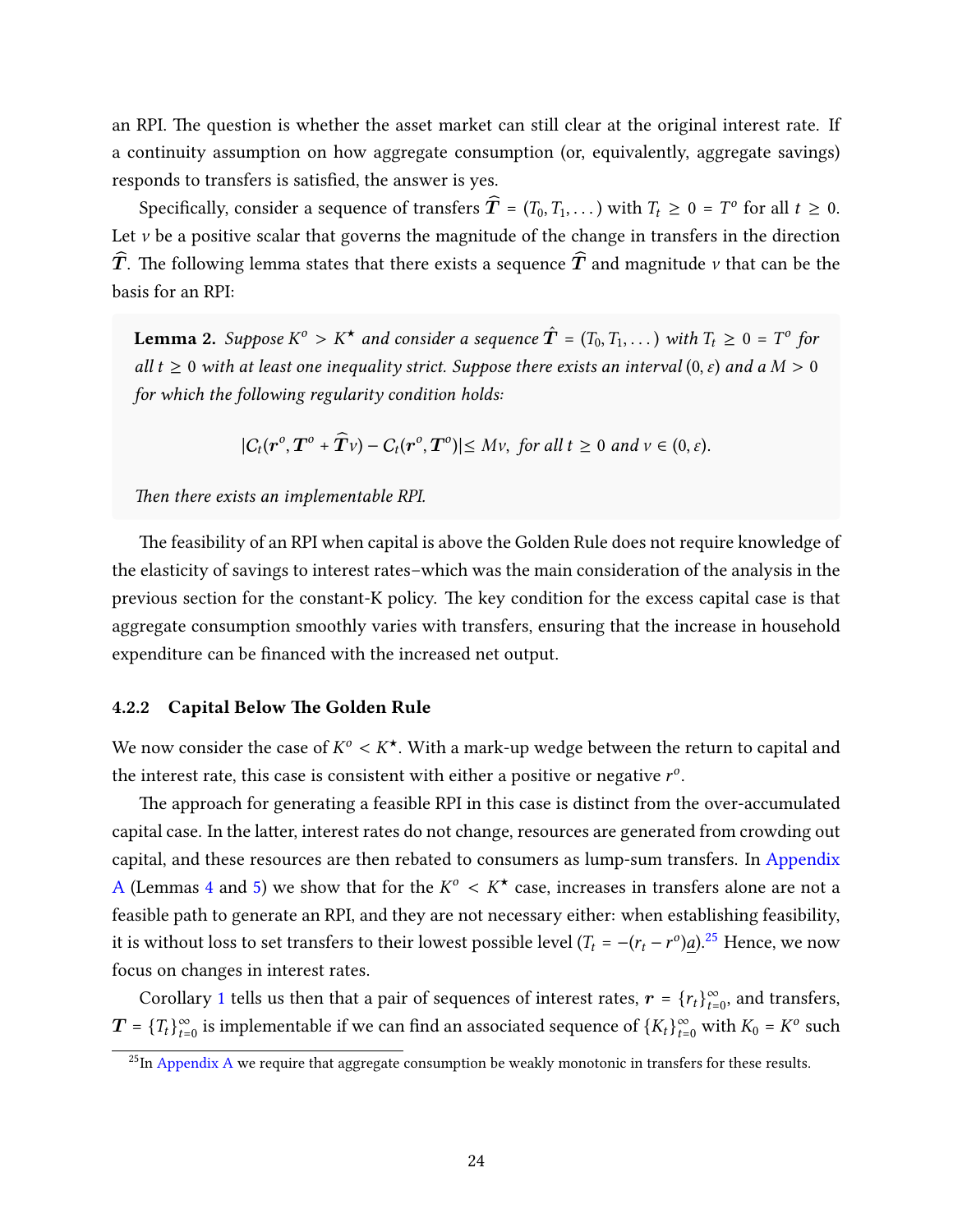that the aggregate consumption function satisfies

$$
C_t(r, T) + K_{t+1} \leq F(K_t, N^0) + (1 - \delta)K_t.
$$

To build towards the next result, recall that in the initial stationary economy, aggregate consumption is  $C^o = F(K^o, N^o) - \delta K^o$ . Letting  $\widehat{C}_t \equiv C_t(\bm{r}, \bm{T}) - C^o$ , Corollary [1](#page-16-1) tells us that a fiscal plan is feasible if we can find a sequence  $\{K_t\}$  such that for all t

$$
\widehat{C}_t \leq F(K_t, N_0) - F(K_0, N_0) + K_t - K_{t+1} - \delta(K_t - K_0).
$$

Define  $R_k$  to be the net marginal return to capital in the initial equilibrium:

$$
R_k \equiv 1 + F_K(K^o, N^o) - \delta.
$$

Given that  $K^o$  is strictly less than the Golden Rule,  $R_k > 1$ .

Suppose that production is linear in K, so  $F(K_t, N^o) - F(K^o, N^o) + (1 - \delta)(K_t - K^o) = R_k \widehat{K}_t$ , where  $\widehat{K}_t \equiv K_t - K^o$ . We shall return to the general case of concave production below, but linearity allows us to build intuition towards the more general result.

Given a sequence  $\{\widehat{C}_t\}$ , the feasibility condition in [\(6\)](#page-16-3) boils down to finding a sequence  $\{\widehat{K}_t\}$ with  $\widehat{K}_0$  = 0 and  $\widehat{K}_t \ge -K^o$  (this latter guaranteeing that capital does not turn negative) such that the resource constraint holds:

<span id="page-24-2"></span>
$$
\widehat{K}_{t+1} + \widehat{C}_t \le R_k \widehat{K}_t, \tag{9}
$$

for all  $t \geq 0$ . Solving forward and evaluating at  $t = 0$ , <sup>[26](#page-24-0)</sup> a necessary condition for the consumption path  $\{\widehat{C}_t\}$  to be feasible is

<span id="page-24-1"></span>
$$
\sum_{t=0}^{\infty} R_k^{-t} \widehat{C}_t \le 0. \tag{10}
$$

That is, feasibility requires that the present value of consumption changes, discounted at the marginal product of capital, be less than the zero.

Condition [\(10\)](#page-24-1) states the relevant inter-temporal price for assessing aggregate feasibility is the marginal product of capital, not the interest rate faced by households. If the government

$$
\widehat{K}_t \geq R_k^{-1} \sum_{s=0}^T R_K^{-s} \widehat{C}_{t+s} + R_K^{-T} \widehat{K}_T \geq R_k^{-1} \sum_{s=0}^T R_K^{-s} \widehat{C}_{t+s} - R_K^{-T} K_0.
$$

Taking the limit as  $T \to \infty$  and evaluating at  $t = 0$  with  $\widehat{K}_0 = 0$  gives us [\(10\)](#page-24-1).

<span id="page-24-0"></span> $^{26}$ Specifically, [\(9\)](#page-24-2) implies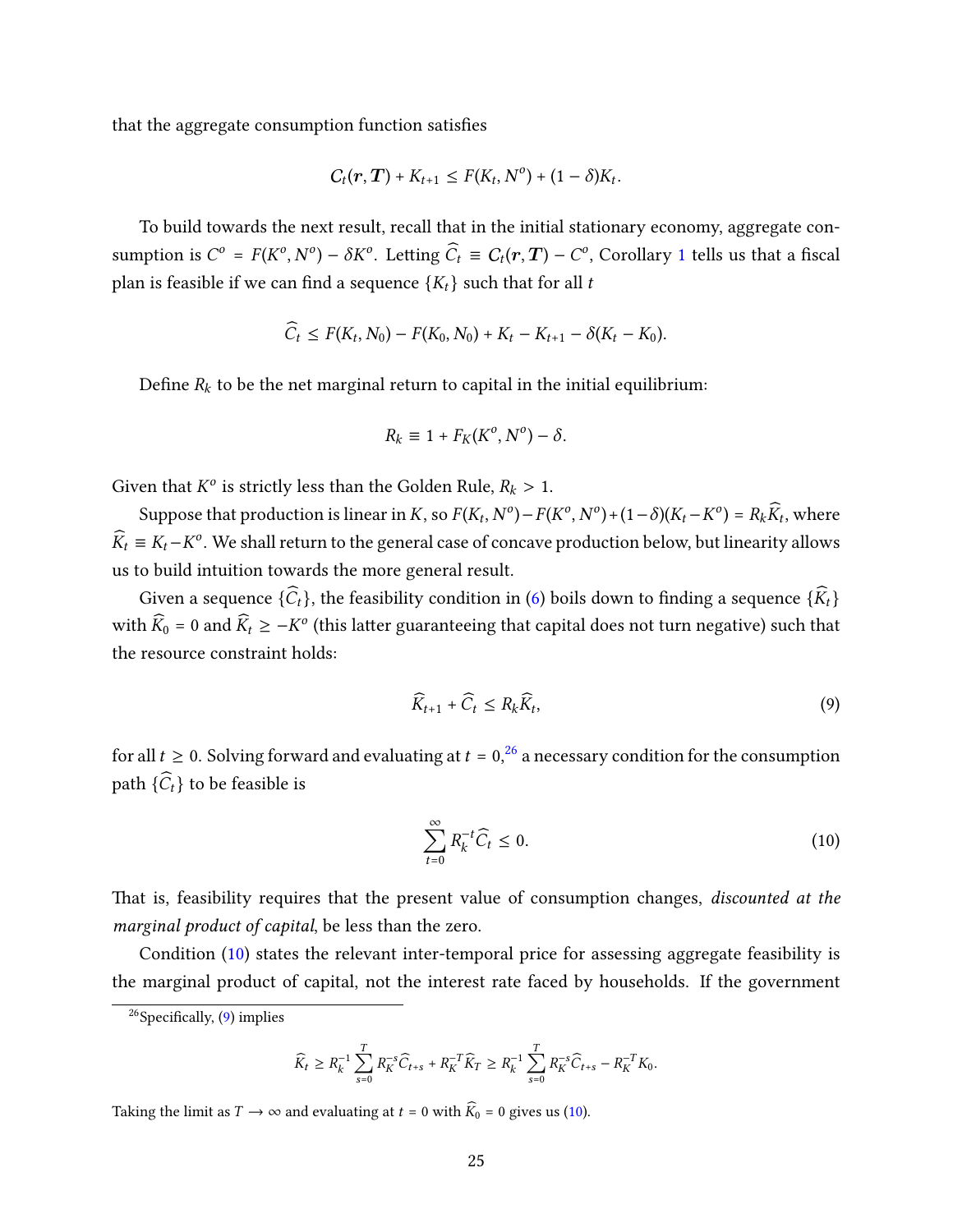increases aggregate consumption in a period, this must be offset by a decrease somewhere else, where the increase and decrease are evaluated in present value terms using  $R_k = 1 + F_K - \delta$ . As we show below, condition  $(10)$  can be rewritten in terms of savings elasticities, connecting this result to our constant-K policy discussion.

However, before doing this, we extend this condition to the case of a general concave production function, marginal changes in interest rates, and obtain a sufficiency result. To do so, we need a strict inequality in the present value resource condition and a continuity condition. We first state the general result and then provide intuition for how we use these conditions:

<span id="page-25-0"></span>**Proposition 1.** Assume  $\underline{a} = 0$ , and  $K^{\circ} < K^{\star}$ . Consider a sequence  $\widehat{r} = (0, r_1 - r^0, \dots)$ , with  $r_t \geq r^0$  for all  $t \geq 1$  with at least one inequality strict. Suppose that there exist scalars  $\varepsilon > 0$ , and  $h > 0$  such that

$$
\sum_{t=0}^{\infty} R_k^{-t} (C_t(\boldsymbol{r}^o + \widehat{\boldsymbol{r}} v, \boldsymbol{T}^o) - C^o) \leq -h v, \text{ for all } v \in (0, \varepsilon)
$$
 (i)

and there exists an  $M > 0$  for which the following regularity condition holds

$$
|C_t(\mathbf{r}^o + \widehat{\mathbf{r}}v, \mathbf{T}^o) - C^o| \leq Mv, \text{ for all } t \geq 0 \text{ and } v \in (0, \varepsilon).
$$
 (ii)

Then there exists a feasible RPI.

As with Lemma [2,](#page-23-2) the result holds a particular "direction" of change fixed, and parameterizes distance in that direction by  $\nu$ , although in this case it is the interest rate sequence rather than transfers that changes. Condition (i) imposes a strictly negative upper bound on the present value of the changes in consumption. The strict inequality implies "extra" resources not used for consumption. The proof of the proposition uses this surplus to offset the second order implications of  $F(K_t, N^o) - F(K^o, N^o)$  "missed" by the first-order term  $R_k \widehat{K}_t$ .

The Lipschitz continuity condition (ii) is used to ensure that we remain in the neighborhood of the initial equilibrium for a small change in interest rates at all times. is allows us to continuously govern the extent of changes in consumption and capital with the parameter  $\nu$ , placing an upper bound on the second order terms.

Recall that for the constant- $K$  policy, aggregate consumption could not be higher than the initial consumption level in any period. With more general policies, consumption can deviate from the initial level in any direction. Proposition [1](#page-25-0) says that the present value of these changes in consumption must be bounded above by zero. As with the constant- $K$  policy, the key insight is that an increase in the interest rate must induce households to save in aggregate rather than increase consumption.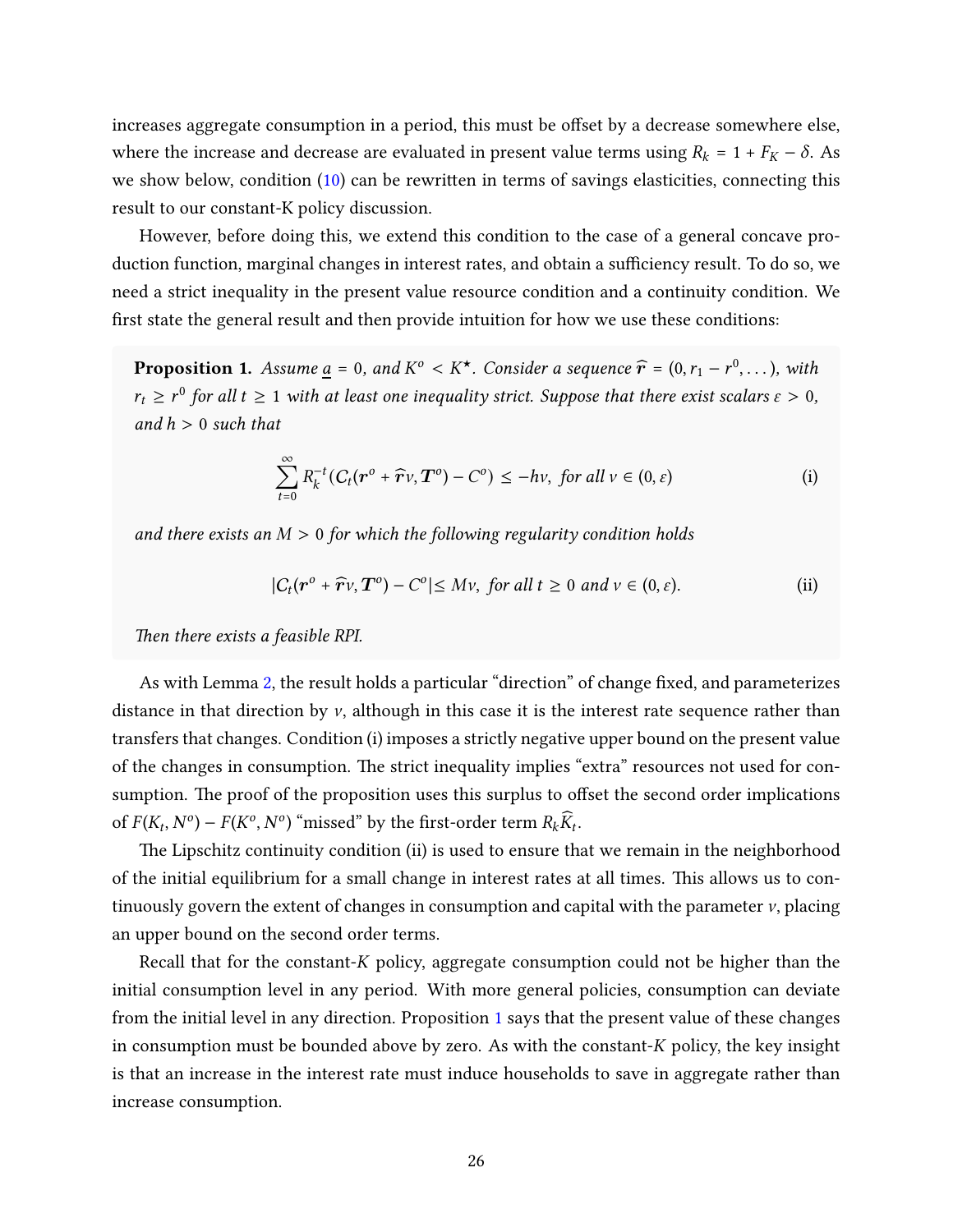Note that the present value discount factor is the net return to physical capital, not the market interest rate. With  $\mu > 1$ , these will be different. Hence condition (i) of the proposition presents a simple and somewhat surprising separation between demand considerations (preferences) and supply (technology). The aggregate response of consumption to an interest rate change is determined by the initial distribution of wealth, household preferences, their idiosyncratic risk, and the interest rate that households face on their savings, which is captured by  $C_t$ . The role of technology is embedded in the discount factor used to sum over  $t$ . With a markup, the discount rate of the government to evaluate the feasibility of an RPI does not coincide with the market interest rate faced by households.

To gain more insight, let us narrow attention to just one interest rate change, say at time  $\tau \geq 1$ . That is,  $\hat{r} = \{0, 0, \ldots, \Delta r_{\tau}, 0, \ldots\}$ , for  $\Delta r_{\tau} > 0$ . Note that  $\frac{\partial C_t(r^o, T^o)}{\partial r_{\tau}} = \frac{dC_t(r^o + \nu \hat{r}, T^o)}{d\nu}$ evaluated at  $v = 0$  and  $\Delta r_\tau = 1$ . If this derivative exists and it is bounded in the neighborhood of  $v = 0$  for all  $t \ge 0$ , then condition (ii) is satisfied, and for condition (i) it is sufficient that<sup>[27](#page-26-0)</sup>

<span id="page-26-1"></span>
$$
\sum_{t=0}^{\infty} R_k^{-t} \frac{\partial C_t}{\partial r_{\tau}} < 0. \tag{11}
$$

If we can find such a  $\tau$ , then we have an implementable RPI.

From Definition [4](#page-14-2) and letting  $R^{\circ} = 1 + r^{\circ}$ , we have for  $t \ge 1$ 

$$
\frac{\partial C_t}{\partial r_\tau} = \begin{cases} R^o \frac{\partial \mathcal{A}_t}{\partial r_\tau} - \frac{\partial \mathcal{A}_{t+1}}{\partial r_\tau} & \text{for } t \neq \tau \\ R^o \frac{\partial \mathcal{A}_t}{\partial r_\tau} - \frac{\partial \mathcal{A}_{t+1}}{\partial r_\tau} + A^o & \text{for } t = \tau, \end{cases}
$$

where  $\partial \mathcal{A}_t/\partial r_\tau$  for  $t\geq 1$  is defined in the same way as for aggregate consumption. As  $\mathcal{A}_0$  =  $A^o$ by definition, we have  $\partial C_0/\partial r_\tau = -\partial \mathcal{A}_1/\partial r_\tau$ .

Taking the discounted sum,  $(11)$  can be written

$$
(R_k - R^o) \sum_{t=1}^{\infty} R_k^{-t} \frac{\partial \mathcal{A}_t}{\partial r_\tau} > R_k^{-\tau} A^o.
$$
 (12)

Define the elasticity of aggregate household savings at time t with respect to  $r_{\tau}$  as

<span id="page-26-3"></span><span id="page-26-2"></span>
$$
\xi_{t,\tau} \equiv \frac{\partial \mathcal{A}_t}{\partial r_{\tau}} \frac{R^o}{A^o}.
$$
\n(13)

We can now state a corollary to Proposition [1:](#page-25-0)

<span id="page-26-0"></span><sup>&</sup>lt;sup>27</sup>To see this, let  $G(v) \equiv \sum R_k^{-t} (C_t(\mathbf{r}^o + v\hat{\mathbf{r}}, \mathbf{T}^o) - C^o)$ . Let  $G'(0) = \lim_{v \to 0} G(v)/v$ . Condition [\(11\)](#page-26-1) says  $G'(0) \le -\hat{h} < 0$ , for some  $\hat{h} > 0$ , which in turn implies that for  $0 < \Delta < \hat{h}$  there is an  $\varepsilon > 0$  such that for all  $v \in (0, \varepsilon)$  we have  $G(v)/v < -\hat{h} + \Delta \equiv -h < 0$ , which is condition (i).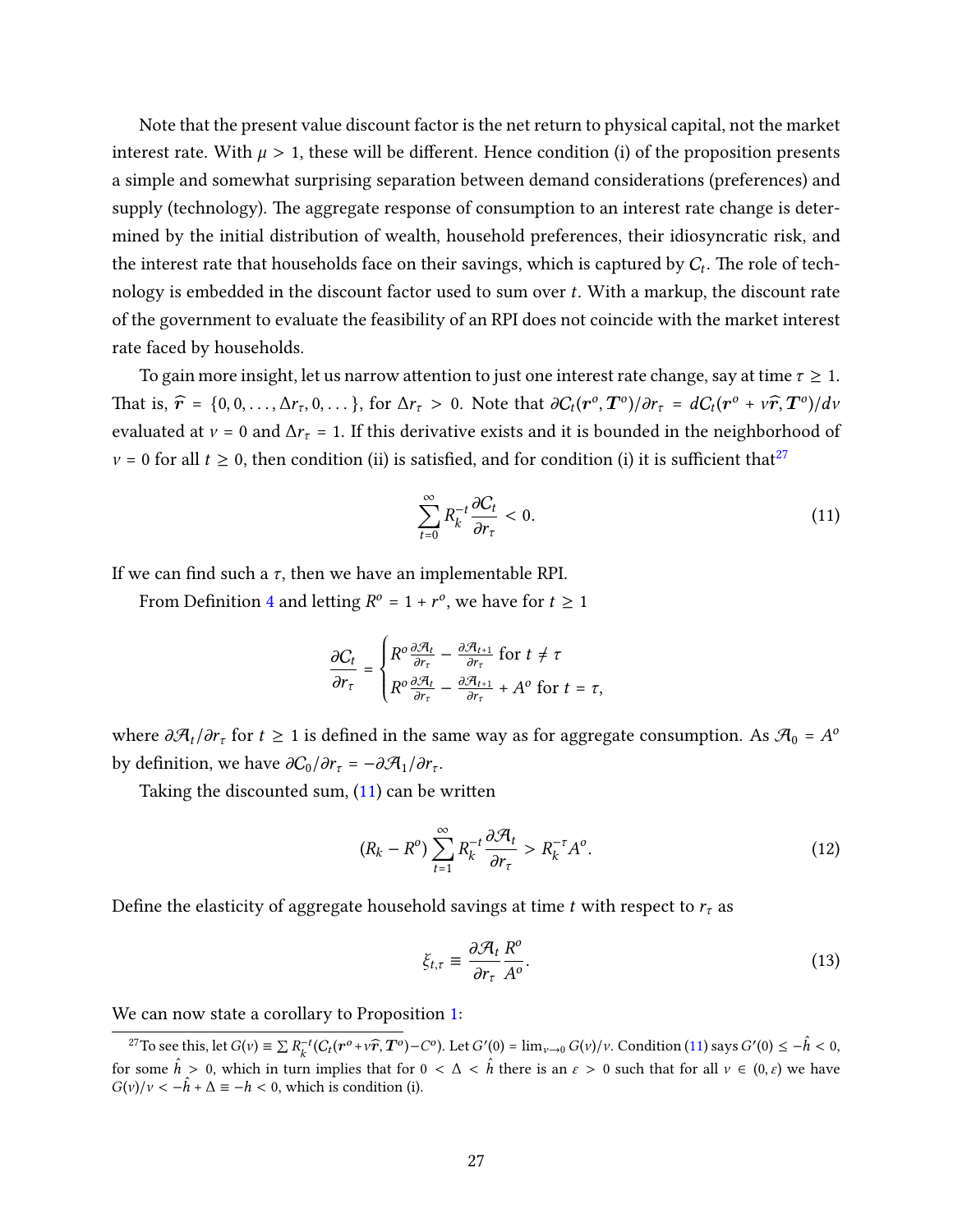<span id="page-27-1"></span>**Corollary 2.** Assume  $\underline{a} = 0$ , and  $K^{\circ} < K^{\star}$ . Assume in addition that  $\mathcal{A}_t$  is differentiable with respect to  $r_{\tau}$  for some  $\tau \geq 1$ , and  $\xi_{t,\tau}$  is defined by [\(13\)](#page-26-2). If

<span id="page-27-0"></span>
$$
\left(\frac{R_k - R^o}{R^o}\right) \sum_{t=1}^{\infty} R_k^{-(t-\tau)} \xi_{t,\tau} > 1, \tag{14}
$$

then an RPI is feasible.

This condition states that the present discounted value of savings elasticities, scaled by the gap between  $R_k$  and  $R^o$ , must be greater than one.

The fact that a large elasticity of savings is useful in making an RPI feasible is based on the same intuition as Figure [1,](#page-19-0) but now it is the present value elasticity and not just the steady-state elasticity. The sequence  $\{\xi_{t,\tau}\}\$ is related to the "sequence-space Jacobian" of [Auclert et al.](#page-44-1) [\(2021\)](#page-44-1), a point we discuss in the context of the calibrated model of Section [6.](#page-32-0)

The  $R_k - R^{\circ}$  represents the difference in the inter-temporal price at which the government trades with "technology" versus at which it trades with households. This difference is governed by the markup. In particular, if the initial equilibrium has  $\tau^k$  = 0, then

$$
R_k - R^o = F_k(K^o, N^o) - (r^o + \delta) = (\mu - 1)(r^o + \delta).
$$

Thus, a larger markup aids in satisfying the feasibility condition.

We caution once more against concluding that a markup naturally implies a feasible RPI. An RPI is inconsistent with reducing pure profits or with providing subsidies to inputs financed with a lump-sum tax. The role of the markup here is that the feasibility condition recognizes that a government can transfer resources inter-temporally at rate  $R_k$ , while the households (in aggregate) choose not to do so due to market power.

We have shown that both a markup and a negative risk-free interest rate help make an RPI feasible. What if neither is present? That is, what if  $F_K(K^0, N^0) - \delta = r^0 > 0$ . In this case, the government lacks the resources to implement an RPI:

<span id="page-27-2"></span>**Proposition 2.** Consider starting from a laissez-faire equilibrium with  $a = 0$ ,  $\mu = 1$ , and  $K^o\,< K^\star$ . Suppose that  $\limsup_{t\to\infty}\mathcal{A}_t(\bm{r},\bm{T})\,=\,\infty$  implies  $\limsup_{t\to\infty}C_t(\bm{r},\bm{T})\,=\,\infty$  for any non-negative sequence  $T$ . Then, there is no feasible RPI.

Let us briefly comment on the main assumption for this result: it requires that household consumption be unbounded as household wealth increases without bound. This is a natural assump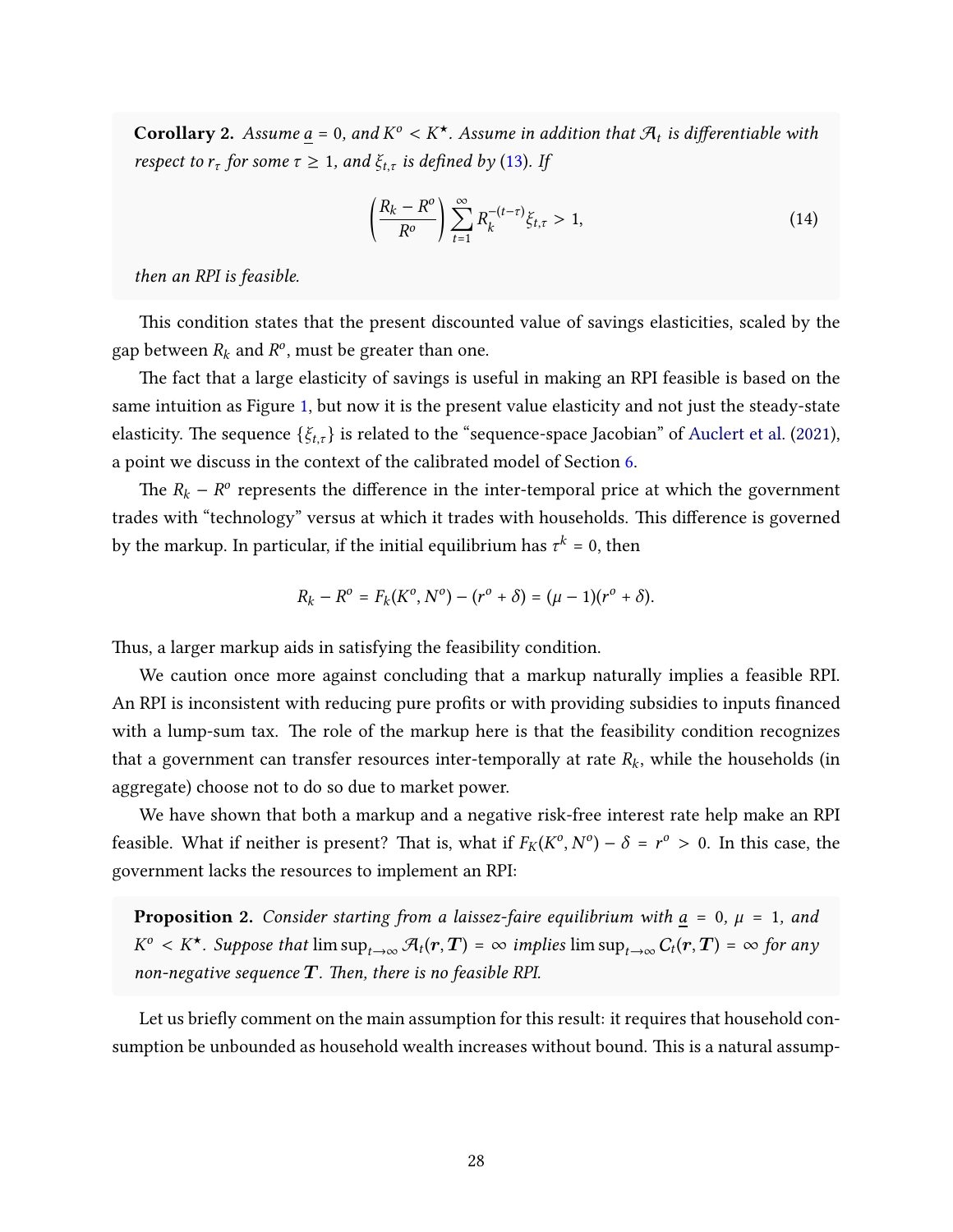tion, $28$  and is, for example, satisfied in the standard Aiygari environment.<sup>[29](#page-28-2)</sup> Thus, the presence of  $r^{\circ}$  < 0 or a markup (or some combination of the two) is a necessary requirement for an RPI.

#### <span id="page-28-0"></span>4.2.3 The Elasticity of Aggregate Savings

The existence of an RPI, at least locally to the initial equilibrium, depends on the weighted sum of aggregate savings elasticities given by [\(14\)](#page-27-0). The  $\xi_{t,\tau}$  are the impulse responses of aggregate savings  $t - \tau$  periods after (or before, if negative) a one-time exogenous shock to the interest rate at  $\tau$ . The key statistic is then a weighted sum of these responses, where the weight is given by the net marginal product of capital, and scaled by the difference between the marginal product of capital and the risk-free interest rate.<sup>[30](#page-28-3)</sup> Conceivably, this statistic could be estimated using a vector autoregression, assuming one could identify a policy-induced change in the risk-free interest rate (or, equivalently, an exogenous change in government debt).

Testing the sensitivity of interest rates to changes in government debt or deficits was an active area of empirical research in the 1980s and 1990s.<sup>[31](#page-28-4)</sup> Perhaps surprisingly, there are a number of empirical studies that conclude the Ricardian equivalence benchmark of no change in the interest rate, in the spirit of [Barro](#page-44-11) [\(1974\)](#page-44-11), is a reasonable description of the data. Nevertheless, there are other empirical estimates that conclude otherwise, and our reading of this literature is that there is no clear consensus.

In the Bewley-Huggett-Aiyagari literature, there are a few theoretical results. For example, for the case of CRRA utility, [Benhabib, Bisin and Zhu](#page-44-12) [\(2015\)](#page-44-12) show that as  $a \rightarrow \infty$ , the household saving function's sensitivity to the risk-free interest rate is increasing in the inter-temporal elas-ticity of substitution (IES). A similar result is proved by [Achdou et al.](#page-44-9) [\(2021\)](#page-44-9). Thus, the derivative with respect to  $r$  is governed by the IES, with a larger IES indicating a more elastic response, at least for the very wealthy. At the other end of the asset domain, [Achdou et al.](#page-44-9) [\(2021\)](#page-44-9) show that, for those at the lowest income realization and approaching the borrowing constraint, the sensitivity of savings to  $r$  also depends positively on the IES.

These results pertain to individual savings behavior at the extremes of the asset distribution. For a representative agent (RA) economy, this is enough. In the next section, we explore such an environment to gain some analytical insights. More generally, one needs to turn to computational examples, which we do in Section [6.](#page-32-0)

<span id="page-28-1"></span> $28$ Recall that we have ruled out lump sum taxes, and hence a situation in which infinite private wealth is offset by an infinite household tax liability.

<span id="page-28-2"></span> $29$ For the argument, see [Chamberlain and Wilson](#page-45-11) [\(2000\)](#page-45-11), Lemma 2.

<span id="page-28-4"></span><span id="page-28-3"></span><sup>&</sup>lt;sup>30</sup>Recall that if  $R_k = R^o < 0$ , then  $F_K < \delta$  and we know an RPI is feasible from Lemma [2.](#page-23-2)

<sup>&</sup>lt;sup>31</sup>See the surveys and associated references of [Barth, Iden and Russek](#page-44-13) [\(1984\)](#page-44-13); [Bernheim](#page-44-5) [\(1987\)](#page-44-5); [Barro](#page-44-14) [\(1989\)](#page-44-14); [Elmendorf and Gregory Mankiw](#page-45-12) [\(1999\)](#page-45-12); [Gale and Orszag](#page-46-14) [\(2003\)](#page-46-14); and [Engen and Hubbard](#page-45-13) [\(2005\)](#page-45-13).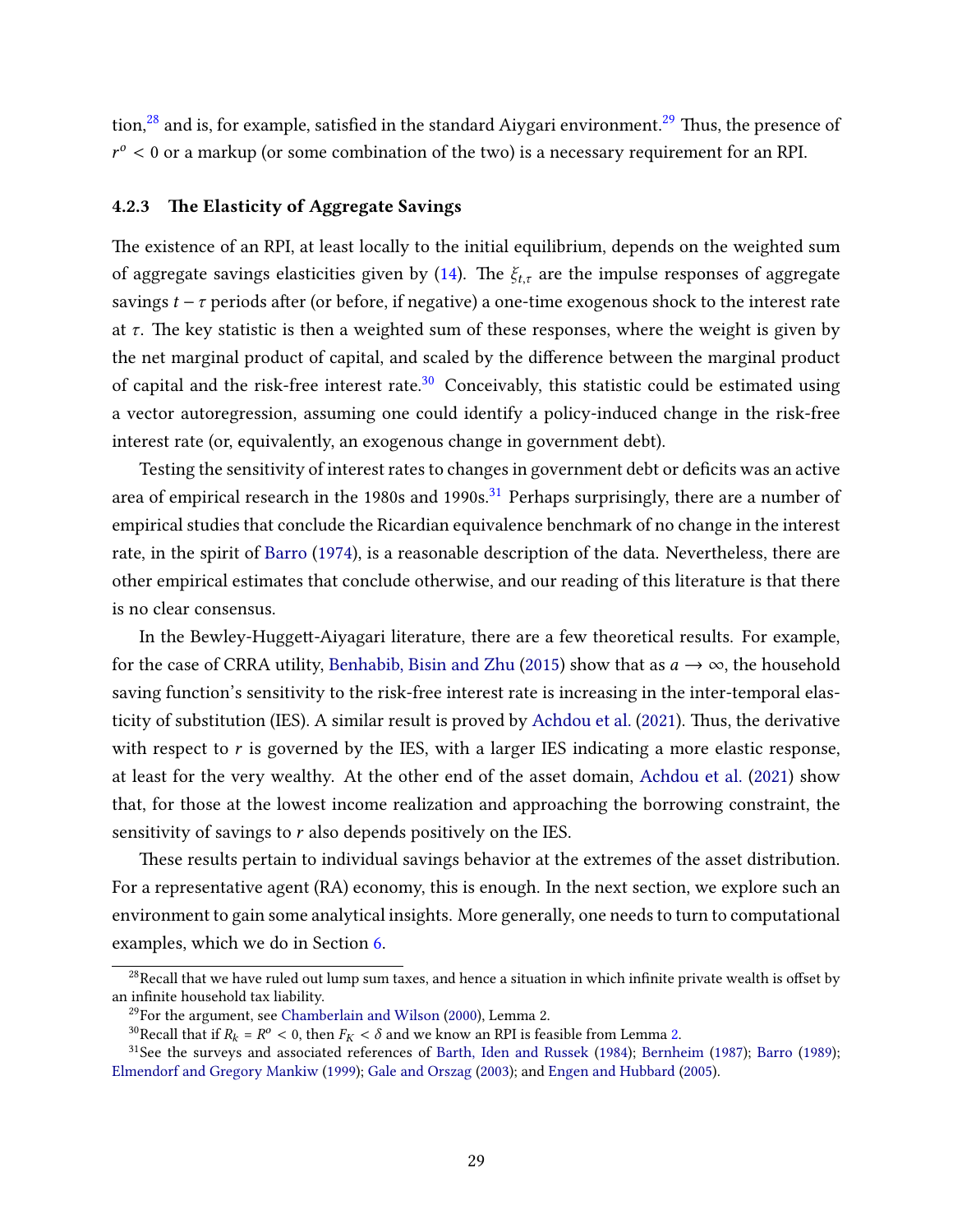## <span id="page-29-0"></span>5 A Representative Agent Economy

In this section, we use a Representative Agent (RA) economy to shade in some details behind the previous section's results. The RA economy's analytical tractability allows us to shed light on how government debt is used to "smooth" transfers, which may be necessary given that the shortrun elasticity of aggregate savings will be smaller than the long-run elasticity. Moreover, the fact that an RPI is feasible in an RA economy establishes that the markup on its own, independent of risk sharing considerations or  $r < 0$ , opens the door to implementable RPIs, despite the fact that after-tax profits remain bounded below by the laissez-faire equilibrium and the government cannot resort to lump sum taxation.

#### 5.1 The Aggregate Consumption Function

We assume the RA preferences are given by standard separable utility  $\sum_{t=0}^{\infty} \beta^t u(c_t).^{32}$  $\sum_{t=0}^{\infty} \beta^t u(c_t).^{32}$  $\sum_{t=0}^{\infty} \beta^t u(c_t).^{32}$  We assume that the economy starts from a laissez-faire equilibrium:  $T^o = B^o = 0$ . Note that in an RA economy with separable utility, in the steady state we have  $r^{\circ} = 1/\beta - 1$ .

For the RA economy, the aggregate consumption function  $C_t(\bm{r},\bm{T})$  satisfies the Euler equation

$$
u'(C_t) = \beta(1 + r_{t+1})u'(C_{t+1})
$$

and the present value budget constraint

$$
a_0 + \sum_{t=0}^{\infty} Q_t (Y^0 + T_t - C_t) = 0,
$$
\n(15)

where  $a_0 = A^o = K^o$ ,  $Q_t \equiv (\prod_{s=0}^t (1 + r_s))^{-1}$ , and  $Y^o \equiv w^o N^o + \Pi^o$ . We restrict attention to sequences of  ${T_t}$  such that the present discounted value of transfers is bounded. The timing of the transfers does not matter for the household consumption allocation, only the discounted present value does.<sup>[33](#page-29-2)</sup>

<span id="page-29-1"></span> $^{32}$ We assume that labor supply is exogenous and equal to  $N^o$ , which, as before, for our purposes will be equivalent to endogenous labor supply with zero wealth effect.

<span id="page-29-2"></span><sup>&</sup>lt;sup>33</sup>As is well known, a RA may result from complete markets or Gorman aggregation. We do not specify the underlying household heterogeneity, but assume that no household is made worse off by an increase in the interest rate. In particular,  $a = 0$ , which we assume does not bind for the exercises under consideration. This is obviously restrictive, but keep in mind we introduce the RA example for expositional reasons, not as a realistic description of the data. The model with uninsurable risk is obviously a more realistic model.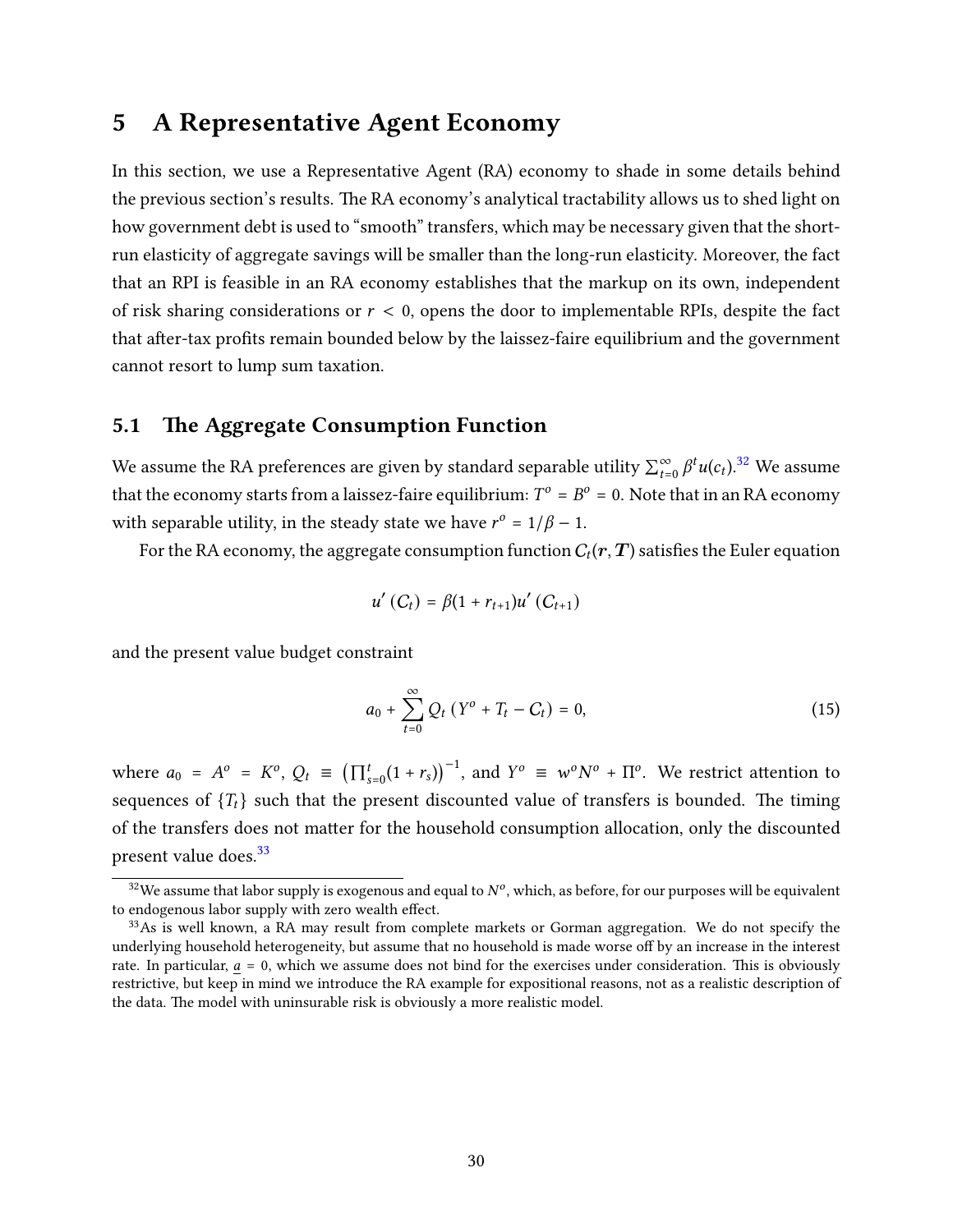### 5.2 Transfer Smoothing: Implementing the First Best

It is instructive to explore whether the first best allocation constitute a feasible RPI, and whether government debt plays a role. Recall that the economy may be distorted by a markup, and the question we address in this subsection is whether, and how, the markup distortion could be removed without recourse to lump sum taxation. In what follows, the target allocation is the familiar efficient one from the neoclassical growth model absent the markup distortion, and thus we omit the derivation.

Starting from  $K^o$ , let  $\{K_t^{FB}\}_{t\geq 0}$  denote the path of capital that would be chosen by a social planner with unlimited fiscal instruments to maximize the RA's welfare. Let  $\{C^{FB}_t\}_{t\geq0}$  denote the associated optimal consumption allocation. Let  $\{R^{FB}_t\}_{t\geq 0}$  be the sequence of interest rates that decentralizes this consumption sequence, that is,  $R_t^{FB} = (1 + r_t^{FB}) \equiv 1 + F_K(K_t^{FB}, N^o) - \delta, t \ge 1$ , and with  $R_0^{FB}$  $_{0}^{FB}$  = 1 +  $r^{o}$ . We know that the the RA's Euler equation will be satisfied:

$$
u'(C_t^{FB}) = \beta R_{t+1}^{FB} u'(C_{t+1}^{FB}).
$$

As  $K^o$  is below the efficient steady state due to the markup distortion, and dynamics in the neoclassical growth model are monotone, we know that  $\{K_t^{FB}\}$  is an increasing sequence. This implies that  $R_t^{FB}$  is decreasing over time. However, as  $r^{\circ} = \lim_{t \to \infty} r_t^{FB} = 1/\beta - 1$ , at every t the new interest rate sequence remains weakly greater than the initial interest rate – a requirement for an RPI. The question is how the government can implement this sequence without lump-sum taxation.

First, let us focus on the case without the use of government debt. In this first-best allocation, the government budget constraint must hold with equality, given that no resources are wasted. From Lemma [1,](#page-14-1) a binding government budget constraint implies that

$$
T_t^{FB} = F(K_t^{FB}, N^0) - (r_t^{FB} + \delta)K_t^{FB} - (F(K^o, N^0) - (r^o + \delta)K^o).
$$

for  $t \geq 1$  and  $T_0^{FB}$  $\Gamma_0^{FB}$  = 0. As  $\{K_t^{FB}\}$  is an increasing sequence and F is concave, the sequence of transfers  $\{T_t^{FB}\}\$  is increasing over time for  $t \geq 1$ . Hence, if  $T_1^{FB} \geq 0$ , the sequence  $\{r_t^{FB}, T_t^{FB}\}$ constitutes a feasible RPI.

However, if  $T_1^{FB} < 0$ , it still may be possible to implement the first best using government bonds. In particular, the first best can be implemented as an RPI as long as

$$
0 \leq \sum_{t=0}^{\infty} Q_t T_t^{FB} = \sum_{t=0}^{\infty} Q_t \left[ F(K_t^{FB}, N^0) - F_K(K_t^{FB}, N^0) K_t^{FB} - \left( F(K^0, N^0) - (r^0 + \delta) K^0 \right) \right].
$$

If this inequality holds, but  $T_t^{FB} < 0$  for some interval  $t \leq \bar{t}$ , the government can issue bonds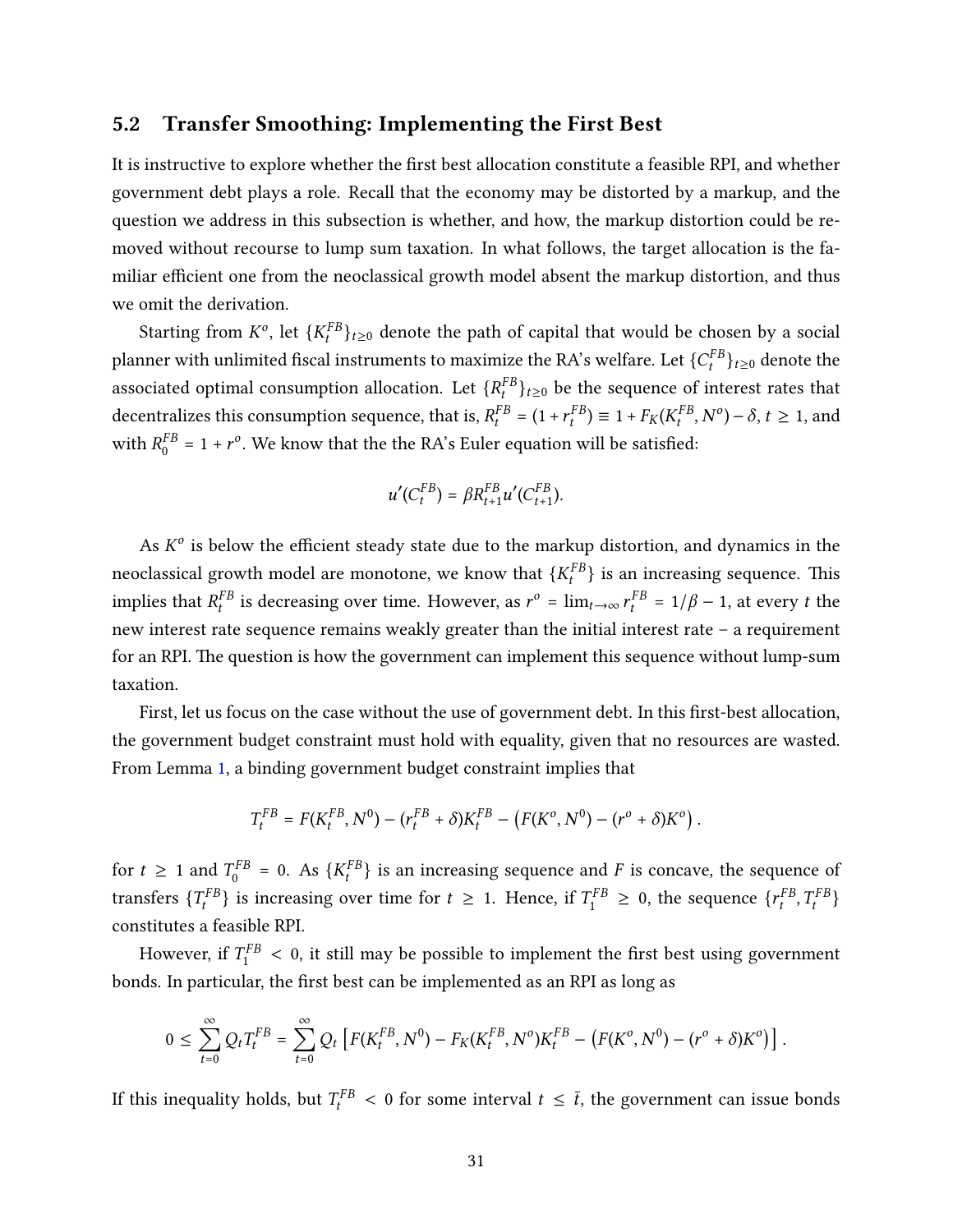during the initial periods to cover the shortfall and avoid negative transfers. As long as the present value is weakly positive, the government budget constraint will be satisfied. This is what we mean by the role of government debt in "transfer smoothing." Note that there is no guarantee that the inequality will hold. This highlights that the first best may not be attainable without resorting to lump-sum taxation, even with the ability to smooth transfers using debt. In [Appendix B](#page-49-0) we provide numerical results that highlight the role of the intertemporal elasticity substitution in making the efficient path an RPI.

The takeaway from this exercise is that to implement the first best, the government must subsidize investment to build up the capital stock. This requires a higher interest rate for households and a subsidy to firms. The short-run elasticity of aggregate savings is smaller than the long-run elasticity (which is infinite with separable utility), requiring an overshooting of the interest rate in the short-run relative to the steady state. The government can smooth this cost by using government bonds. In this manner, capital investment and government debt are complements rather than substitutes along the transition.

#### 5.3 The Inter-temporal Elasticity of Substituion

One advantage of the RA example is the close link between the elasticities of aggregate savings appearing in Corollary [2](#page-27-1) and the inter-temporal elasticity of substitution (IES) of the representative consumer. Consider the same perturbation used in the corollary; namely, a single period  $\tau$ in which  $r_{\tau} > r^{\circ}$ , with every other period setting  $r_t = r^{\circ}$ . As  $r^{\circ} = 1/\beta - 1$  in the RA economy, consumption is constant before and after  $\tau$ , with a one-time increase between  $\tau - 1$  and  $\tau$ . In particular,

$$
C_t(r, T^o) = \begin{cases} \frac{c}{c} & \text{for } t \leq \tau - 1\\ \frac{c}{c} & \text{for } t \geq \tau, \end{cases}
$$

where  $\underline{c}$  and  $\overline{c}$  solve the Euler equation and the present value budget constraint:

$$
u'(\underline{c}) = \beta (1 + r_{\tau}) u'(\overline{c})
$$
  

$$
0 = R^{o} A_{0} + \frac{1 - (R^{o})^{-\tau}}{1 - 1/R^{o}} (Y^{o} - \underline{c}) + \frac{1}{(R^{o})^{\tau-1} R_{\tau} (1 - 1/R^{o})} (Y^{o} - \overline{c}),
$$

where again we use  $Y^o = w^o N^o + \Pi^o$ .

As in the main analysis, the key behavioral response is whether the private household is willing to postpone consumption due to the increase in interest rate. In the RA case, this is governed by the IES. In the appendix we prove that, for the representative agent case, our sufficient condition in Corollary [2](#page-27-1) holds for some  $t$  if the IES is large enough: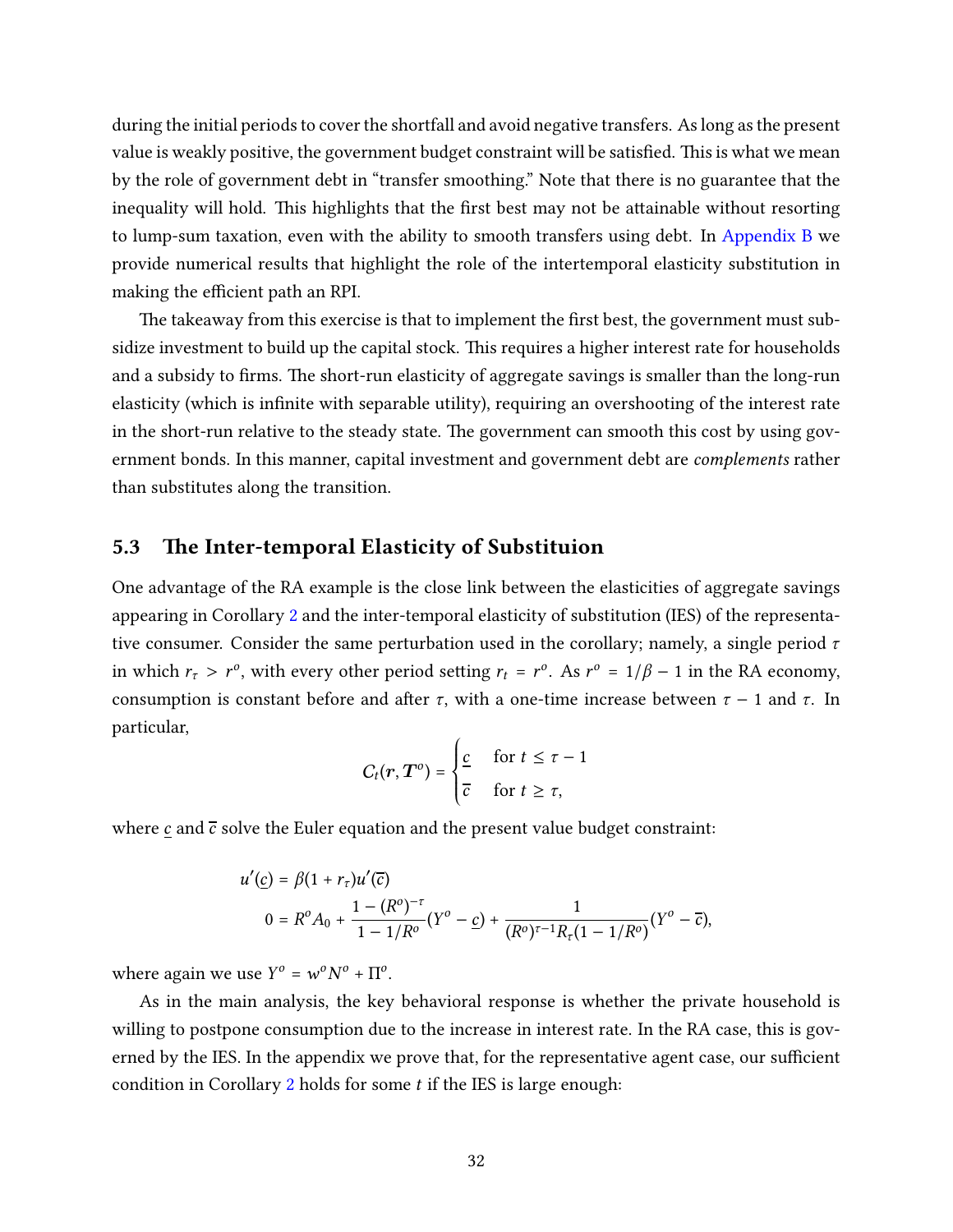<span id="page-32-1"></span>**Lemma 3.** Let  $\zeta = -u'(C^o)/(u''(C^o)C^o)$  denote the IES evaluated at the initial consumption level. If  $\mu > 1$  and

$$
\zeta > \frac{r^o A^o}{C^o},
$$

then there exists an implementable RPI.

The necessity of  $\mu > 1$  follows from the RA assumption, as the markup represents the only inefficiency that can be potentially corrected. The role of the IES reflects that a more elastic response to a change in interest rate makes an RPI easier to implement. The term on the righthand side of the inequality reflects the wealth effect of higher interest rates. In particular, it is the fraction of initial consumption nanced with asset income, or one minus the share of net income paid to labor and profits. The larger the asset share becomes, the more the interest rate increase induces the consumer to raise consumption. Note that this ratio is strictly less than one, and hence an IES greater than one is sufficient to satisfy the condition.

The takeaway from this exercise is to confirm our focus on the elasticity of aggregate savings (and consumption) to a change in the interest rate as the gatekeeper to a feasible RPI. In the RA economy, this boils down to the tradeoff between the IES and the share of income paid to capital. In the heterogeneous household model, we cannot map the sequence of elasticities to a single preference parameter. For that model, we turn to calibrated simulations.

## <span id="page-32-0"></span>6 Simulations

In this section, we present simulation results for various policy experiments. Our benchmark focuses on the dynamically efficient economy with markups. In this setting, we explore constant- $K$  policies as well as policies with capital crowding in. For contrast, we also briefly present a competitive economy that is dynamically inefficient with capital crowding out.

The simulated economies allow us to assess the scope for Pareto-improving fiscal policies in a calibrated quantitative model and to compute transition dynamics and welfare implications. The quantitative experiments will also underscore how government debt is used in implementing Pareto-improving policies.

#### 6.1 Parameter Settings

The utility function we consider for households is of the Epstein-Zin form

$$
V_{it} = \left\{ (1-\beta) x_{it}^{1-1/\zeta} + \beta \left( \mathbb{E}_z V_{it+1}^{1-\gamma} \right)^{\frac{1-1/\zeta}{1-\gamma}} \right\}^{\frac{1}{1-1/\zeta}},
$$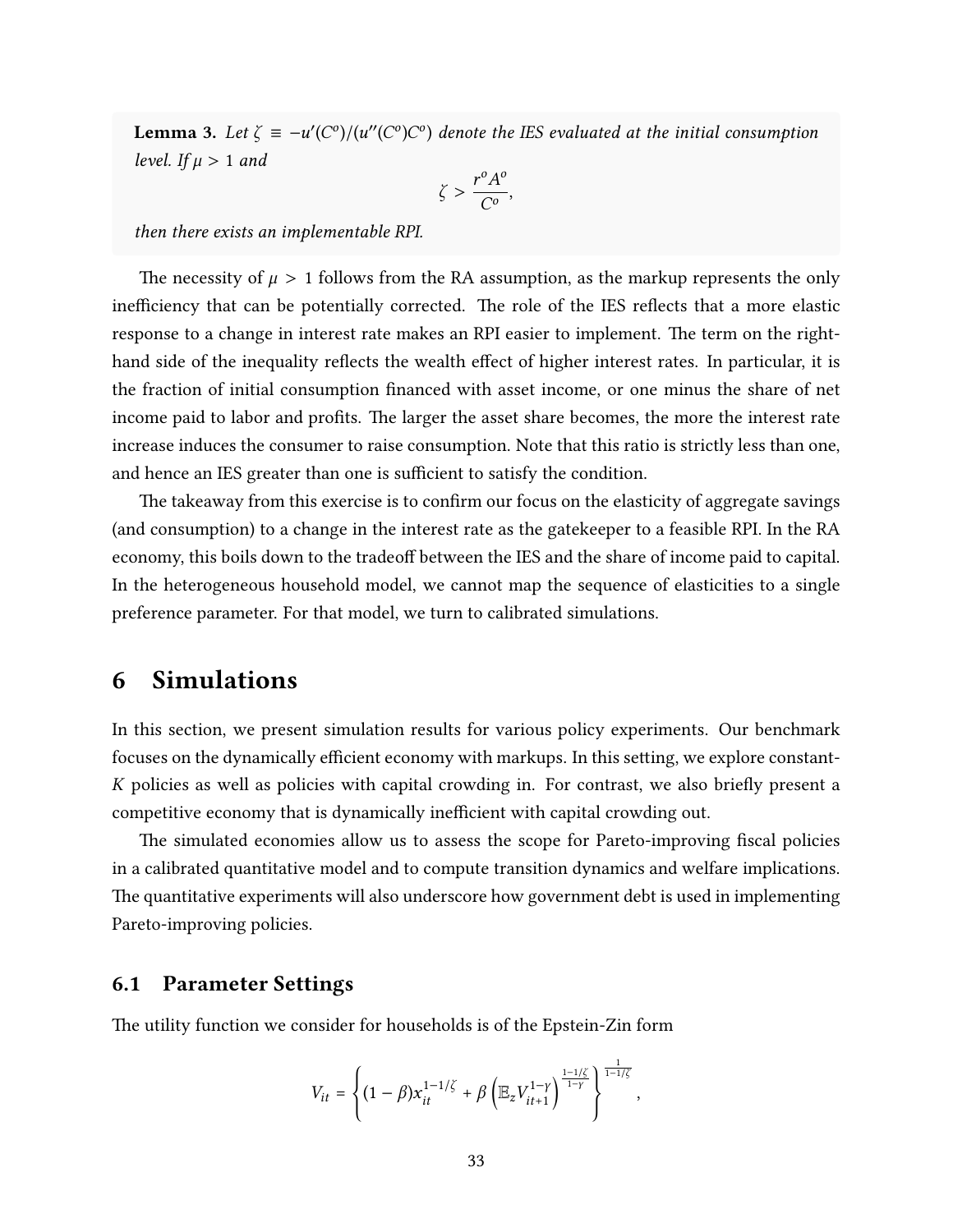where  $\beta$  is the discount factor,  $\zeta$  is the elasticity of inter-temporal substitution,  $\gamma$  is the risk aversion coefficient, and  $x$  is the composite of consumption and labor:

$$
x_{it} = c_{it} - n_{it}^{1/\nu}.
$$

The parameter  $\nu$  controls the Frisch elasticity of the labor supply. We set some of the preference parameters to conventional values in the literature and others as part of the calibration. The elasticities of substitution and of labor supply are set to the common parameter values of 1 and 0.2, respectively. The discount factor and coefficient of risk aversion are set as part of the calibration exercise described below. We set the borrowing constraint to zero for all households.

An important part of the parametrization is the stochastic structure for idiosyncratic shocks. We adopt the structure and estimates from [Krueger, Mitman and Perri](#page-46-0) [\(2016\)](#page-46-0), which use micro data on after-tax labor earnings from the PSID. Idiosyncratic productivity shocks  $z_{it}$  contain a persistent and a transitory component, and their process is as follows:

$$
\log z_{it} = \tilde{z}_{it} + \varepsilon_{it}
$$

$$
\tilde{z}_{it} = \rho^z \tilde{z}_{it-1} + \eta_{it},
$$

with persistence  $\rho^z$  and innovations of the persistent and transitory shocks  $(\varepsilon, \eta)$ , and associated variances given by  $(\sigma_\varepsilon^2, \sigma_n^2)$ . We set the three parameters controlling this process  $(\rho^z, \sigma_\varepsilon^2, \sigma_n^2)$  to .9695, .0384, and .0522, respectively, to reflect the estimated earnings risk in [Krueger, Mitman and](#page-46-0) [Perri](#page-46-0) [\(2016\)](#page-46-0) for employed individuals. We discretize this process into 10 points, based on [Tauchen](#page-47-11) [\(1986\)](#page-47-11).

We take a parsimonious approach to allocating profits to households. In particular, we assume a distinct class of entrepreneurs who are endowed with managerial talent and consume profit distributions in a hand-to-mouth manner. While stark, this approach offers a number of advantages. First, it approximates that a significant share of entrepreneurial rents accrues to a small portion of the population. Second, under this assumption, profits do not affect factor prices, and so we can solve the economy without taking a stand on the idiosyncratic details of the entrepreneurial class. Finally, and related to the previous point, the analysis is invariant to the extent to which profits are offset by fixed costs versus representing pure rents.

The technology specification is Cobb-Douglas,  $F(K, N) = K^{\alpha} N^{1-\alpha}$ . We use standard values for the coefficient  $\alpha$  and for the depreciation rate of capital  $\delta$ . The values are  $\alpha = 0.3$  and  $\delta = 0.1$ . The markup parameter  $\mu$  is set to 1.4, which is within the range of estimates in [Basu](#page-44-15) [\(2019\)](#page-44-15).<sup>[34](#page-33-0)</sup>

<span id="page-33-0"></span> $34$ As noted above, some of this markup may represent fixed costs. The aggregate markup may also reflect smaller markups at different stages of production in a vertical supply chain, as in [Ball and Mankiw](#page-44-3) [\(2021\)](#page-44-3). In fact, 1.4 is close to the number they use in their numerical exercises.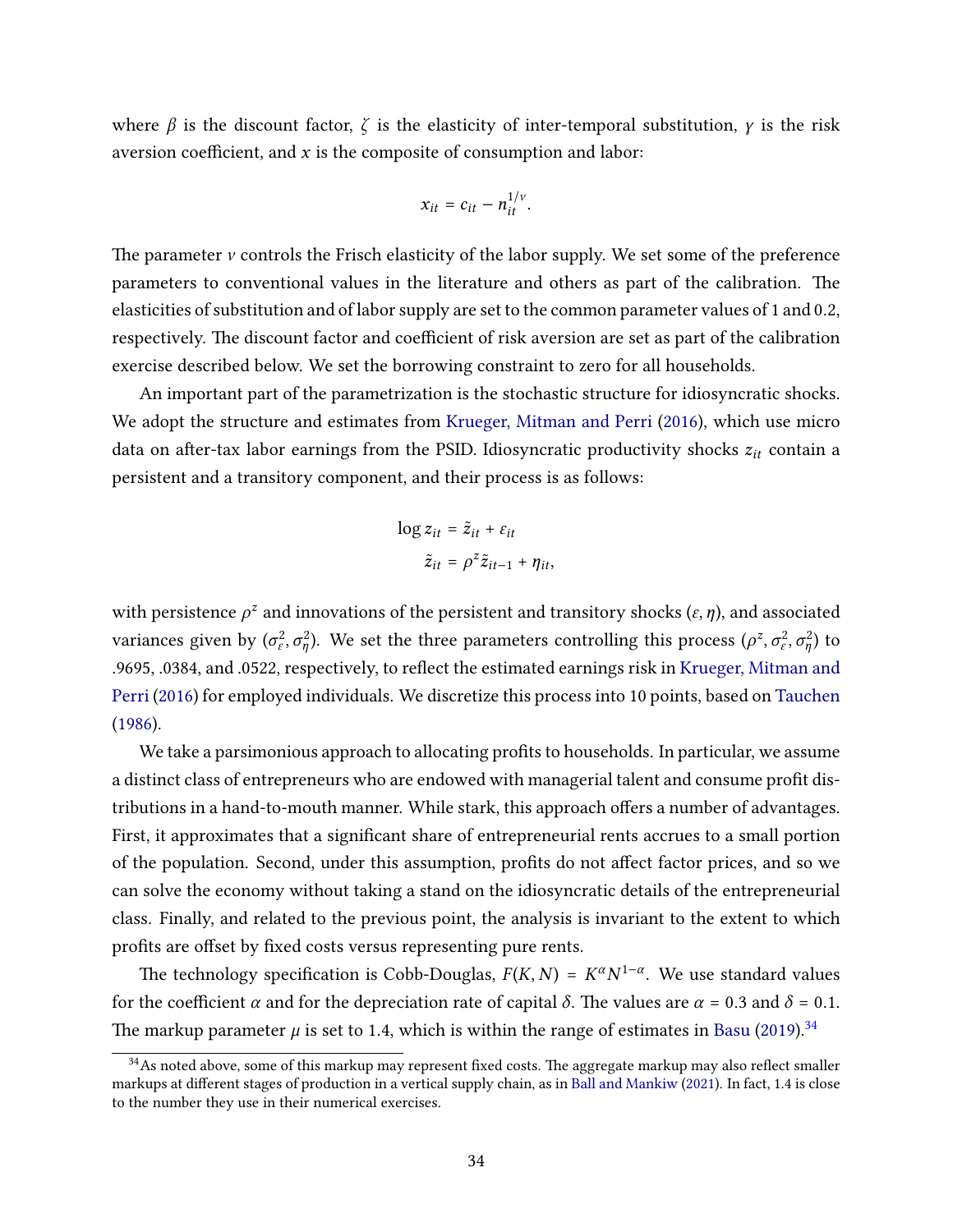We calibrate the discount factor and the coefficient of relative risk aversion by targeting a capital-output ratio of 2.5, based on Aiyagari and McGrattan [\(1998\)](#page-44-0) and [Krueger, Mitman and](#page-46-0) [Perri](#page-46-0) [\(2016\)](#page-46-0), and an interest rate of -1.4%, which is the difference between the average one-year treasury rate and average nominal GDP growth in the United States since 1962.<sup>[35](#page-34-0)</sup> While our focus is on Pareto-improving policies relative to a laissez-faire benchmark, the empirical moments are generated from an economy with government debt. Hence, we simulate a stationary economy with a debt-to-output ratio of 60%, which is the average value in the U.S. since 1966, and choose preference parameters to match moments from this economy to the data. The resulting values are  $\{\beta = 0.993, \theta = 5.5\}.$ 

We treat the economy with debt as being generated from a Pareto-improving fiscal policy starting from the laissez-faire economy. That is, in simulating the economy with government debt during moment matching, we assume that tax policy is such that after-tax wages and capital are the same as in the laissez-faire economy. We refer to this constant- $K$  policy as our "baseline fiscal policy".

|                            | Data   | Constant-K Policy | Laissez-Faire |
|----------------------------|--------|-------------------|---------------|
|                            |        |                   |               |
| Aggregates                 |        |                   |               |
| Public Debt (% output)     | 60     | 60                | 0             |
| Interest Rates $(\%)$      | $-1.4$ | $-1.4$            | $-1.7$        |
| Capital (rel. output)      | 2.5    | 2.6               | 2.6           |
| <b>Wealth Distribution</b> |        |                   |               |
| Q1 Wealth Share            | -1     |                   |               |
| Q2 Wealth Share            |        | 4                 | 4             |
| Q3 Wealth Share            | 4      | 11                | 10            |
| Q4 Wealth Share            | 13     | 24                | 23            |
| <b>Q5 Wealth Share</b>     | 83     | 61                | 63            |

<span id="page-34-1"></span>Table 1: Baseline Constant-*K* Policy and Laissez-Faire Economies

Table [1](#page-34-1) presents some moments in the steady states of the economy with baseline constant- $K$ fiscal policy and the laissez-faire economy. The levels of public debt, interest rates, and capital in the economy with the baseline fiscal policy match the data moments by construction. $36$  The table shows that an increase in debt to output of 60% raises interest rates by 0.3%. We also present some moments on the wealth distribution in the steady states—namely the wealth share of each asset quintile—and compare them with data as reported in [Krueger, Mitman and Perri](#page-46-0) [\(2016\)](#page-46-0). Our model economies generate skewed distributions of wealth, with most of the wealth being held by

<span id="page-34-2"></span><span id="page-34-0"></span> $35$ This estimate is consistent with the ones in [Blanchard](#page-45-3) [\(2019\)](#page-45-3) and [Mehrotra and Sergeyev](#page-47-2) [\(2020\)](#page-47-2).

<sup>&</sup>lt;sup>36</sup>The economy is dynamically efficient, also by construction. To see this,  $F_K = \alpha Y/K = 0.3/2.5 = 0.12$ , which is greater than the depreciation rate of 0.10.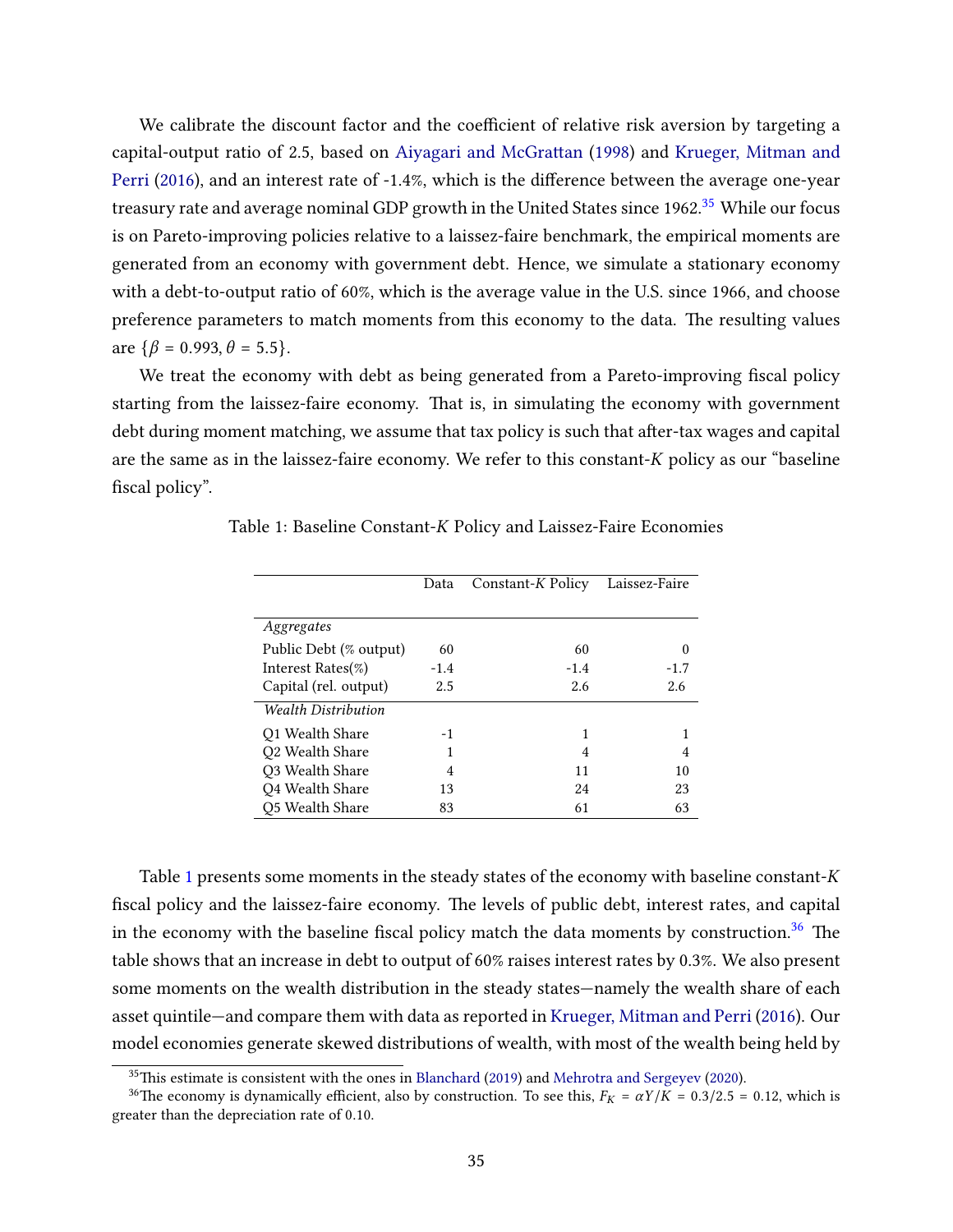the top quintile of the distribution, although they are not quite as skewed as the data. In addition in our model economies, a small fraction of agents, about 2%, are at their borrowing constraint at any period.

#### 6.2 Robust Pareto Improvements

We now describe the transition as the government implements its fiscal policy and assess the scope for Pareto improvements. The economy starts in the laissez-faire steady state and transitions to the steady state with fiscal policy. We perform two policy experiments, one in which capital is held constant, the constant- $K$  policy, and one in which capital eventually reaches the Golden Rule level, the crowding in policy. Both of these experiment are undertaken in the an economy with  $F_k > \delta$ . We also perform sensitivity over preference parameters.

The two experiments confirm that Pareto-improving fiscal policies are feasible in a calibrated model. In particular, the calibrated aggregate savings schedule is sufficiently elastic to allow the government to increase both debt and capital without resorting to lump-sum taxation.

#### 6.2.1 Baseline Constant-K Policy

We start with a policy plan that transitions from a laissez-faire stationary equilibrium to a new steady state with the baseline fiscal policy. In particular, the government takes the economy from zero debt to a level of 60% of output, while keeping after-tax wages and profits constant. Our posited path of public debt is depicted at the top left panel of Figure [2;](#page-36-0) debt increases monotonically until it reaches its steady-state level of 60% of output. Also by construction in the constant- $K$ policy, capital is held fixed at the laissez-faire level, as depicted in the top middle panel of Figure [2.](#page-36-0) Given the policy of constant capital and wages, output and consumption (reported in the lower middle panel) do not change. This will be different in the subsequent experiment with capital crowding in.

Given this path of debt and capital, we solve for the equilibrium interest rates path  $r_t$  and associated government transfers  $T_t$ . The computational algorithm and other details are reported in [Appendix D.](#page-53-0)

The top right panel of Figure [2](#page-36-0) plots the path for government transfers and seigniorage revenue from debt issuance  $B_{t+1} - (1 + r_t)B_t$ , both relative to output. Transfers are larger on impact about 5% of output—remain positive throughout the transition, and settle to a small positive level of about 0.1% of output in the steady state. The difference between transfers and seigniorage revenue is equal to the tax revenues, which are negative owing to the capital subsidies.

The bottom left panel in Figure [2](#page-36-0) plots the path for the interest rate. Interest rates rise with public debt to induce households to hold a greater stock of aggregate wealth. Note that interest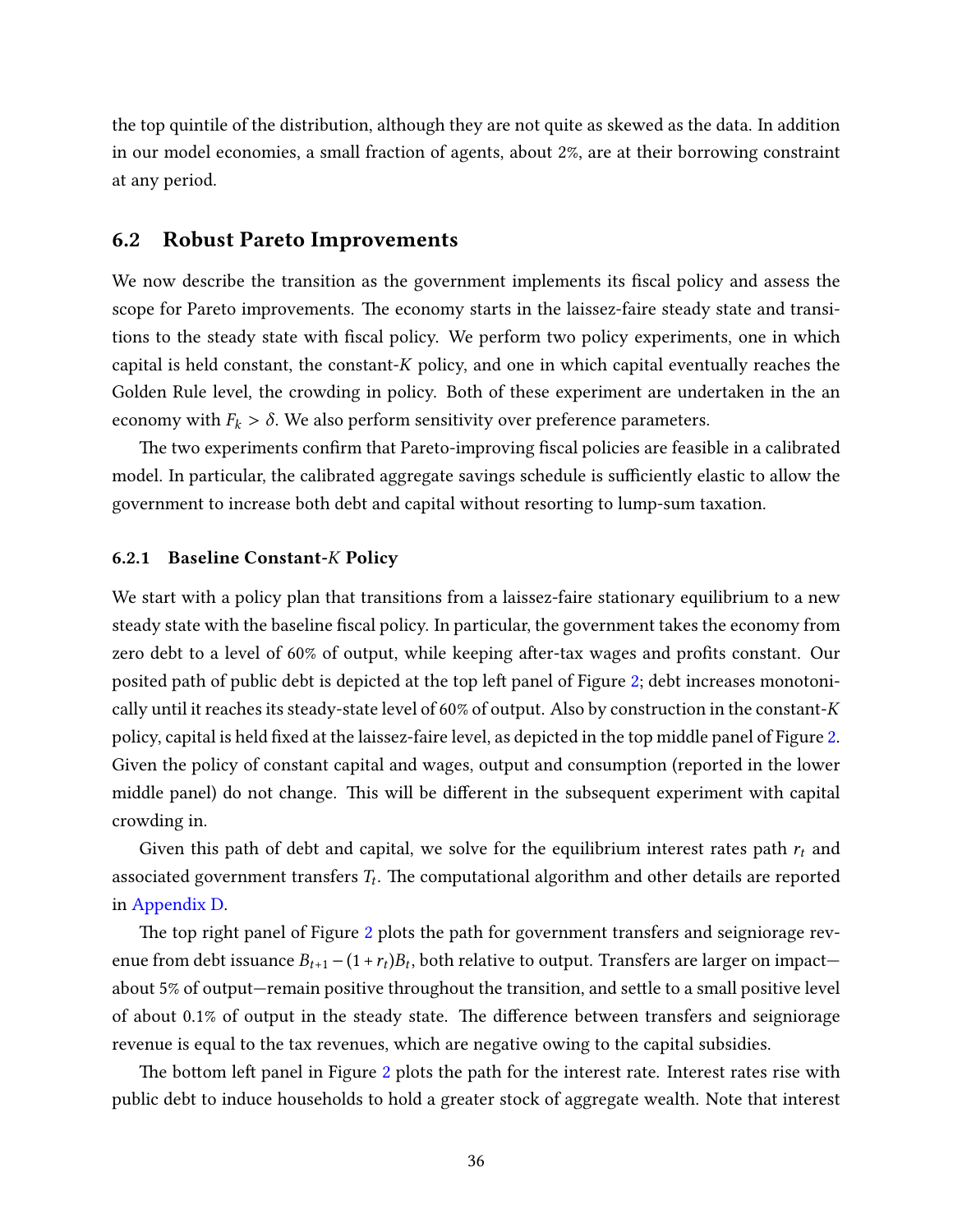rates overshoot during the transition. This outcome shows Le Chatelier principle at work; the short-run elasticity of assets to interest rates is lower than its long-run level. The sharp spike in interest rates makes the policy fiscally expensive, as exposited in Section [3.](#page-11-0) However, the cost is more than offset by the funds raised directly by debt issuance, as evinced by the elevated transfers early in the transition.

The bottom right panel plots the dispersion of household consumption relative to the laissezfaire dispersion. Consumption dispersion decreases by about 10% upon the introduction of the fiscal policy plan, as households with low assets and low productivity benefit from government transfers that support their consumption. As transfers fall over time, consumption dispersion increases but remains about 2% below the one in the laissez-faire economy. The smaller long-run consumption dispersion reflects that households on average hold a greater stock of precautionary savings, given the elevated interest rate.

<span id="page-36-0"></span>

Figure 2: Constant-*K* Policy Transition

The transition paths of positive transfers and higher interest rates imply that our baseline constant-*K* fiscal policy is Pareto improving. We now evaluate the magnitude of the welfare gains. Table [2,](#page-37-0) Column 1 reports welfare for various households upon the announcement of the policy. Welfare is measured in consumption equivalence units relative to the laissez-faire economy. Across the distribution of households for assets and productivity  $(a, z)$ , the economy with fiscal policy delivers higher welfare for every household. The table reports five measures of welfare gains: the mean gain; the minimum gain; and the mean gains for the bottom  $10\%$ , the 40-60th percentiles, and the top  $10\%$  of the asset distribution. The mean welfare gains are computed by integrating over idiosyncratic states, conditional on belonging to the respective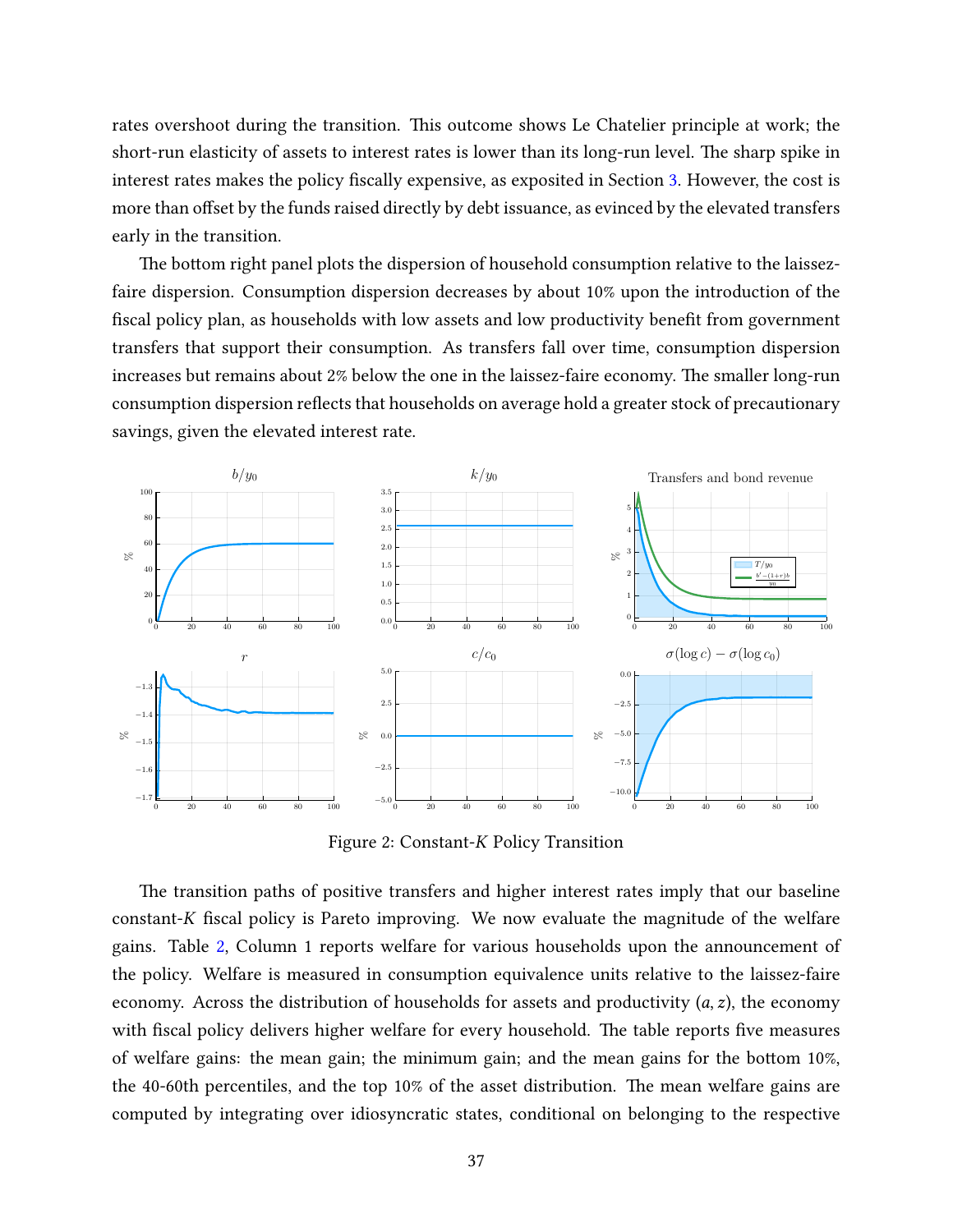asset bin, weighted by the invariant distribution of the laissez-faire economy.

The mean welfare gain is 2.62%, and the minimum gain is 2.09%. Looking across the wealth distribution, welfare gains are greatest for the poorest households. While all households receive the same transfer, the poorer households benefit relatively more in percentage terms. However, gains are not monotonic in wealth. The top decile of asset holders experience a greater welfare gain than those in the middle of the asset distribution. This reflects the fact that the benefits of a higher interest rate are increasing in wealth. At some point in the distribution, this effect dominates the uniform transfer, generating a non-monotonicity in percentage welfare gain as a function of initial wealth.

<span id="page-37-0"></span>We can also compute welfare gains comparing the new steady state to the laissez-faire steady state, ignoring the transition. Because of the declining path of transfers, welfare gains are more modest in the new steady state relative to the gains enjoyed at  $t = 0$ . Nevertheless, all households are better off in the new steady state, with an average welfare gain of 1.8%.

| Table 2: Changes in Welfare |  |  |
|-----------------------------|--|--|
|-----------------------------|--|--|

|                                   |      | Constant-K Policy Crowding In Policy |
|-----------------------------------|------|--------------------------------------|
| Welfare Gains at Announcement (%) |      |                                      |
| Overall Mean                      | 2.62 | 5.16                                 |
| Overall Minimum                   | 2.09 | 4.48                                 |
| Poor ( $\leq 10$ pct)             | 3.57 | 5.19                                 |
| Middle Wealth (40-60 pct)         | 2.30 | 4.95                                 |
| Rich (>90~pt)                     | 2.82 | 7.12                                 |

The preceding analysis established that a Pareto-improving fiscal policy targeting a longrun debt-to-output level of 60% is feasible. This result reflects the fact that a debt level of this magnitude can be absorbed by households, with only a modest increase in interest rates. This raises the question of whether even higher levels of debt are feasible while still ensuring all agents are weakly better off. To answer this question, we revisit the logic of Figure [1.](#page-19-0) In particular, longrun seigniorage is given by  $-rB$ , while the costs are captured by  $\Delta r \times K_0$ . In Figure [3,](#page-38-0) we plot these two components for stationary equilibria with different levels of debt to output for the constant- $K$ policy. At each debt level, tax policy is set to deliver laissez-faire wages and profits.

Up until debt levels of roughly twice the level of output, seigniorage exceeds fiscal costs, implying positive lump-sum transfers to households. Beyond this level of debt, the increase in interest rates makes weakly positive transfers infeasible. Note that these two curves intersect while seigniorage is still increasing in debt. Eventually,  $r$  becomes close enough to zero that seigniorage begins to decline in debt. The peak of this Laffer curve occurs at debt levels roughly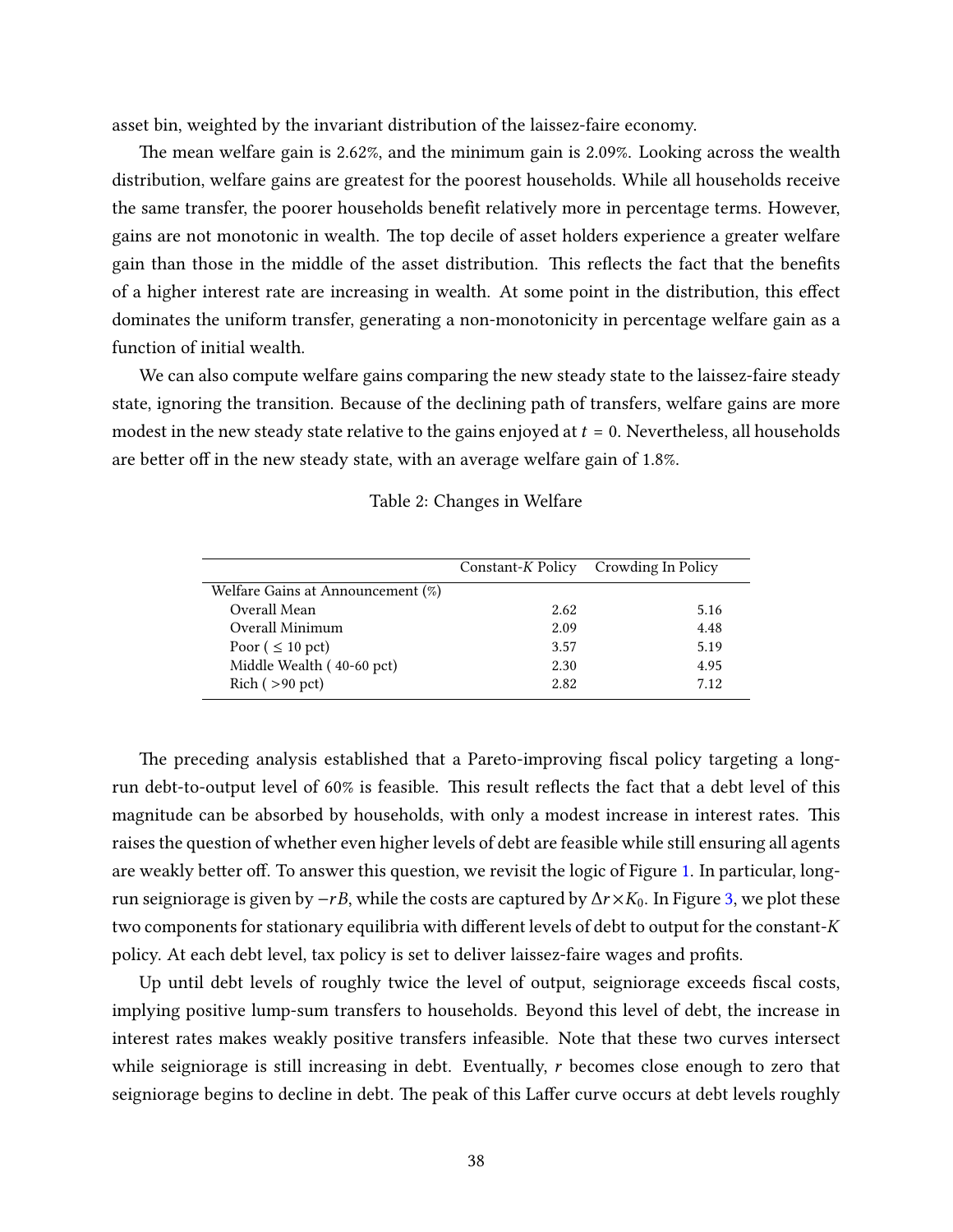four times output. Feasible Pareto-improving levels of debt, however, are much lower than this peak.[37](#page-38-1)

While Figure [3](#page-38-0) establishes only that the policy is feasible in the new steady state, the analysis of transition dynamics in the baseline case above suggests that feasibility in the steady state is the critical metric. Along the transition, the government is a net issuer of bonds. As long as the revenue from the net issuances dominates any overshooting of the interest rate, feasibility rests on long-run considerations.

<span id="page-38-0"></span>

Figure 3: Steady-State Seigniorage and Tax Revenue across Debt

#### 6.2.2 The Role of Preferences

Section [3](#page-11-0) revealed that a key consideration in the feasibility of Pareto-improving policies is the elasticity of the aggregate savings function with respect to the interest rate. The short-run and long-run elasticities, in turn, depend on household preferences and the extent of exposure to idiosyncratic risk in a non-trivial manner. To assess this sensitivity quantitatively, we perform comparative static exercises to our baseline constant- $K$  policy experiment by varying household preferences. We vary the inter-temporal elasticity of substitution (IES), the coefficient of risk aversion, and the discount factor  $(\beta)$ , and we trace out the path of interest rates and transfers in response to an increase in government debt. We present the case for alternative IES parameters and address the sensitivity to risk aversion and  $\beta$  in the Appendix. In all experiments, the increase in government debt is as in the baseline reaching 60 percent of initial aggregate output; keep in mind that the laissez-faire capital stock varies across experiments.

<span id="page-38-1"></span><sup>&</sup>lt;sup>37</sup>Bassetto and Sargent [\(2020\)](#page-44-10) argue in an OLG framework that the peak of the debt Laffer curve may occur while r is strictly below the growth rate, making  $r < q$  an unreliable guide for expanding government funds via debt issuance.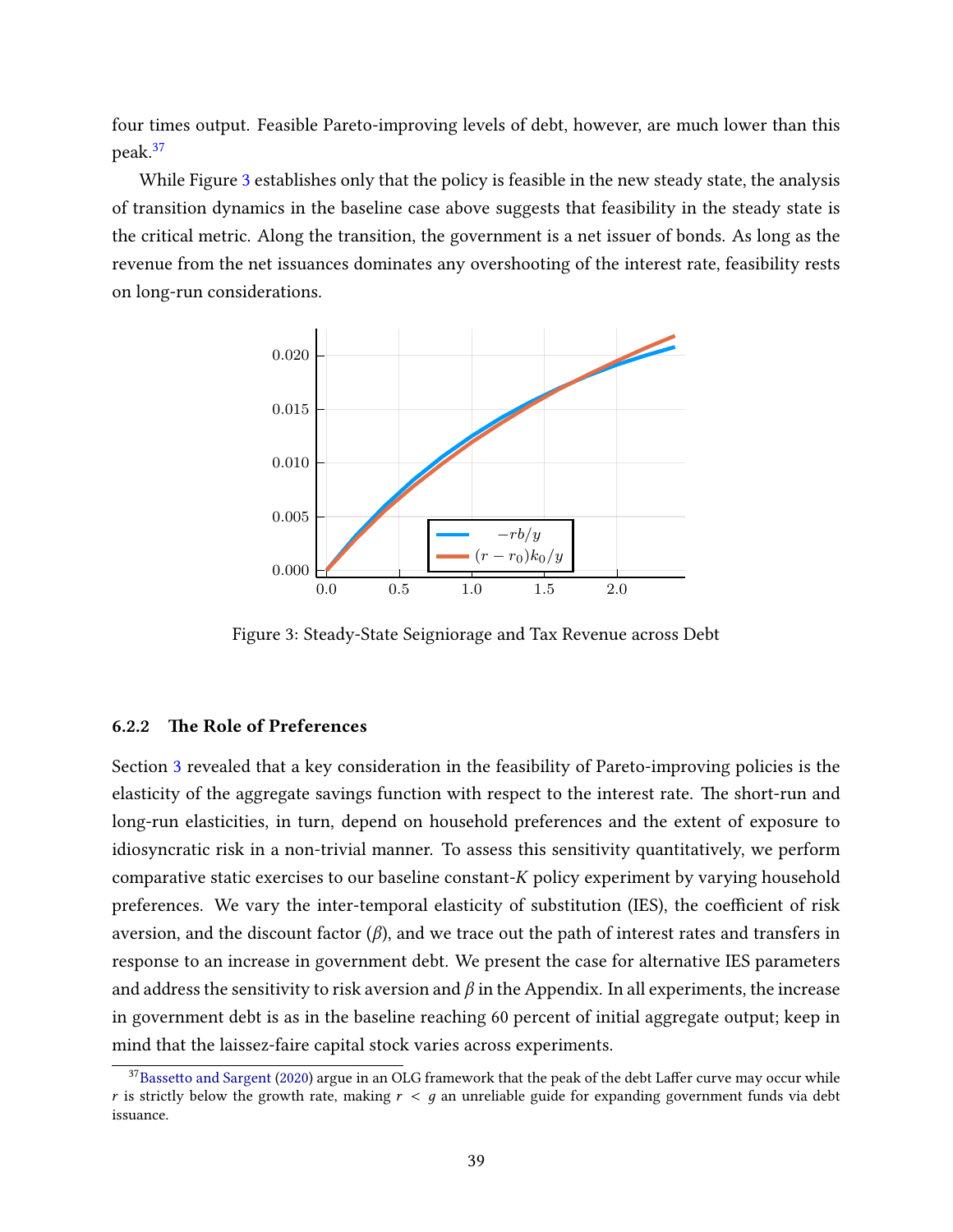In Figure [4,](#page-39-0) we plot the path of interest rates (panel (a)) and transfers (panel (b)) for different values of the IES—namely, 0.5, the benchmark 1.0, and 1.5, holding all other parameters as in the benchmark, including risk aversion. The pattern confirms the conjecture that a higher IES requires a smaller increase in interest rates to absorb the government debt, in both the short-run and long-run.

The value of the IES, however, also affects the initial level of the interest rate. In particular, a low elasticity implies lower level of interest rates throughout the transition, which also matters for the feasibility of Pareto improving policies. As seen in the path for transfers in Figure [4,](#page-39-0) it is the more elastic preferences that eventually require negative transfers (albeit very small ones, on the order of 10−<sup>4</sup> of initial output). With higher elasticity, while the small increase in interest rates requires a small subsidy to capital, the fact that rates are close to zero implies lower seigniorage revenue, and the latter slightly dominates the former and impedes a Pareto improvement.<sup>[38](#page-39-1)</sup>

Appendix Figures  $A.2$  and  $A.3$  contain the same simulated time series for alternative coefficients of relative risk aversion (CRRA) and time discount factors  $\beta$ . Intuitively, a higher CRRA implies a lower laissez-faire interest rate as well as a less elastic aggregate savings function. Nevertheless, the former dominates, implying feasibility for a CRRA of 10.0 but not for a CRRA of 2.0. Similarly, a lower discount factor (more impatience) implies a higher initial interest rate, leaving less fiscal space for Pareto-improving policies.

#### Figure 4: Alternative Inter-temporal Elasticities

<span id="page-39-0"></span>

Note: This figure displays the path of interest rates (Panel (a)) and transfers as a percentage of laissez-faire output (Panel (b)) associated with the baseline fiscal policy under alternative preference parameterizations. In both panels, the solid line is the benchmark  $IES=1.0$ ; the dotted red line is  $IES=1.5$ ; and the dashed black line is  $IES=0.5$ .

<span id="page-39-1"></span> $38$ The fact that the laissez-faire interest rate varies with the IES while holding risk aversion constant stems from the fact that precautionary savings depend on more than the extent of risk aversion. [Kimball and Weil](#page-46-15) [\(1992\)](#page-46-15) show that with Kreps-Porteus preferences, the strength of the precautionary savings motive is determined by attitudes towards both risk and inter-temporal substitution.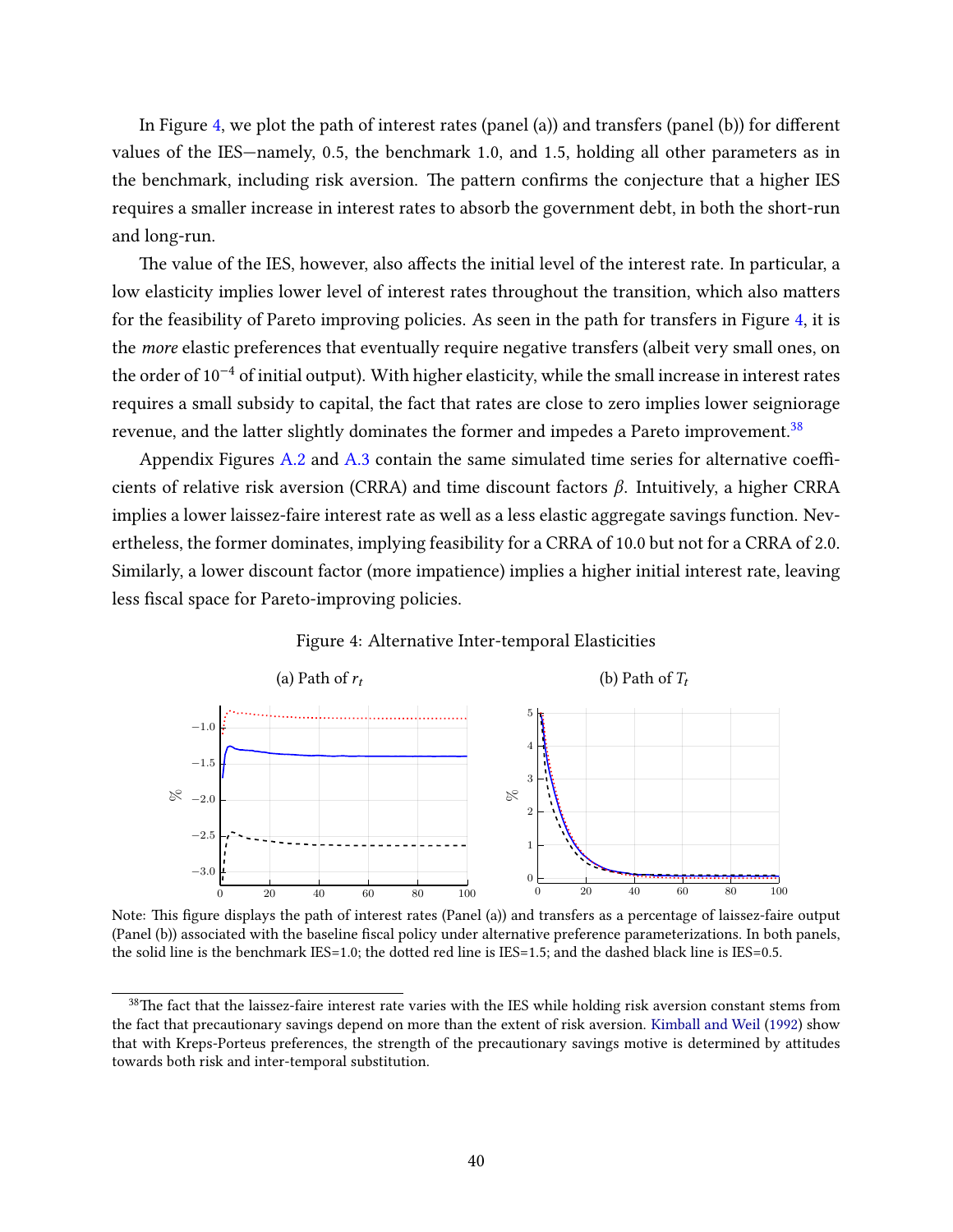#### 6.2.3 Crowding In Policy

We now consider a fiscal policy plan that engineers an increase in capital that reaches the Golden Rule level in the new steady state. In particular, with this crowding in policy, capital relative to output increases from 2.5 to 3.0. $39$  We assume that the government also pursues the same path of debt issuance as in the previous experiment. Capital subsidies are set to ensure firms rent the targeted level of capital given the prevailing interest rate, and labor and profit taxes are set so that after-tax wages and profits remain constant. We find that transfers are positive throughout, and hence the fiscal plan is a feasible Pareto improvement.

<span id="page-40-1"></span>

Figure 5: Crowding In Policy Transition

Figure  $5$  plots the variables of interest during this transition. The layout of the figure is the same as that of Figure [2.](#page-36-0) Along the path, we normalize quantities by the initial laissez-faire income, keeping in mind that contemporaneous income is increasing with capital.

The first two panels of the figure's top row present the posited paths of debt and capital. The top right panel illustrates that government transfers are positive throughout the transition. They fall in the middle of the transition and increase towards the end. Transfers increase towards the end because interest rates are declining and capital is increasing, easing the fiscal burden.

As in the constant- $K$  policy experiment, seigniorage revenue from borrowing falls during the transition but settles at a lower level, owing to the higher interest rates. As seen in the bottom left panel of the figure, interest rates rise more with a fiscal policy that crowds in capital, because households need to be induced to hold the additional capital as well as debt.

<span id="page-40-0"></span><sup>&</sup>lt;sup>39</sup>Recall that  $F_K = \alpha Y/K$  and  $\delta = 0.10$ , and hence given  $\alpha = 0.3$ , the Golden Rule is achieved at  $K/Y = 3.0$ .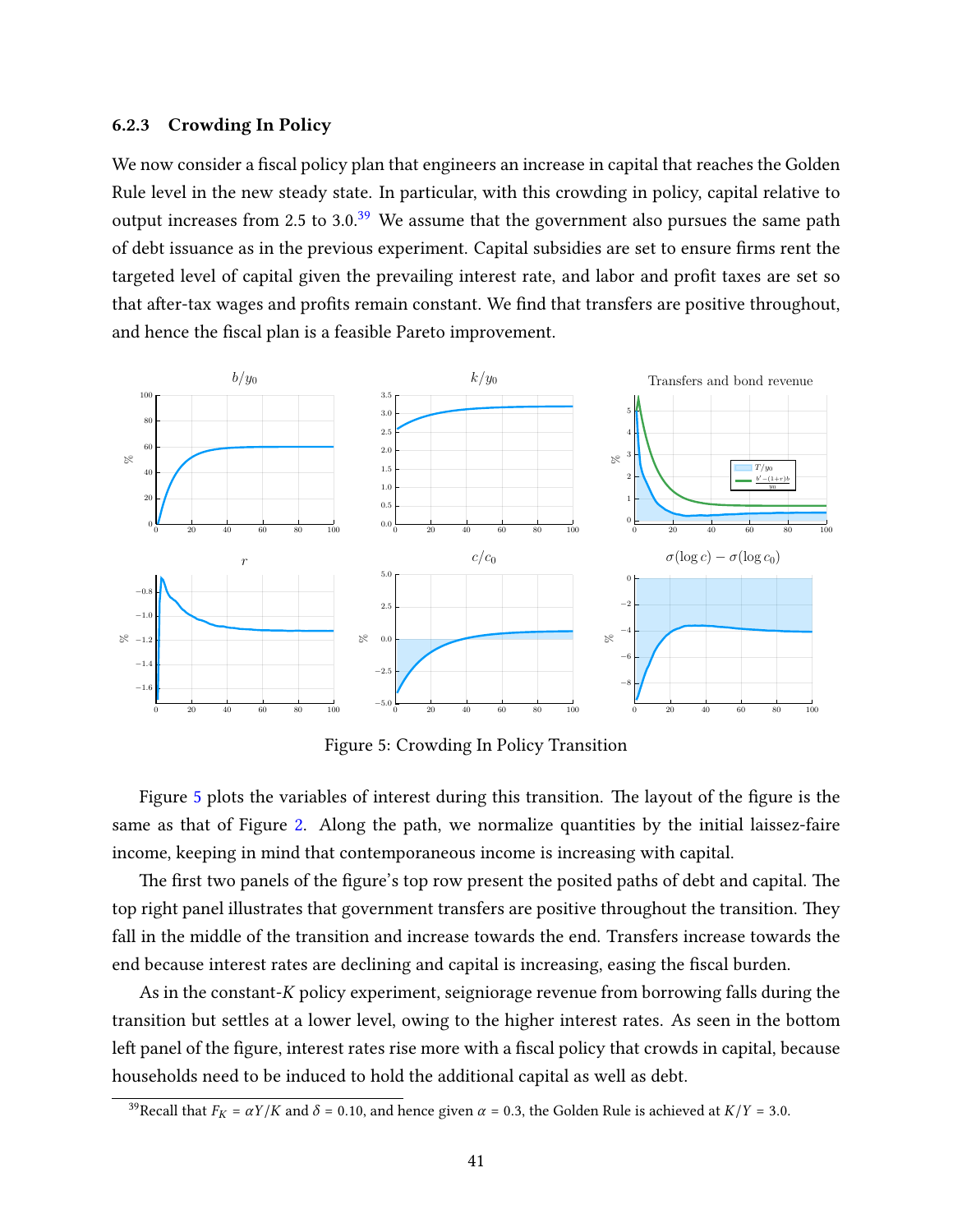The bottom middle panel shows that aggregate consumption falls early in the transition, as the economy increases investment in new capital, and settles above the laissez-faire level in the new steady state with higher capital. However, throughout the transition, the dispersion of household consumption remains uniformly below the level in the laissez-faire economy. As seen in the bottom right panel, the standard deviation drops about 9%, and increases to about 4% lower than in the laissez-faire. Thus, fiscal policy improves risk sharing because of larger transfers as well as a larger stock of household wealth, which earns a higher rate of return.

The second column of Table [2](#page-37-0) reports the welfare gains for this experiment. Welfare increases for all households both upon the fiscal policy announcement and also in the new steady state. The mean welfare gain is 5.16%, and the minimum gain is 4.48%. In this case, fiscal policies benefit the rich households more than poor households, with gains upon impact of 7.12% and 5.19%, respectively. Nevertheless, as before, households in the middle of the wealth distribution gain the least in percentage terms. The gains in this policy experiment are much larger than for the baseline policy, because they reflect not only better risk sharing but also a higher level of capital and consumption in the long run.

The crowding in experiment assumed that the government issued debt in the same manner as it did in our baseline policy. In the analysis of Section [3,](#page-11-0) we argued that debt issuance may be useful along the transition to a higher capital stock, if the short-run elasticity of household savings is significantly lower than the long-run elasticity. This configuration made debt issuance a complement to capital accumulation. We can use the quantitative model to explore this property in greater depth.

Specifically, we study an alternative fiscal policy that implements the same path of capital as in our crowding in experiment, but with zero debt issuance. The transition dynamics for this case are presented in Figure [6.](#page-42-1) The top right panel of the figure shows that without public debt, the government needs to lump-sum tax households early in the transition. The large increase in the interest rate necessary to induce households to hold more wealth (the bottom left panel) implies large fiscal costs from capital rental subsidies. In the transition with debt, the government could use debt issuance to smooth this burden. Without debt, the government must lump-sum tax early in the transition, implying some households may be strictly worse off. These losses are also reflected by the higher standard deviation of consumption early in the transition, which is plotted in the lower right panel. Increasing capital towards a more efficient level without debt is not a feasible Pareto improving policy, because it requires lump-sum taxes during the transition, despite delivering positive transfers in the new steady state.

This experiment suggests that public debt is an important tool in Pareto-improving capital expansions. In this sense, government debt and capital expansions can be complements, rather than substitutes, as they have been traditionally regarded, providing a contrast with [Diamond](#page-45-1)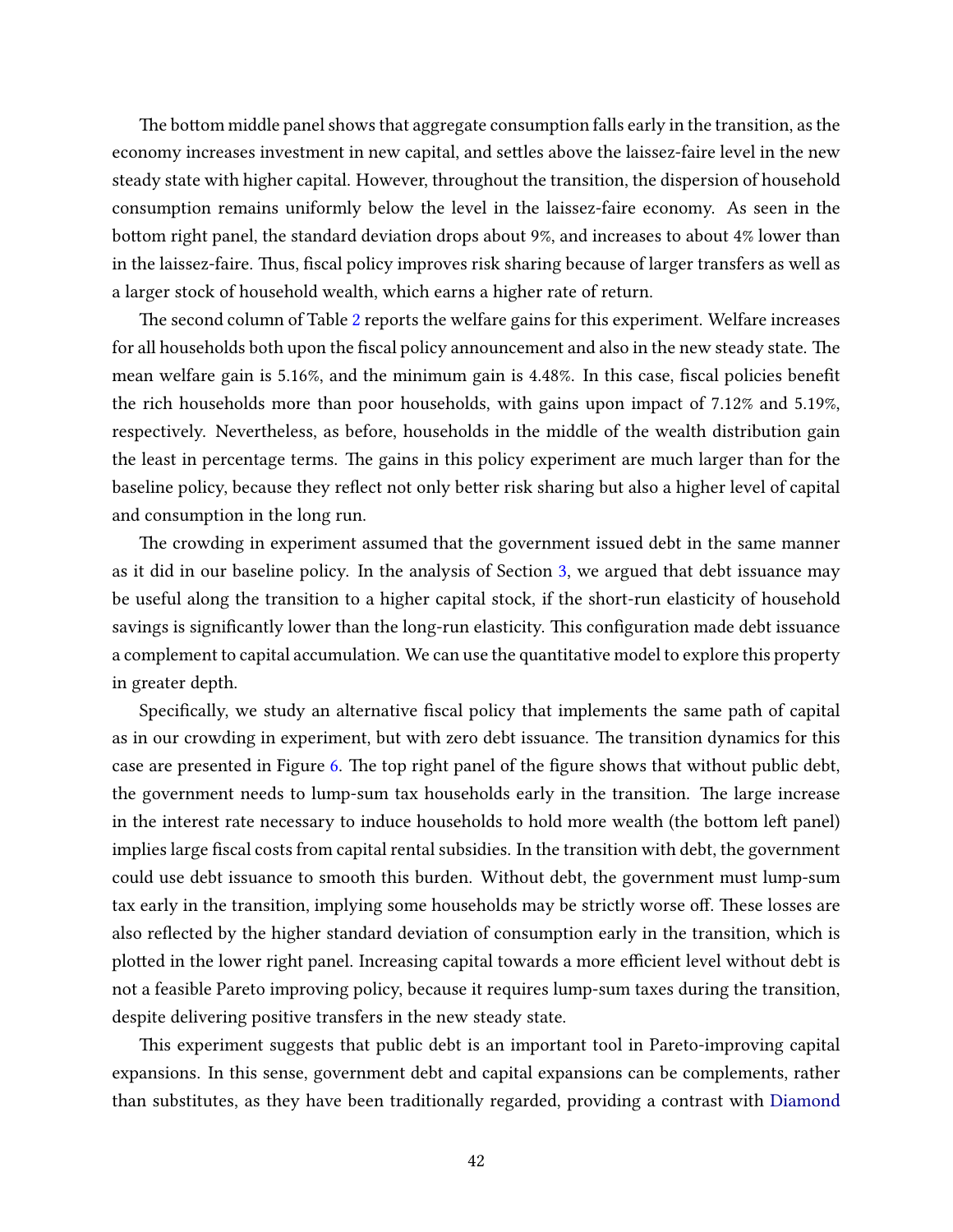[\(1965\)](#page-45-1).

<span id="page-42-1"></span>

Figure 6: Fiscal Policy Transition with Crowding In and No Debt

## <span id="page-42-0"></span>7 Conclusion

We provided sufficient conditions for the feasibility of Pareto-improving fiscal policies in the Bewley-Huggett-Aiyagari model when the risk-free interest rate on government bonds is below the growth rate  $(r < q)$  or there is a markup  $(\mu > 1)$ . The key condition is that seigniorage revenue raised by government bonds exceeds the increase in the interest rate times the initial capital stock. As long as the aggregate household savings schedule is sufficiently elastic and/or the markup is large, such Pareto-improving policies are feasible. In this sense, we have shown that the feasibility of a Pareto improvement depends on an aggregate elasticity, not on the finer details of idiosyncratic heterogeneity that underpin this elasticity. In calibrated examples using U.S. data on household heterogeneity and historical data on interest rates and growth rates, we find scope for Pareto improving policies for a wide range of debt and tax policies.

The government uses seigniorage debt revenue to provide transfers to households and to subsidize factor prices. These policies are welfare improving for all households because they improve risk sharing and can give rise to beneficial supply expansions. We find scope for Pareto improving fiscal policies with and without capital crowding in and in both dynamically efficient and inefficient economies. We find that debt is a useful tool, especially for fiscal policies that expand capital.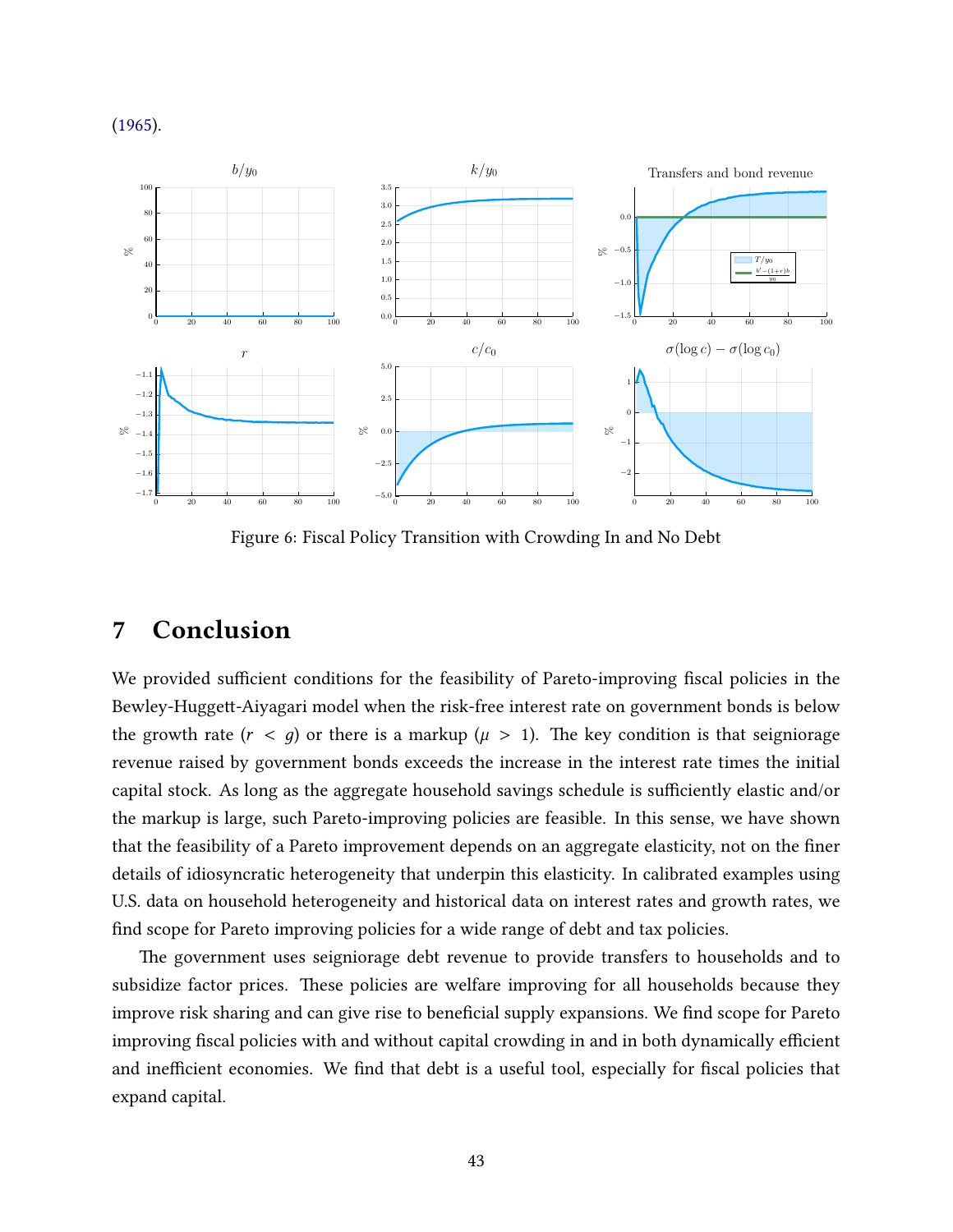Many governments around the world are rapidly expanding their public debt in the context of low interest rates. Our analysis points to a force that increases the benefits of such expansions. The analysis provided simple conditions for fiscal feasibility, complementing the typical dynamic inefficiency condition of [Samuelson](#page-47-1) [\(1958\)](#page-47-1) and [Diamond](#page-45-1) [\(1965\)](#page-45-1). We have tried for analytical clarity in an extension of the canonical Bewley environment, rather than a full fledged quantitative model for policy design in the current context. In particular, we have abstracted from aggregate risk. Integrating the possibility of rising interest rates in response to aggregate shocks would certainly increase the fiscal costs of higher debt. The benefits from increasing debt to improve risk sharing and for supply expansions would then have to be balanced against the costs of having to tax future generations to pay for the debt if interest rates rise.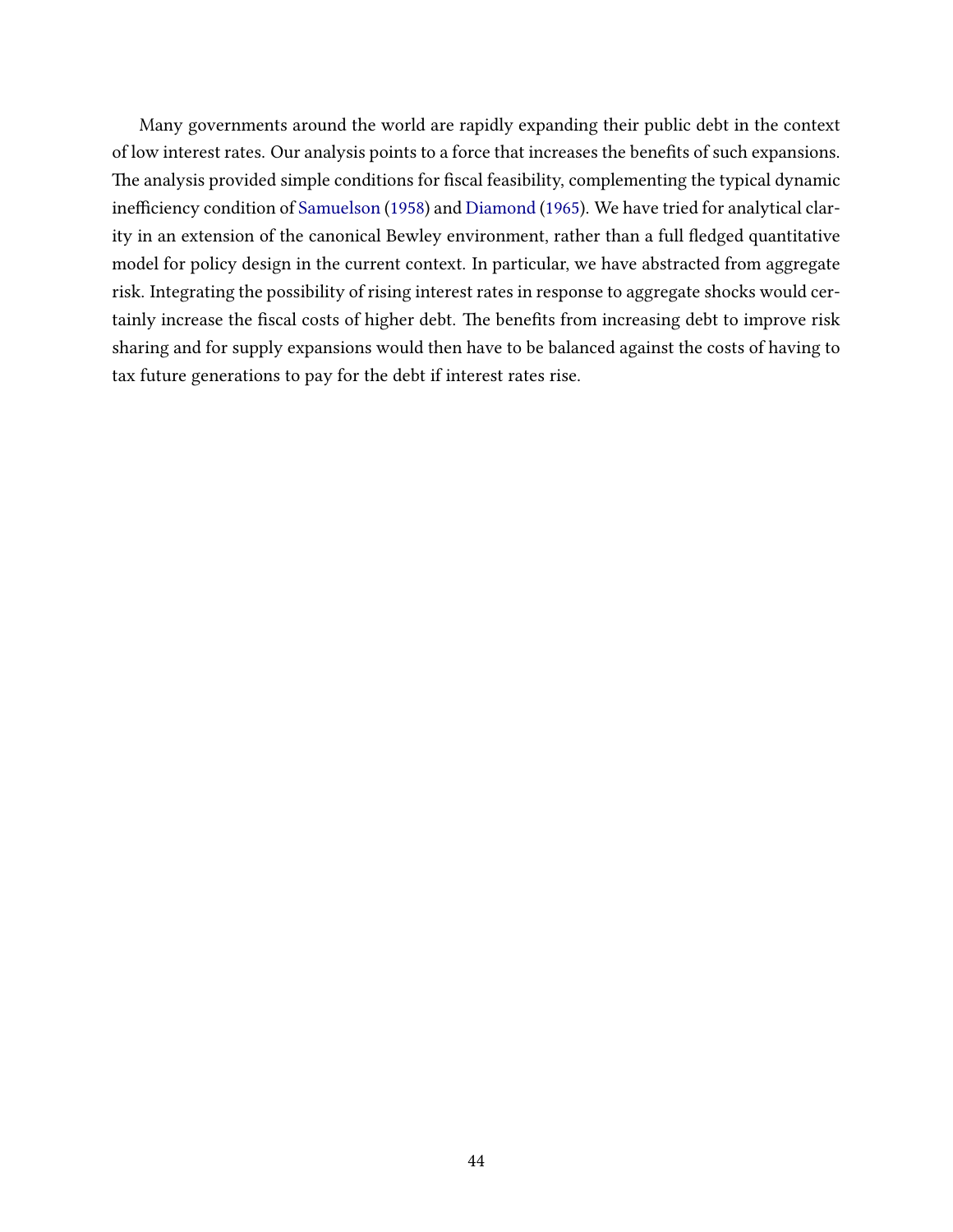# References

- <span id="page-44-9"></span>Achdou, Yves, Jiequn Han, Jean-Michel Lasry, Pierre-Louis Lions, and Benjamin Moll, "Income and Wealth Distribution in Macroeconomics: A Continuous-Time Approach," Review of Economic Studies, 2021.
- <span id="page-44-8"></span>Açıkgöz, Ömer T., "On the existence and uniqueness of stationary equilibrium in Bewley economies with production," Journal of Economic Theory, January 2018, 173, 18-55.
- <span id="page-44-6"></span>Aiyagari, S. R., "Uninsured Idiosyncratic Risk and Aggregate Saving," The Quarterly Journal of Economics, August 1994, 109 (3), 659–684.
- <span id="page-44-0"></span>Aiyagari, S.Rao and Ellen R. McGrattan, "The optimum quantity of debt," Journal of Monetary Economics, October 1998, 42 (3), 447–469.
- <span id="page-44-1"></span>Auclert, Adrien, Bence Bardóczy, Matthew Rognlie, and Ludwig Straub, "Using the sequence-space Jacobian to solve and estimate heterogeneous-agent models," Econometrica, 2021, 89 (5), 2375–2408.
- <span id="page-44-3"></span>Ball, Laurence M and N Gregory Mankiw, "Market Power in Neoclassical Growth Models," National Bureau of Economic Research Working Paper 28538, 2021.
- <span id="page-44-14"></span>Barro, Robert, Modern business cycle theory, Cambridge, Mass: Harvard University Press, 1989.
- <span id="page-44-4"></span>, "r minus g," Harvard University Working Paper 2020.
- <span id="page-44-11"></span>Barro, Robert J, "Are Government Bonds Net Wealth?," Journal of Political economy, 1974, 82(6), 1095–1117.
- <span id="page-44-13"></span>Barth, James R., George Iden, and Frank S. Russek, "DO FEDERAL DEFICITS REALLY MAT-TER?," Contemporary Economic Policy, September 1984, 3 (1), 79–95.
- <span id="page-44-10"></span>Bassetto, Marco and Thomas J. Sargent, "Shotgun Wedding: Fiscal and Monetary Policy," Annual Review of Economics, August 2020, 12 (1), 659–690.
- <span id="page-44-2"></span> $\equiv$  and Wei Cui, "The fiscal theory of the price level in a world of low interest rates," *Journal of* Economic Dynamics and Control, 2018, 89, 5–22.
- <span id="page-44-15"></span>Basu, Susanto, "Are Price-Cost Markups Rising in the United States? A Discussion of the Evidence," Journal of Economic Perspectives, 2019, 33 (3), 3–22.
- <span id="page-44-12"></span>Benhabib, Jess, Alberto Bisin, and Shenghao Zhu, "The wealth distribution in Bewley economies with capital income risk," *Journal of Economic Theory*, September 2015, 159, 489– 515.
- <span id="page-44-5"></span>Bernheim, B Douglas, "Ricardian Equivalence: An Evaluation of Theory and Evidence," NBER Macroeconomics Annual, 1987, 2, 263–304.
- <span id="page-44-7"></span>Bhandari, Anmol, David Evans, Mikhail Golosov, and Thomas J. Sargent, "Public debt in economies with heterogeneous agents," Journal of Monetary Economics, 2017, 91, 39-51.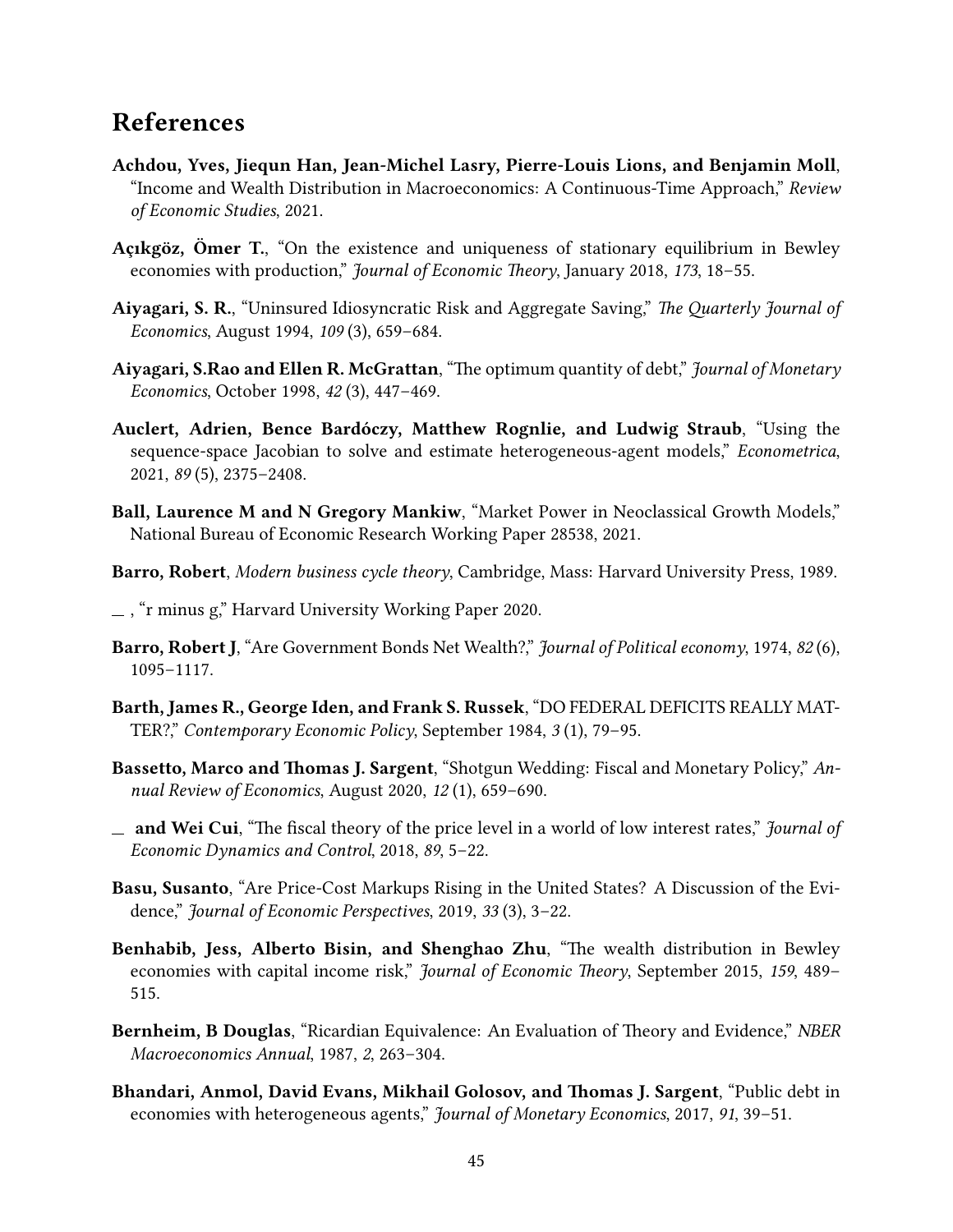- <span id="page-45-7"></span> $,\, \_ ,\_ ,\_ ,$  and  $\_$ , "Inequality, Business Cycles and Monetary-Fiscal- Policy," University of Minnesota Working Paper, 2020.
- <span id="page-45-3"></span>Blanchard, Olivier, "Public Debt and Low Interest Rates," American Economic Review, April 2019, 109 (4), 1197–1229.
- <span id="page-45-10"></span>Boerma, Job and Ellen R McGrattan, "Quantifying efficient tax reform," Technical Report, Working Paper 2020.
- <span id="page-45-5"></span>Bohn, Henning, "The Sustainability of Budget Deficits in a Stochastic Economy," *Journal of* Money, Credit and Banking, February 1995, 27 (1), 257.
- <span id="page-45-9"></span>Braxton, J Carter, Kyle F Herkenhoff, and Gordon M Phillips, "Can the unemployed borrow? implications for public insurance," National Bureau of Economic Research Working Paper 27026, 2020.
- <span id="page-45-4"></span>Brunnermeier, Markus K, Sebastian A Merkel, and Yuliy Sannikov, "Debt as safe asset: Mining the bubble," Princeton University Working Paper, 2020.
- <span id="page-45-11"></span>Chamberlain, Gary and Charles A. Wilson, "Optimal Intertemporal Consumption under Uncertainty," Review of Economic Dynamics, 2000, 3, 365–395.
- <span id="page-45-8"></span>Chetty, Raj, Nathaniel Hendren, Patrick Kline, and Emmanuel Saez, "Where is the Land of Opportunity? The Geography of Intergenerational Mobility in the United States," Quarterly Journal of Economics, 2014, 129 (4), 1553–1623.
- <span id="page-45-0"></span>Dávila, Julio, Jay H. Hong, Per Krusell, and José-Víctor Ríos-Rull, "Constrained Efficiency in the Neoclassical Growth Model With Uninsurable Idiosyncratic Shocks," Econometrica, 2012, 80 (6), 2431–2467.
- <span id="page-45-1"></span>Diamond, Peter A., "National Debt in a Neoclassical Growth Model," The American Economic Review, 1965, 55 (5), 1126–1150.
- <span id="page-45-6"></span>Dyrda, Sebastian and Marcelo Pedroni, "Optimal Fiscal Policy in a Model with Uninsurable Idiosyncratic Shocks," University of Toronto, 2020.
- <span id="page-45-12"></span>Elmendorf, Douglas W. and N. Gregory Mankiw, "Government debt," in J. B. Taylor and M. Woodford, eds., Handbook of Macroeconomics, Vol. 1 of Handbook of Macroeconomics, Elsevier, 1999, chapter 25, pp. 1615–1669.
- <span id="page-45-13"></span>Engen, Eric M. and R. Glenn Hubbard, "Federal Government Debt and Interest Rates," in "NBER Macroeconomics Annual 2004, Volume 19," MIT Press, April 2005, pp. 83–160.
- <span id="page-45-2"></span>Epstein, Larry G. and Stanley E. Zin, "Substitution, Risk Aversion, and the Temporal Behavior of Consumption and Asset Returns: A Theoretical Framework," *Econometrica*, July 1989, 57(4), 937.
- <span id="page-45-14"></span>Farhi, Emmanuel, Alan Olivi, and Iván Werning, "Price Theory for Incomplete Markets," Technical Report, Working Paper 2022.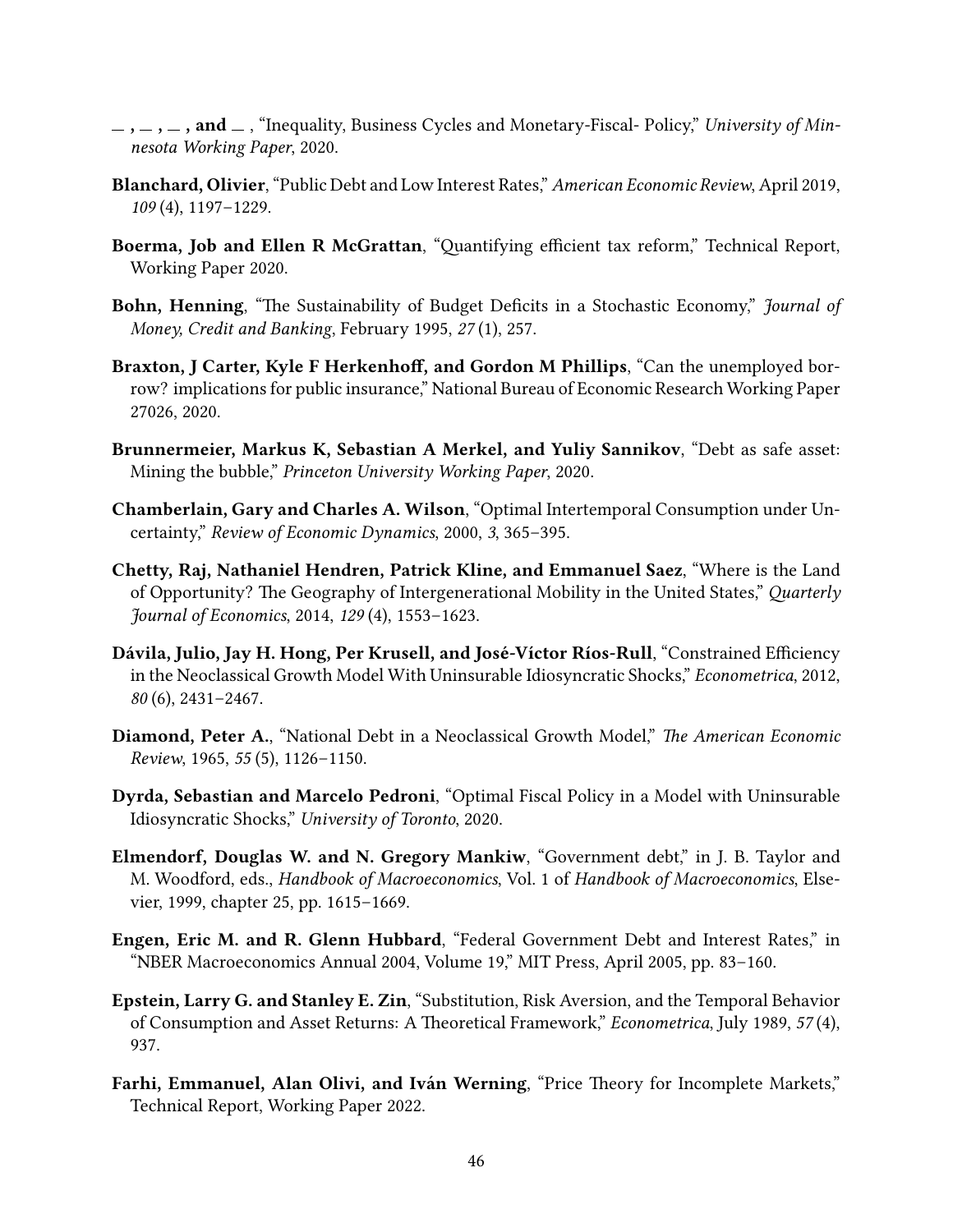- <span id="page-46-14"></span>Gale, William G. and Peter R. Orszag, "Economic effects of sustained budget deficits," National Tax Journal, September 2003, 56 (3), 487–502.
- <span id="page-46-7"></span>Grand, François Le and Xavier Ragot, "Managing Inequality over Business Cycles: Optimal Policies with Heterogeneous Agents and Aggregate Shocks," SciencesPo Working Paper 2020.
- <span id="page-46-10"></span>Greenwood, Jeremy, Zvi Hercowitz, and Gregory W. Huffman, "Investment, Capacity Utilization, and the Real Business Cycle," The American Economic Review, 1988, 78 (3), 402-417.
- <span id="page-46-8"></span>Hagedorn, Marcus, Iourii Manovskii, and Kurt Mitman, "The fiscal multiplier," National Bureau of Economic Research Working Paper 25571, 2019.
- <span id="page-46-1"></span>Heathcote, Jonathan, "Fiscal Policy with Heterogeneous Agents and Incomplete Markets," The Review of Economic Studies, 01 2005, 72 (1), 161–188.
- <span id="page-46-3"></span> $\overline{\phantom{a}}$ , Kjetil Storesletten, and Giovanni L Violante, "Optimal Tax Progressivity: An Analytical Framework," Quarterly Journal of Economics, 2017, 132 (4), 1693-1754.
- <span id="page-46-9"></span>Hosseini, Roozbeh and Ali Shourideh, "Retirement Financing: An Optimal Reform Approach," Econometrica, 2019, 87 (4), 1205–1265.
- <span id="page-46-2"></span>Jordà, Oscar, Katharina Knoll, Dmitry Kuvshinov, Moritz Schularick, and Alan M Taylor, "The rate of return on everything, 1870–2015," Quarterly Journal of Economics, 2019, 134 (3), 1225–1298.
- <span id="page-46-15"></span>Kimball, Miles and Philippe Weil, "Precautionary Savings and Consumption Smoothing across Time and Possibilities," National Bureau of Economic Research Working Paper 3976 1992.
- <span id="page-46-5"></span>Kocherlakota, Narayana, "Public Debt Bubbles in Heterogeneous Agent Models with Tail Risk," University of Rochester Working Paper, 2021.
- <span id="page-46-11"></span>Kreps, David M. and Evan L. Porteus, "Temporal Resolution of Uncertainty and Dynamic Choice Theory," Econometrica, January 1978, 46 (1), 185.
- <span id="page-46-12"></span>Krishnamurthy, Arvind and Annette Vissing-Jorgensen, "The Aggregate Demand for Treasury Debt," Journal of Political Economy, April 2012, 120 (2), 233-267.
- <span id="page-46-4"></span>Krueger, Dirk, Alexander Ludwig, and Sergio Villalvazo, "Optimal Taxes on Capital in the OLG Model with Uninsurable Idiosyncratic Income Risk," Working Paper 2021.
- <span id="page-46-0"></span> $\overline{\phantom{a}}$ , Kurt Mitman, and Fabrizio Perri, "Macroeconomics and Household Heterogeneity," in "Handbook of Macroeconomics," Elsevier, 2016, pp. 843–921.
- <span id="page-46-6"></span>Krusell, Per and Anthony A Smith Jr, "Income and Wealth Heterogeneity in the Macroeconomy," Journal of Political Economy, 1998, 106 (5), 867–896.
- <span id="page-46-13"></span>Light, Bar, "Uniqueness of equilibrium in a Bewley-Aiyagari model," Economic Theory, December 2018, 69 (2), 435–450.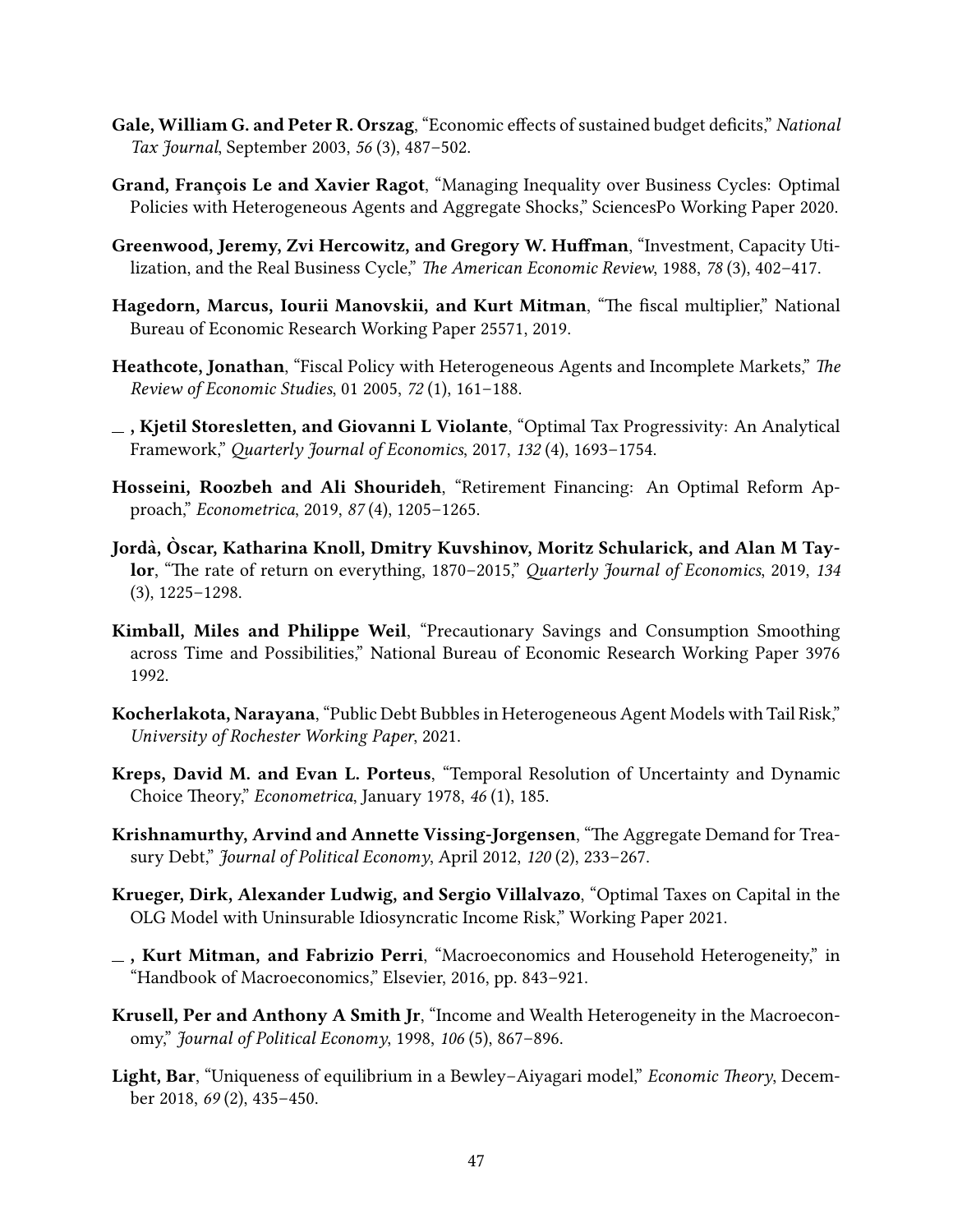- <span id="page-47-4"></span>Mauro, Paolo and Jing Zhou, "rg¡ 0: Can We Sleep More Soundly?," IMF Economic Review, 2021, 69 (1).
- <span id="page-47-2"></span>Mehrotra, Neil and Dmitriy Sergeyev, "Debt Sustainability in a Low Interest Rate World," Federal Reserve Bank of New York Working Paper 2020.
- <span id="page-47-10"></span>Mian, Atif, Ludwig Straub, and Amir Sufi, "A Goldilocks Theory of Fiscal Deficits," Technical Report, Working Paper 2022.
- <span id="page-47-6"></span>Oh, Hyunseung and Ricardo Reis, "Targeted transfers and the fiscal response to the great recession," Journal of Monetary Economics, 2012, 59, S50–S64.
- <span id="page-47-3"></span>Reis, Ricardo, "The constraint on Public Debt when  $r < g$  but  $g < m$ ," London School of Economics Working Paper 2020.
- <span id="page-47-1"></span>Samuelson, Paul A., "An Exact Consumption-Loan Model of Interest with or without the Social Contrivance of Money," Journal of Political Economy, 1958, 66 (6), 467–482.
- <span id="page-47-9"></span> $\Box$ , "Optimum Social Security in a Life-Cycle Growth Model," International Economic Review, October 1975, 16 (3), 539.
- <span id="page-47-5"></span>Seater, John J, "Ricardian equivalence," Journal of economic literature, 1993, 31 (1), 142-190.
- <span id="page-47-11"></span>Tauchen, George, "Finite state markov-chain approximations to univariate and vector autoregressions," Economics letters, 1986, 20 (2), 177-181.
- <span id="page-47-8"></span>Ventura, Jaume, "Bubbles and capital flows," Journal of Economic Theory, March 2012, 147 (2), 738–758.
- <span id="page-47-7"></span>Werning, Iván, "Pareto Efficient Income Taxation," MIT Working Paper 2007.
- <span id="page-47-12"></span>Wolf, Christian, "Interest Rate Cuts vs. Stimulus Payments: An Equivalence Result," MIT Working Paper 2021.
- <span id="page-47-0"></span>Woodford, Michael, "Public Debt as Private Liquidity," The American Economic Review, 1990, 80 (2), 382–388.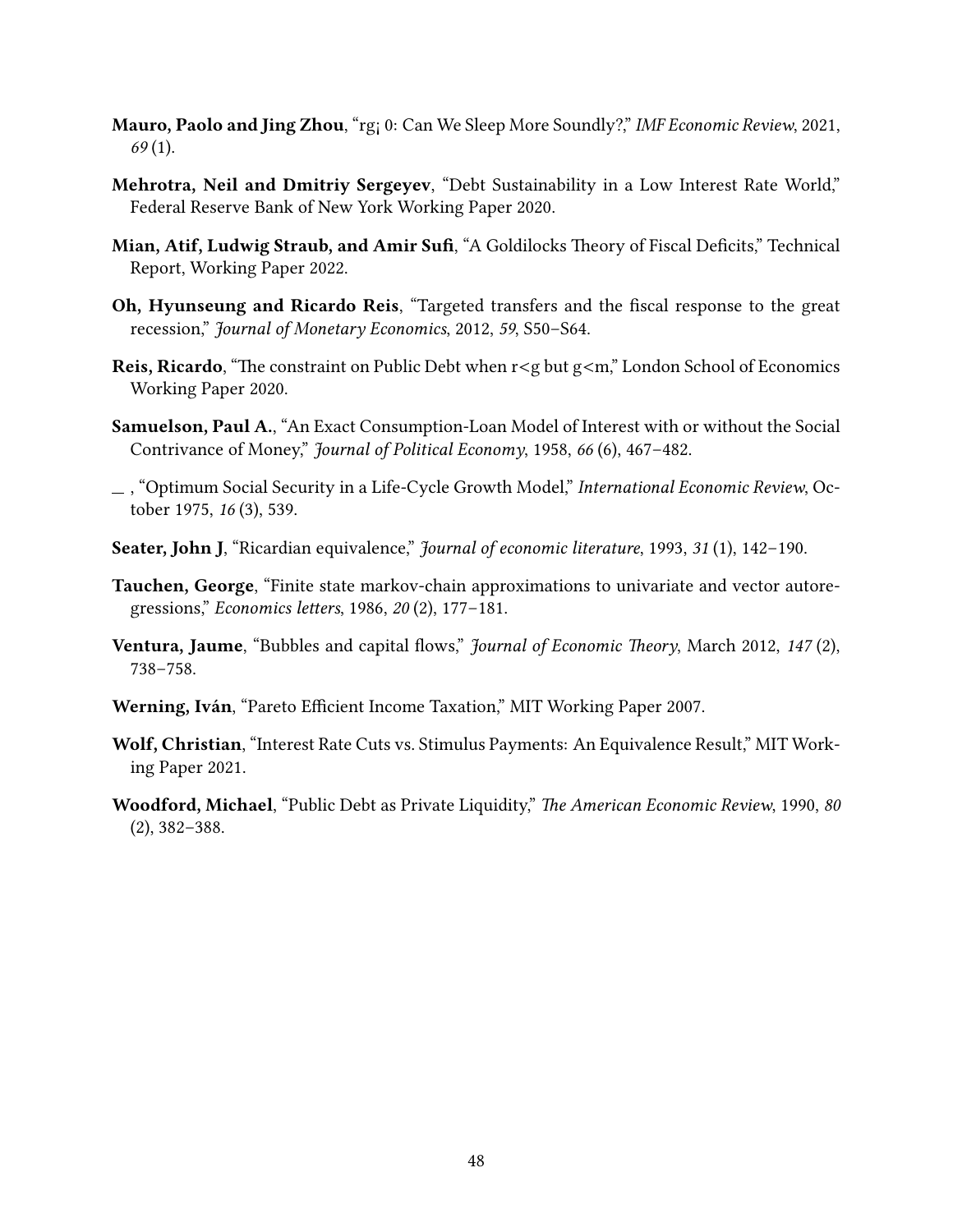# <span id="page-48-0"></span>Appendix A Transfers When Capital is Below the Golden Rule

Consider the following notion of monotonicity of aggregate consumption with respect to transfers:

**Definition 5.** We say  $C = \{C_t\}_{t \geq 0}$  is weakly increasing in  $T$  if  $T' \geq T$  implies  $C(r, T') \geq 0$  $\hat{C}(r,T)$ , where the inequality holds for all t in the respective sequences. If  $T'\geq T$  for which there is a t such that  $T'_t > T_t$  implies  $C(r,T') \geq C(r,T)$  and that there is an s such that  $C_s(r,T') > C_s(r,T)$ , we say  $C$  is strictly increasing in  $T$ .

This is a natural property, in that holding constant all interest rates, one would naturally expect an increase in lump sum transfers would induce households (in aggregate) to consume more.<sup>[40](#page-48-3)</sup>

The following result says that if consumption is weakly increasing in transfers, then we can ignore the role of transfers when looking for an RPI (as long as an interest rate have changed). That is, transfers are not *necessary* for implementability:

<span id="page-48-1"></span>**Lemma 4** (Transfers are not necessary). Suppose that C is weakly increasing in T. Let  $(r, T)$ be an implementable RPI where for some t,  $r_t > r^o$ . Then  $(r, T')$  where  $T' = \{-(r_t - r^o)\underline{a}\}_{t \geq 0}$ is also an implementable RPI.

*Proof.* Note that an RPI requires that  $r_t \geq r^o$  and  $T_t \geq -(r_t - r^o)a$ . The fac that the C is weakly increasing implies that  $C_t(r,T) \geq C_t(r,T)$ , as  $T \geq T'$ . The sequence of  $K_t$  that implements the  $(r,T)$  then also implements  $(r, T')$ . Given that  $r_t > r^{\circ}$  for some t, it follows that  $(r, T')$  is an implementable RPI.

e following result says that if consumption is strictly increasing in transfers, than an RPI is not implementable without a change in an the interest rate. That is, transfers alone are not sufficient:

<span id="page-48-2"></span>**Lemma 5** (Transfer are not sufficient). *Suppose that*  $\bm{C}$  *is strictly increasing in*  $\bm{T}$  *. If*  $K^o < K^\star$  *,* then there is no implementable RPI in which  $\mathbf{r} = \mathbf{r}^{\circ}$ .

*Proof.* Suppose there is an implementable RPI,  $(r^o, T)$ . There must be a non-negative sequence of  $\{K_t\}_{t=0}^{\infty}$  such that

$$
C_t(r^o, T') + K_{t+1} \leq F(K_t, N^o) + (1 - \delta)K_t
$$

Exploiting the concavity of technology, and that  $C^o = F(K^o, N^o) - \delta K^o$ , we have that

 $K_{t+1} - K^o \leq (R_k - 1)(K_t - K^o) - (C_t(r^o, T) - C^o).$ 

Note that  $R_k > 1$ , together with  $C$  increasing in  $T$ , implies that  $K_t \leq K^{\circ}$  for all  $t$ .

<span id="page-48-3"></span><sup>&</sup>lt;sup>40</sup>For an individual agent in incomplete markets it is possible to construct examples where individual consumption falls given an increase in future transfers. However, we are counting on heterogeneity to guarantee that such individual behavior does not aggregate. [Wolf](#page-47-12) [\(2021\)](#page-47-12) presents examples of permanent income and hand to mouth households where these assumptions hold. See also [Farhi, Olivi and Werning](#page-45-14) [\(2022\)](#page-45-14) for general comparative statics results for incomplete market economies.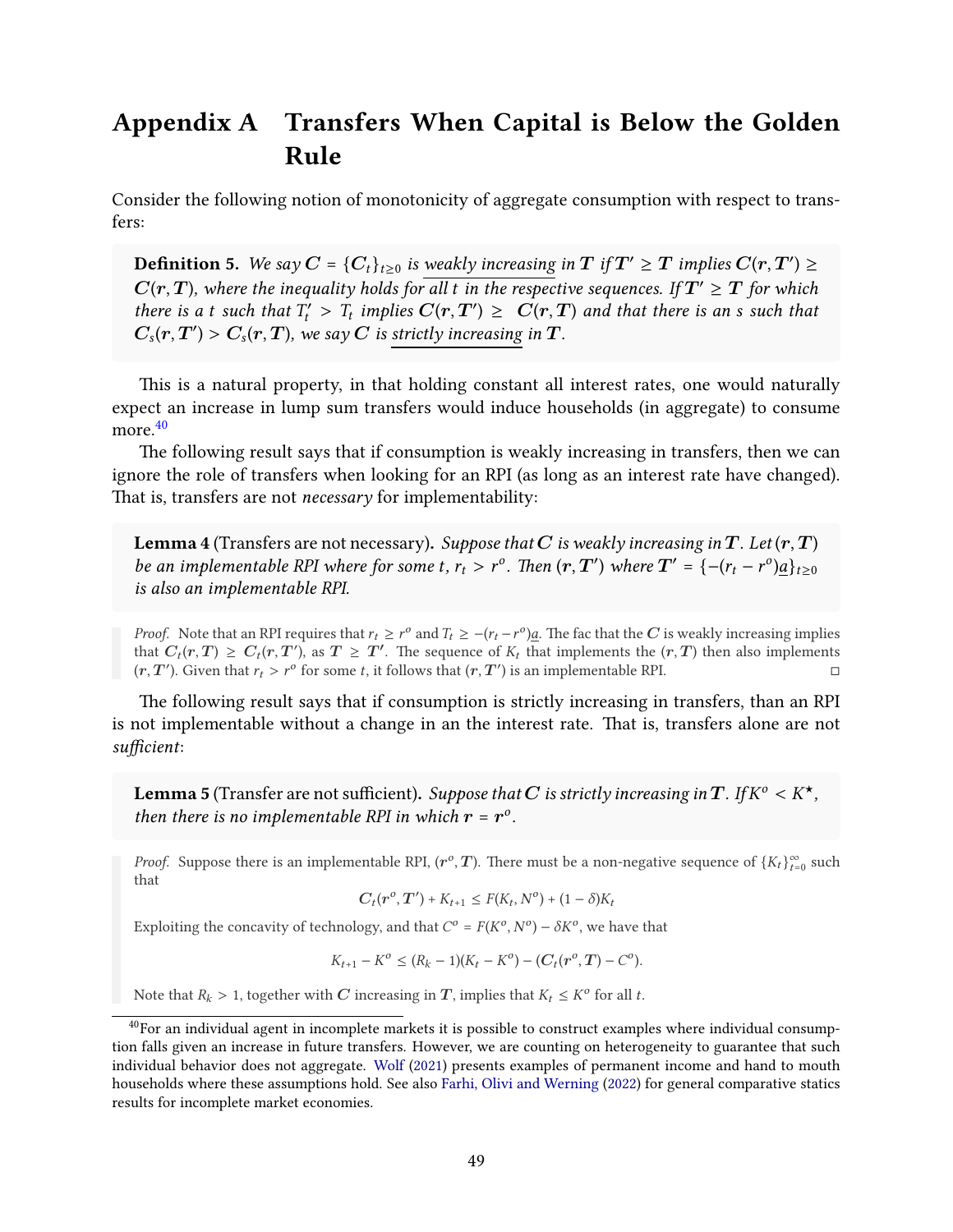Let s be the first time where  $C_{s-1}(r^o,T) > C^o$  (such a time exists, given that  $C$  is strict increasing in  $T$ ). Then, the above implies that  $K_s < K^{\circ}$ . Now note that

$$
K_{s+m} - K^o \le (R_k - 1)^m (K_s - K^o)
$$

Given that  $R_k > 1$ , it follows then that  $K_t < 0$  for t large enough, a contradiction of implementability.

When we focus on the case where the economy operates below the Golden Rule, the above result tells us that in an implementable RPI (under a reasonable assumption on  $C$ ) an interest rate must changes at some date. The reason is that with only increases in transfers, aggregate consumption will be higher at all times with the RPI than originally, an impossibility given the resource constraint and  $K^o < K^{\star}$ .

## <span id="page-49-0"></span>Appendix B Numerical Results for the Representative Agent

Figure [A.1](#page-49-1) shows the parameter region of the inter-temporal elasticity of substitution and markups  $\mu$  such that there neoclassical efficient path constitute an RPI (for a given discount factor and other technology parameters). As can be seen, a higher elasticity of intertemporal substitution or a higher markup facilitates the implementability of the RPI. With a higher elasticity of substitution, households are willing to save larger amounts for small increases in interest rates, generating faster convergence. Smaller increases in interest rates and faster convergence increase the present discounted value of  $T^{FB}$ . With higher markups, initial capital  $K^o$  is more depressed relative to the efficient one, and this difference also tends to increase the present discounted values of transfers.

<span id="page-49-1"></span>

Figure A.1: A neoclassical example. Letting  $u(c) = c^{1-\sigma}/(1-\sigma)$ , the shaded area represents values of  $\mu$  and  $\sigma$  where the neoclassical solution is an RPI. In this case  $\sigma$  is the reciprocal of the intertemporal elasticity of substitution (IES). For this computation, the rest of parameters are  $\beta = 0.95, F(K, 1) = K^{\alpha}$ , with  $\alpha = 0.33$ , and  $\delta = 0.1$ .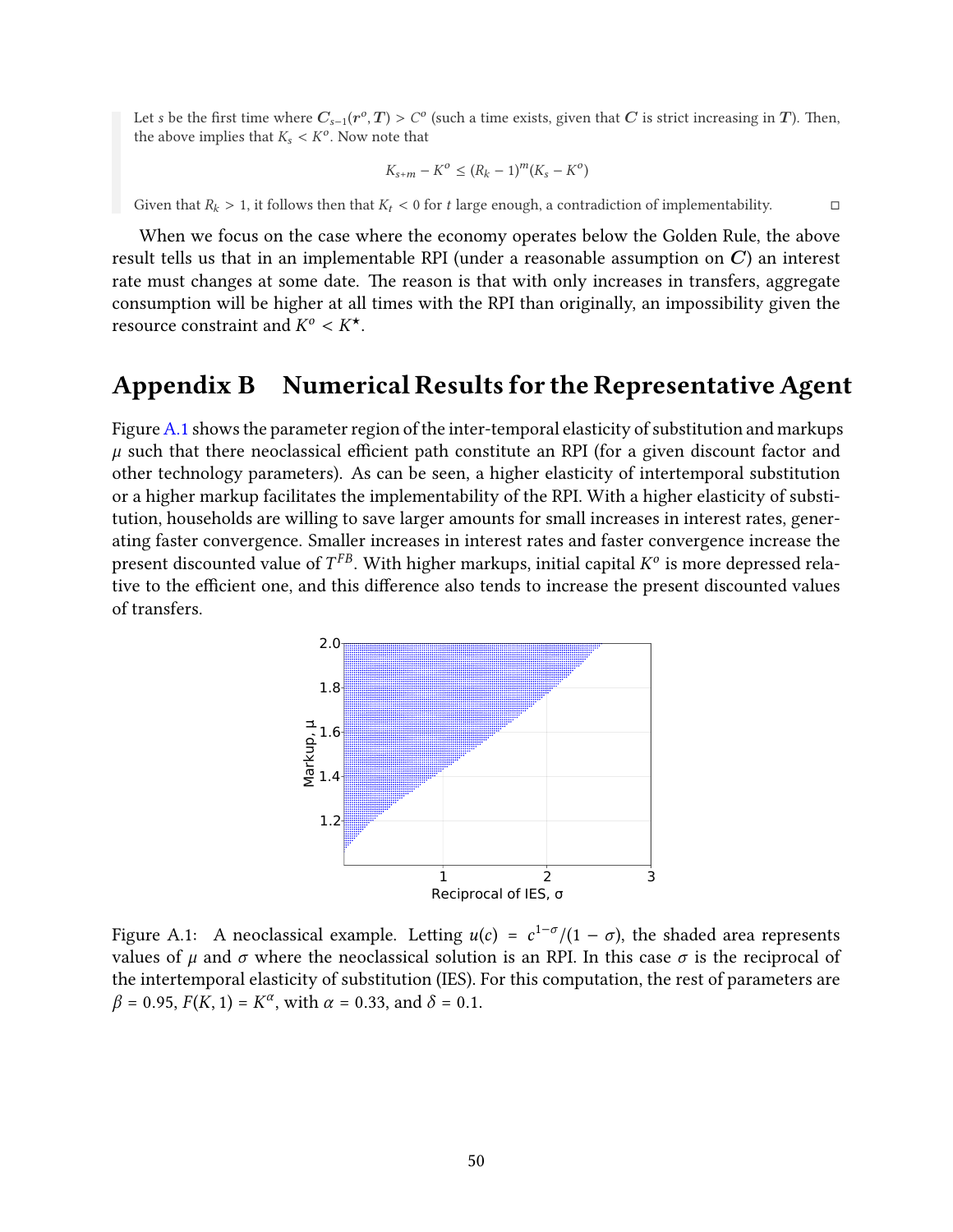### <span id="page-50-0"></span>Appendix C Proofs

#### C.1 Proof of Lemma [1](#page-14-1)

For  $t \geq 0$ , set  $\tau_t^n$  such that

$$
\frac{F_N(K_t,N_0)}{(1+\tau_t^n)\mu} = w_0.
$$

This ensures the labor market clears at  $w_t = w_0$  and  $N_t = N_0$ , where GHH preferences ensure that the households are willing to supply  $N_0$  at wage  $w_0$ . Note that as  $K_0$  is given,  $\tau_0^n$  $\frac{n}{0}$  is the same as the initial equilibrium. Similarly, the government taxes or subsidizes profits so that

$$
\Pi_t = (1 - \tau_t^{\pi})\widetilde{\Pi}_t = (1 - \tau_t^{\pi})(\mu - 1)F(K_t, N_0)/\mu = \Pi_0.
$$

Finally, the government must ensure that the representative firm's choice of capital is consistent with the risk-free interest rate:

$$
F_K(K_t, N_0) = (1 + \tau_t^k) \mu r_t^k = (1 + \tau_t^k) \mu(r_t + \delta).
$$

The sequence of tax rates defined above ensure that firms optimize and markets clear for labor and capital. By definition of  $\mathcal{A}_t$  and condition (i) of the lemma, the market for assets also clears given  $\{r_t, T_t\}$ . The final equilibrium condition involves government revenues and transfers. The total government revenue (before transfers) of this tax policy is given by

$$
\begin{split} \text{Revenue} &= \tau_t^n w_0 N_0 + \tau_t^k r_t^k K_t + \tau_t^\pi \widetilde{\Pi}_t \\ &= (1 + \tau_t^n) w_0 N_0 + (1 + \tau_t^k) r_t^k K_t - (1 - \tau_t^\pi) \widetilde{\Pi}_t - w_0 N_0 - r_t^k K_t + \widehat{\Pi}_t \\ &= \frac{F_N(K_t, N_0) N_0 + F_K(K_t, N_0) K_t}{\mu} - \Pi_0 - w_0 N_0 - r_t^k K_t + \frac{(\mu - 1) F(K_t, N_0)}{\mu} \\ &= F(K_t, N_0) - \Pi_0 - w_0 N_0 - r_t^k K_t, \end{split}
$$

where the third line uses  $(1 - \tau_t^{\pi})\widehat{\Pi}_t = \Pi_0$ ; the firm's first-order condition for labor and capital; and  $\widehat{\Pi}_t = (\mu - 1)F/\mu$ . The last line follows from Euler's theorem. Note that national income accounting implies

$$
F(K_0, N_0) = \Pi_0 + w_0 N_0 + r_0^k K_0 + r_0 B_0.
$$

Hence, we can replace  $\Pi_0 + w_0 N_0 = F(K_0, N_0) - r_0^k K_0 - r_0 B_0$  and  $r^k = r + \delta$  to obtain

$$
Revenue = F(K_t, N_0) - F(K_0, N_0) - (r_t + \delta)K_t + (r_0 + \delta)K_0 + r_0B_0.
$$
\n(16)

As transfers equals revenue plus net debt issuance, we have

$$
T_t \leq F(K_t, N_0) - F(K_0, N_0) - (r_t + \delta)K_t + (r_0 + \delta)K_0 + r_0B_0 + B_{t+1} - (1 + r_t)B_t,
$$

where the inequality allows for free disposal of government surpluses. This is condition [\(3\)](#page-15-0), and thus ensures that the government has a non-negative surplus at every  $t$  given the proposed taxes, transfers, and debt issuances.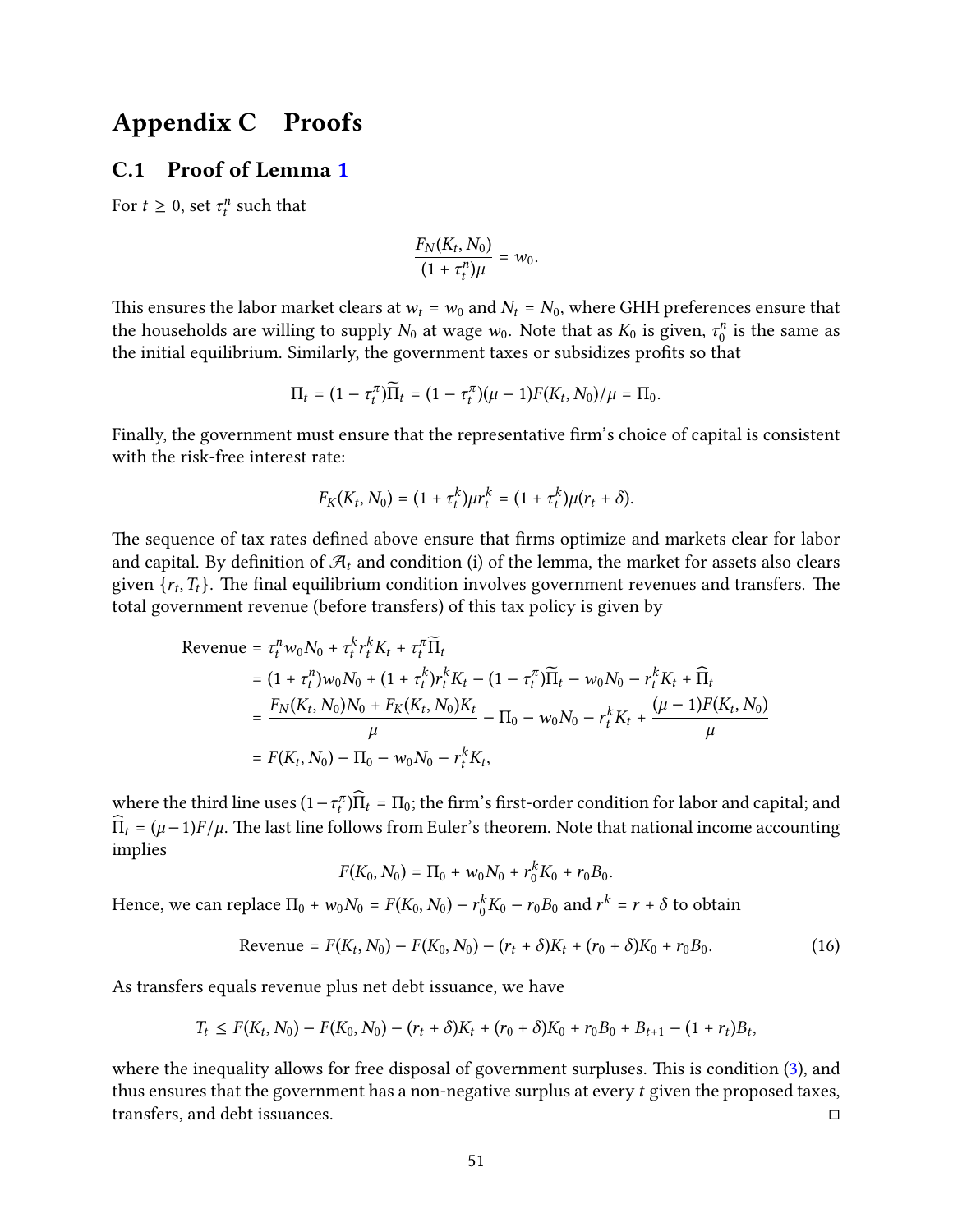### C.2 Proof of Corollary [1](#page-16-1)

Using

$$
F(K_0, N_0) = w_0 N_0 + \Pi_0 + (r_0 + \delta) K_0 + r_0 B_0,
$$

we have

$$
C_t = F(K_0, N_0) - (r_0 + \delta)K_0 - r_0B_0 + (1 + r_t)\mathcal{A}_t - \mathcal{A}_{t+1} + T_t.
$$

Using  $\mathcal{A}_t = K_t + B_t$ , this is equivalent to

$$
C_t + K_{t+1} = F(K_0, N_0) - (r_0 + \delta)K_0 - r_0B_0 + (1 + r_t)(K_t + B_t) - B_{t+1} + T_t.
$$

Substituting into  $(6)$  and re-arranging gives  $(3)$ .

### C.3 Proof of Lemma [2](#page-23-2)

*Proof.* For a given  $\nu$ , let  $T' = T^o + \widehat{T}\nu$  be the new transfer sequence. From the continuity condition, we have

$$
C_t(\mathbf{r}^o,\mathbf{T}')-C^o\leq |C_t(\mathbf{r}^o,\mathbf{T}')-C^o|\leq Mv.
$$

For  $t = 0$ , we have

$$
C_t(\mathbf{r}^o, \mathbf{T'}) + K^{\star} \le C^o + Mv + K^{\star}
$$
  
=  $F(K^o, N^o) - \delta K^o + K^{\star} + Mv$   
=  $F(K^o, N^o) + (1 - \delta)K^o + (Mv + K^{\star} - K^o)$ 

and hence the condition in Corollary [1](#page-16-1) holds for  $0 < v \le (K^{\circ} - K^*)/M \equiv v_1$ , as  $K^{\circ} > K^*$ . For  $t \geq 1$ , it is sufficient if

$$
Mv + C^o \le F(K^{\star}, N^o) - \delta K^{\star},
$$

or, using  $C^o = F(K^o, N^o) - \delta K^o$ ,

$$
Mv \leq F(K^{\star}, N^{\circ}) - \delta K^{\star} - (F(K^{\circ}, N^{\circ}) - \delta K^{\circ}).
$$

Letting  $v_2 \equiv M^{-1} \left( F(K^*, N^o) - \delta K^* - \left( F(K^o, N^o) - \delta K^o \right) \right) > 0$ , this condition is satisfied if  $0 < v \le v_2$ . Collecting, for  $0 < v \le \min\{v_1, v_2\}$ , the transfer scheme  $T' = T^0 + \widehat{T}v$  is implementability and represents an RPI. □

### C.4 Proof of Proposition [1](#page-25-0)

*Proof.* For a given v, let  $r' \equiv r^o + \hat{r}$  W. Note that  $(r', T^o)$  is an RPI. Let us propose the following sequence of  $(r \geq r)$  $\{K_t\}_{t=0}^{\infty}$ :

$$
K_t = K^o + R_k^{-1} \sum_{s=0}^{\infty} R_k^{-s} (C_{t+s}(r', T^o) - C^o) + hv, \quad \text{ for } t \ge 1.
$$

with  $K_0 = K^o$ . We will check that such sequence implements  $(r', T^o)$  for  $\nu$  small enough. Note that

$$
|K_t - K^o| \le R_k^{-1} \sum_{s=0}^{\infty} R_k^{-s} |C_{t+s}(r', T^o) - C^o| + hv
$$
  

$$
\le R_k^{-1} \sum_{s=0}^{\infty} R_k^{-s} v M + hv = \left[ \left( \frac{1}{R_k - 1} \right) M + h \right] v \equiv M_0 v,
$$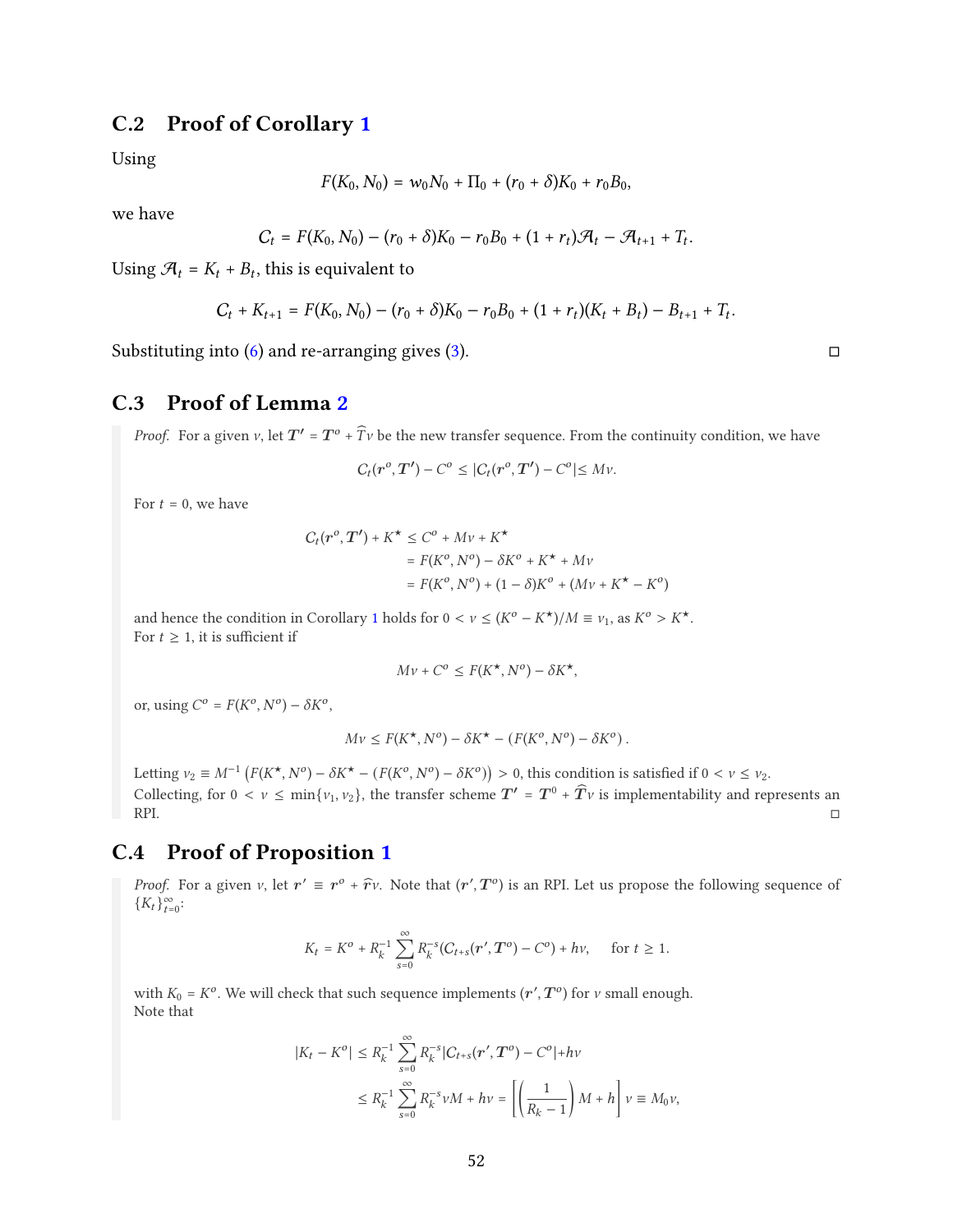where the second line uses property (ii). Then, there exists  $v_1 < \epsilon$  such that  $K_t > 0$  for all  $t \ge 0$  and  $v < v_1$ . Let

$$
\overline{F}_{KK} \equiv -\sup_K \{ |F_{KK}(K,N^o)| \colon |K - K^0| \le M_0 \nu_1 \}.
$$

As  $F_{KK}$  is continuous and this is a compact domain,  $\overline{F}_{KK}$  is finite. Note that for  $v < v_1$ , Taylor's theorem implies that

$$
F(K_t, N^0) + (1 - \delta)K_t = F(K^0, N^0) + (1 - \delta)K^0 + R_k(K_t - K^0) + \frac{1}{2}F_{KK}(\widetilde{K}, N^0)(K_t - K^0)^2
$$

for some  $\widetilde{K}$  between  $K^o$  ad  $K_t$ . Using that  $F(K^o, N^o) + (1 - \delta)K^o = C^o + K^o$  and that  $|K_t - K^o| \le M_0 v$ , we have that

$$
F(K_t, N^0) + (1 - \delta)K_t \ge C^o + K^o + R_k(K_t - K^o) + \frac{\overline{F}_{KK}}{2} (M_0 \nu)^2
$$

Then, a sufficient condition for  $(6)$  from Corollary [1](#page-16-1) is

$$
C_0(\mathbf{r}', \mathbf{T}^o) + K_1 \le C^o + K^o
$$
  

$$
C_t(\mathbf{r}', \mathbf{T}^o) + K_{t+1} \le C^o + K^o + R_k(K_t - K^o) + \frac{\overline{F}_{KK}}{2}(M_0 \nu)^2, \text{ for all } t \ge 1.
$$

For the first inequality, using the proposed  $K_1$ , we have that

$$
\sum_{s=0}^{\infty} R_k^{-s}(C_s(\boldsymbol{r}', \boldsymbol{T}^o) - C^o) + h\nu \leq 0
$$

which holds given (i).

For the second inequalities, using the proposed  $\{K_t\}$ , we have

$$
\sum_{s=0}^{\infty} R_k^{-s} (C_{t+s}(r', T^o) - C^o) + hv \le \sum_{s=0}^{\infty} R_k^{-s} (C_{t+s}(r', T^o) - C^o) + R_k hv + \frac{\overline{F}_{KK}}{2} (M_0 v)^2
$$
  

$$
0 \le (R_k - 1) hv + \frac{\overline{F}_{KK}}{2} (M_0 v)^2
$$

Given that  $h > 0$ , there exists  $v_2 > 0$  such that

$$
(R_k - 1)h \ge -\frac{\overline{F}_{KK}}{2} M_0^2 v
$$

for all  $v \in (0, v_2)$ .

Let  $\overline{v} = \min\{v_1, v_2\}$ . Then  $(r', T^o)$  for any  $v \in (0, \overline{v})$  is an implementable RPI.

### C.5 Proof of Corollary [2](#page-27-1)

*Proof.* Divide both sides of equation [12](#page-26-3) by  $R_K^{-\tau}A^o$ , factor out  $R^o$ , and use the definition of  $\xi_{t,\tau}$  to obtain [\(14\)](#page-27-0). As shown in the text, this implies [\(11\)](#page-26-1) is satisfied, which in turn is sufficient for (i) in Proposition [1.](#page-25-0) Condition (ii) holds by the differentiability of  $C_t$ , which is implied by the differentiability of  $\mathcal{A}_t$  stated in the premise.

### C.6 Proof of Lemma [3](#page-32-1)

to be added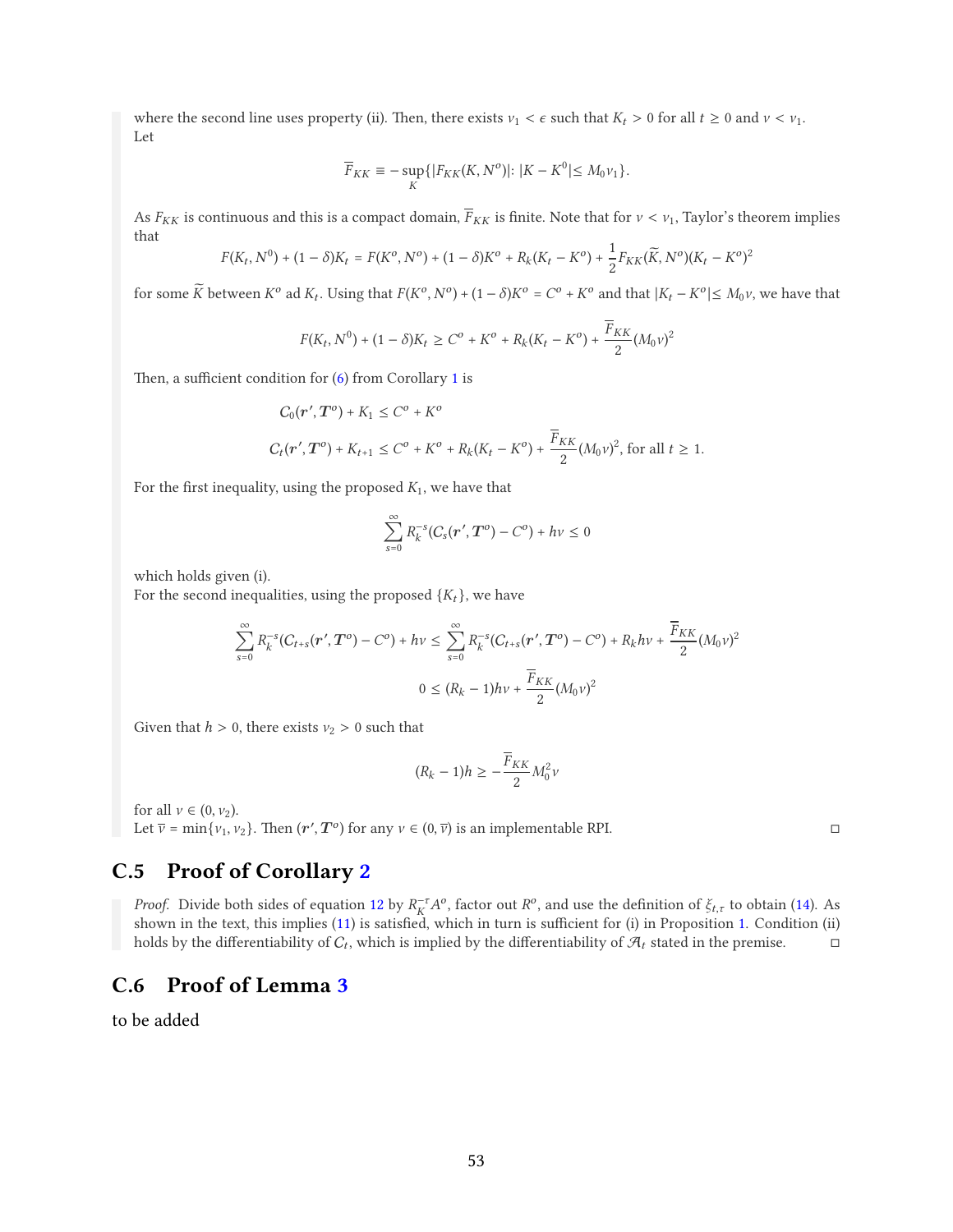### C.7 Proof of Proposition [2](#page-27-2)

*Proof.* Towards a contradiction, suppose there is an implementable RPI,  $(r, T)$ . Given that we start from the laissez-faire allocation, this requires that  $T$  is non-negative. From the feasibility condition in Corollary [1,](#page-16-1) we have that there exists a sequence of  $K_t$  such that

$$
w^{o}N^{o} + \Pi^{o} + (1 + r_{t})\mathcal{A}(r, T) - \mathcal{A}_{t+1}(r, T) + T_{t} \leq F(K_{t}, N^{o}) + (1 - \delta)K_{t} - K_{t+1}
$$
  

$$
\leq \underbrace{F(K^{o}, N^{o}) + (1 - \delta)K^{o}}_{C^{o} + K^{o}} + R_{k}(K_{t} - K^{o}) - K_{t+1}
$$

where the last inequality follows from concavity of *F*. Using that  $R_k = 1 + r^{\circ}$  as  $\mu = 1$ , we have

$$
w^o N^o + \Pi^o + T_t + (1 + r_t) \mathcal{A}_t(r, T) - \mathcal{A}_{t+1}(r, T) \leq C^o + (1 + r^o)(K_t - K^o) - (K_{t+1} - K^o)
$$
  

$$
-r^o A^o + (1 + r_t) \mathcal{A}_t(r, T) - \mathcal{A}_{t+1}(r, T) + T_t \leq (1 + r^o)(K_t - K^o) - (K_{t+1} - K^o)
$$

And thus

$$
\mathcal{A}_{t+1}(r,T) - K_{t+1} \ge (1 + r_t)(\mathcal{A}_t(r,T) - K_t) + (r_t - r^o)K_t + T_t
$$

Note that starting from the laissez-faire implies that  $K^o = A^o$ , and thus  $\mathcal{A}_{t+1}(r,T) - K_{t+1}$  is always non-negative, and turns strictly positive whenever  $r_t > r^{\circ}$  or  $T_t > 0$ . Hence, we have that

$$
\mathcal{A}_{t+1}(r,T) - K_{t+1} \ge (1+r^o)(\mathcal{A}_t(r,T) - K_t) + (r_t - r^o)K_t + T_t
$$

and given that  $r^o > 0$  ( $K^o < K^*$  and  $\mu = 1$ ), it follows that  $\mathcal{A}_{t+1}(r,T) - K_{t+1}$  must necessarily go to infinity at t increases. The finite technology implies that  $K_t$  must remain bounded, and thus  $\mathcal{A}_{t+1}(r,T) \to \infty$ . The assumption in the proposition then implies that for any M there exists a s such that  $C_s(r,T) > M$ . For M sufficiently large, the resource constraint at  $s$  must be violated, generating the contradiction.  $\Box$ 

# <span id="page-53-0"></span>Appendix D Computational Algorithm

This appendix describes the computational algorithm we use in solving the model. Our procedure consists of two steps. First, we compute the initial and final stationary equilibria. The initial one is the laissez-faire equilibrium and the final one has fiscal policy. We then compute the transition of this economy with shooting algorithms. We describe the algorithm for the dynamically efficient economy with markups.

#### D.1 Stationary Equilibrium

Initial The laissez-faire initial stationary equilibrium is the standard Bewley-Hugget-Aiyagari model. We compute it with a value function iteration over a savings grid and solve for the equilibrium wages and interest rates that clear markets. The objects we record are prices  $\{w_0, r_0\}$ , aggregate capital, labor, profits, and the limiting distribution of households over idiosyncratic state  $\{a, z\}$ —namely  $\{K_0, N_0, \Pi_0, \Lambda_0(a, z)\}$ . The objects in the initial stationary equilibrium are denoted by 0.

**Final** The final stationary equilibrium is indexed by  $H$ .

1. We set a target levels for capital  $K_H$  and debt  $B_H$ .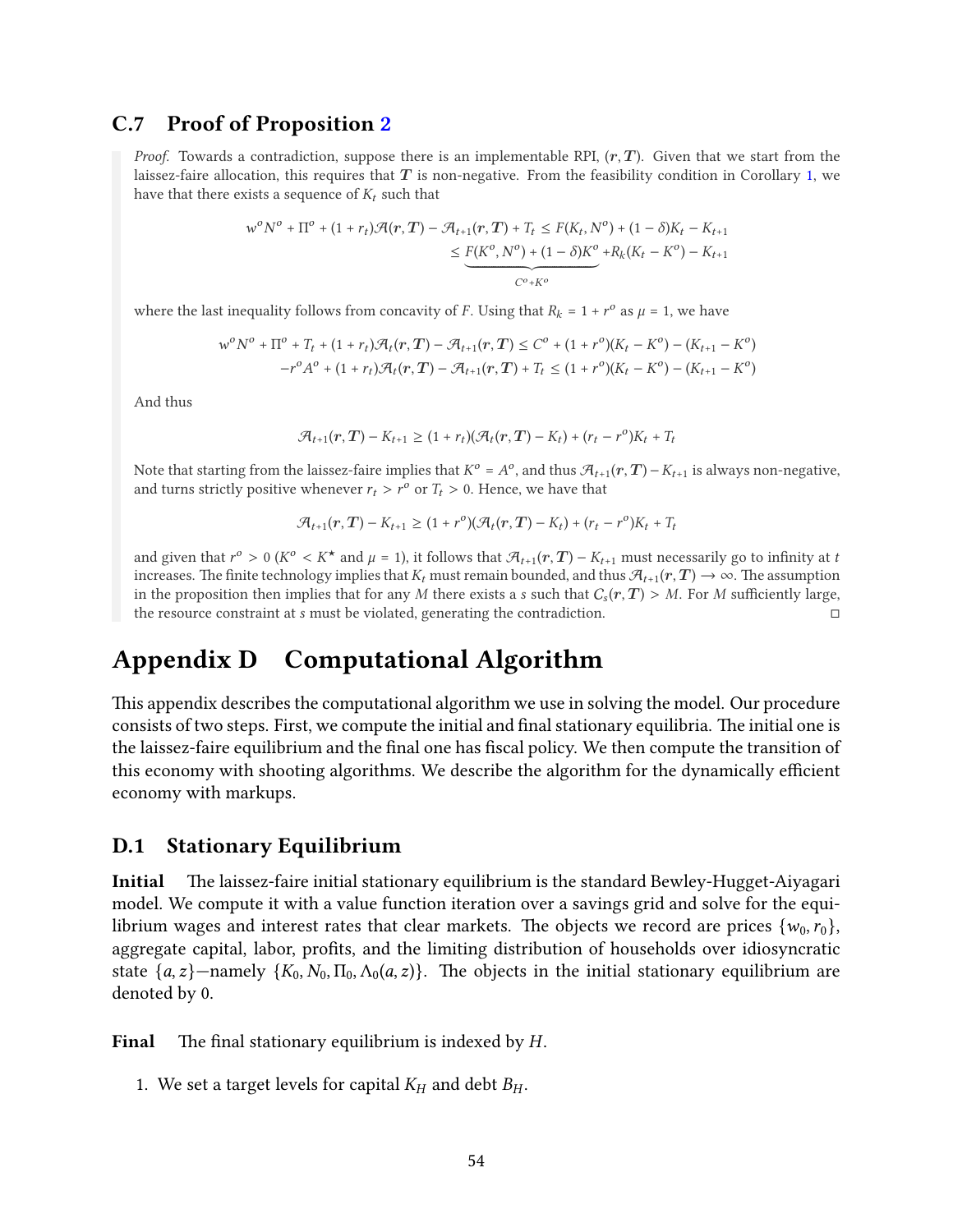2. Choose fiscal policies  $\{\tau^n_{\mu}$  $\{A^\eta_{H},\tau^\pi_{H}\}$  to keep wages and profits as in the initial equilibrium using

$$
F_L(K_H, N_0) = \mu (1 + \tau_H^n) w_0
$$
  
\n
$$
\Pi_0 = (1 - \tau_H^n) (\mu - 1) F(K_H, N_0) / \mu.
$$

- 3. Guess an equilibrium interest rate  $r_H$ .
- 4. We recover the initial implied  $\tau_{\mu}^k$  $^{\kappa}_H$  from

$$
F_K(K_H,N_0)=\mu(1+\tau_H^k)(r_H+\delta).
$$

5. Use the government budget as a constraint to recover transfers  $T_H$  given our settings and the guess for interest rates:

$$
T_H = F(K_H, N_0) - F(K_0, N_0) - (r_H + \delta)K_H + (r_0 + \delta)K_0 + r_H B_H
$$

6. Solve household's problem:

$$
V_H(a, z; r_H) = \max_{a' \geq \underline{a}, c, n} \phi(x(c, n), EV_H(a', z'; r_H))
$$
  
subject to:  $c + a' \leq w_0 z n + (1 + r_H)a + T_H$ .

- Gives value and savings policy functions  $V_H(a, z; r_H)$ ,  $a'_H(a, z; r_H)$  and labor supply without wealth effects  $n_H(z)$  and a household distribution  $\Lambda_H(a, z; r_H)$ .
- 7. Use the asset market clearing condition and firm's optimal capital condition to obtain a new guess on interest rates  $\tilde{r}_{H}$ :

$$
B_H + \tilde{K}_H = \int a'_H(a, z; r_H) \pi(z', z) d\Lambda_H(a, z; r_H)
$$
  

$$
F_K(\tilde{K}_H, N_0) = \mu(1 + \tau_H^k)(\tilde{r}_H + \delta)
$$

8. We go back to step 3 and repeat the procedure until  $\tilde{K}_H$  is close to the target capital level.

#### D.2 Transition

At time 0, the government announces a sequence of fiscal policies that implements a sequence of capital and debt  $\{K_t, B_t\}_{t=0}^H$ . We will assume that at period  $H$ , the economy is in the final stationary equilibrium.

1. Choose fiscal policies  $\{\tau_t^n, \tau_t^n\}$  to keep wages and profits as in the initial equilibrium using

$$
F_L(K_t, N_0) = \mu (1 + \tau_t^n) w_0
$$
  
\n
$$
\Pi_0 = (1 - \tau_t^n) (\mu - 1) F(K_t, N_0) / \mu.
$$

2. Guess sequence of interest rates  $\{r_t\}_{t=0}^H$ .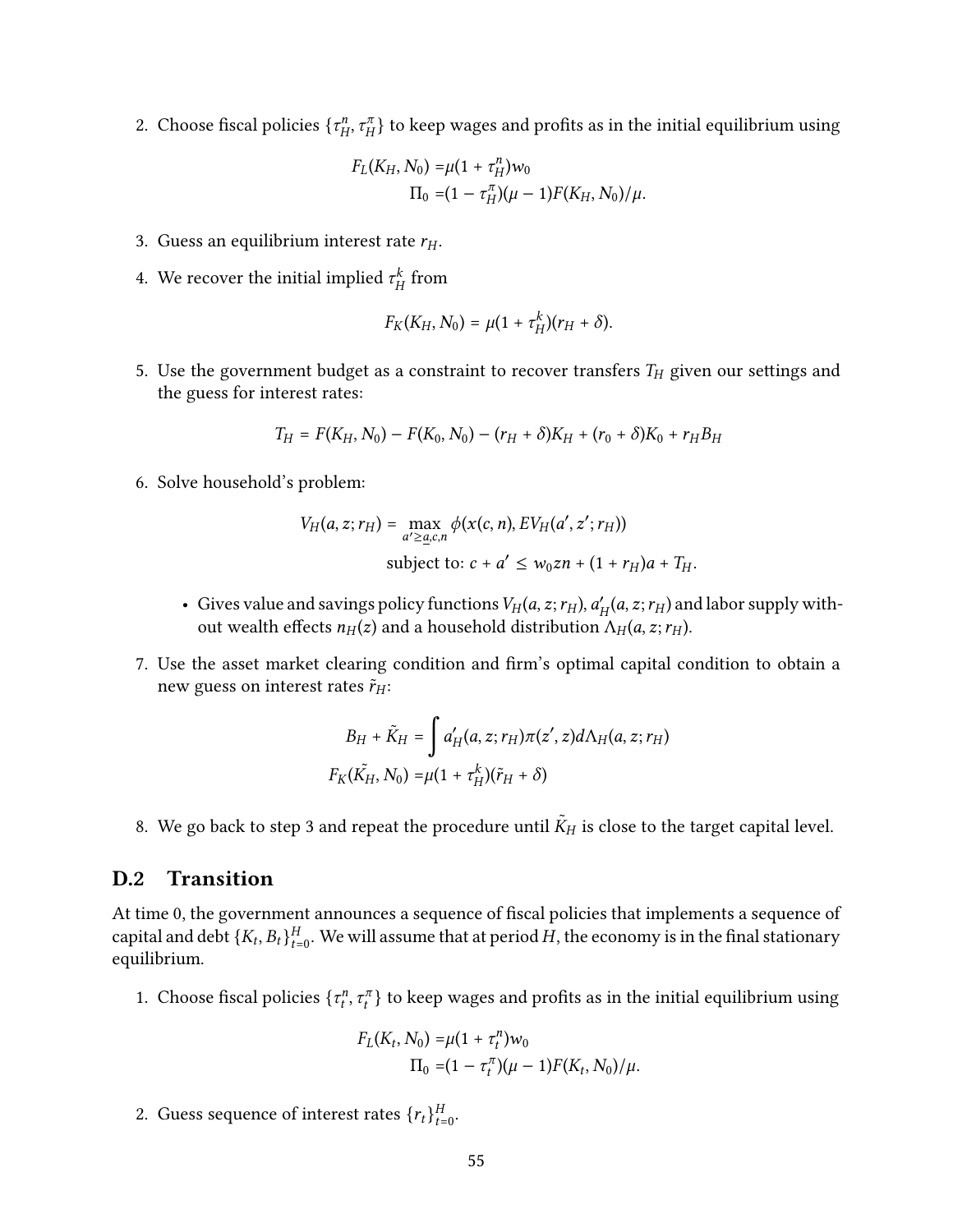• Recover the capital taxes given our target capital sequence and interest rate guess:

$$
F_K(K_t,N_0)=\mu(1+\tau_t^k)(r_t+\delta).
$$

• Recover transfers from government budget constraint using sequence of debt

$$
T_t = F(K_t, N_0) - F(K_0, N_0) - (r_t + \delta)K_t + (r_0 + \delta)K_0 + B_{t+1} - (1 + r_t)B_t
$$

- 3. Solve household's problem backwards.
	- Start with period  $H 1$  problem. Note that we have the value at period H from the stationary equilibrium:

$$
V_t(a, z) = \max_{a' \geq \underline{a}, c, n} \phi(x(c, n), h(V_{t+1}(a', z')))
$$
  
subject to:  $c + a' \leq w_0 z n + (1 + r_t)a + T_t$ 

- Store saving decision rules:  $a'_t(a, z)$ .
- 4. Iterate forwards, update interest rates: The resulting aggregate savings from Step 2 will not be equal to the targets.
	- Start with initial distribution  $\Lambda_0(a, z)$  and apply the decision rules from above.
	- Use the asset market clearing condition to obtain the resulting capital sequence  $\tilde{K}_{t+1}$ :

$$
B_{t+1} + \tilde{K}_{t+1} = \int a'_t(a,z)\pi(z',z)d\Lambda_t(a,z)
$$

• Use firm's optimal capital condition to obtain a candidate new sequence of interest rates  $\tilde{r}_t$ :

$$
F_K(\tilde{K}_t, N_0) = \mu(1 + \tau_t^k)(\tilde{r}_t + \delta).
$$

• Update the sequence of interest rates so that  $r_t^{new} = \lambda r_t^{old} + (1 - \lambda)\tilde{r}_t$  for attenuation parameter  $\lambda = 0.5$ . If the new sequence of interest rates is close enough to the old sequence, we stop; otherwise, we go back to step 2.

# <span id="page-55-0"></span>Appendix E The Growth Economy

In this appendix, we show how the key expressions of Section [2](#page-6-0) are modified by the presence of exogenous labor-augmenting technological growth. The derivations are standard and are included for completeness.

Assume technology is given by

$$
Y_t = F(K_t, (1+g)^t L_t),
$$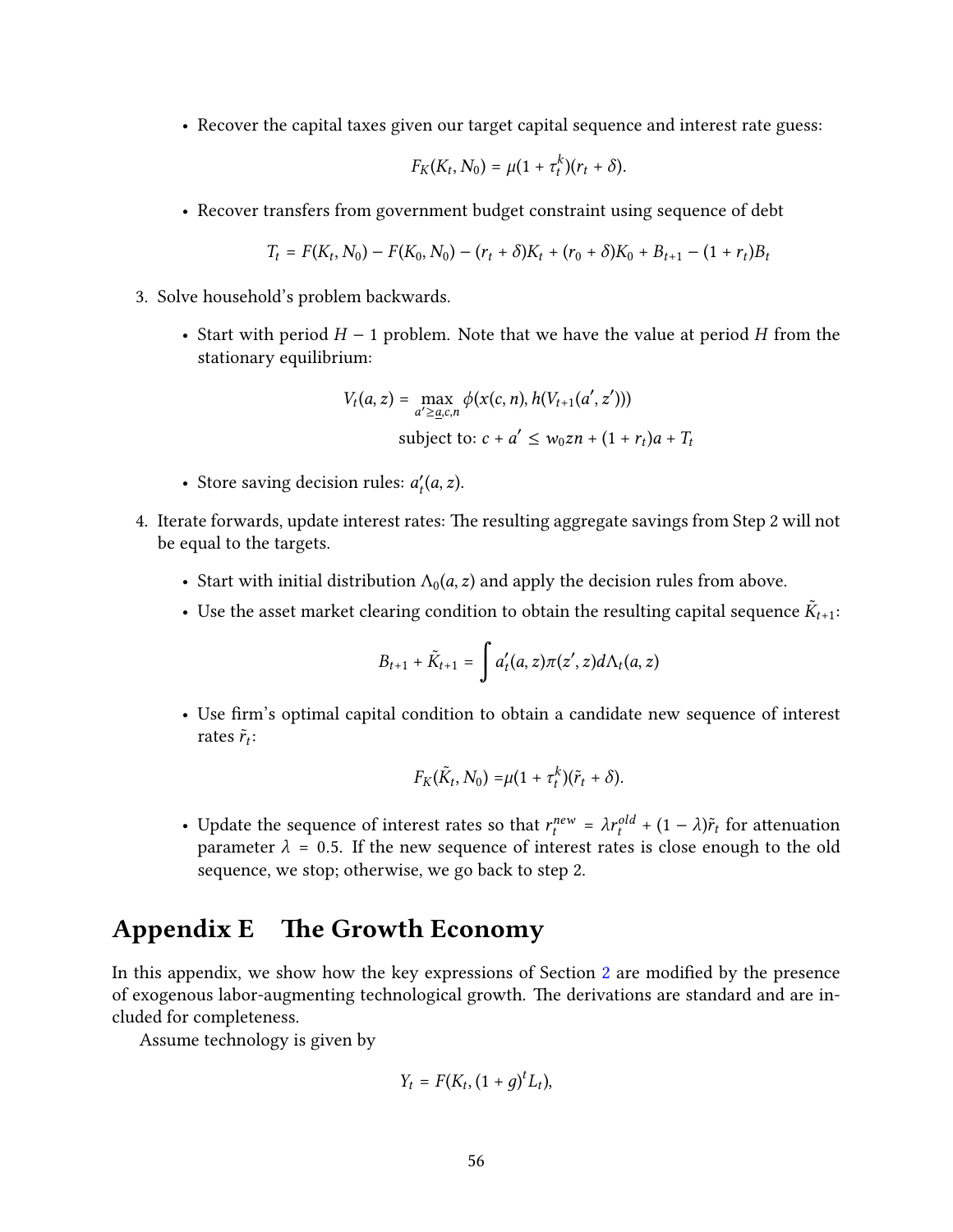where  $q \geq 0$  is the constant rate of growth of labor-augmenting technology. Letting a tilde denote variables divided by  $(1 + g)^t$ , constant returns implies

$$
\tilde{Y}_t \equiv (1+g)^{-t} Y_t = F(\tilde{K}_t, L_t).
$$

The representative firm's first-order conditions are (dropping  $t$  subscripts)

$$
F_k(\tilde{K}, L) = \mu(1 + \tau^k)r^k
$$
  

$$
F_l(\tilde{K}, L) = \mu(1 + \tau^n)\tilde{w}.
$$

We also have  $\widetilde{\Pi} = (1 - \tau^{\pi})(\mu - 1)F(\tilde{K}, L)/\mu$ .

Given the absence of a wealth effect on labor supply, we assume that the disutility of working grows at rate  $g$  as well (dropping  $i$  and  $t$  indicators):

$$
x(c, n) = c - (1 + g)^t v(n),
$$

giving us

$$
\tilde{x}(\tilde{c}, n) \equiv (1+g)^{-t}x(c, n) = \tilde{c} - v(n).
$$

We also assume that the borrowing constraint is scaled by  $(1 + g)^t$ .

We can write the household's problem as

$$
V_t(a, z, \theta) = \max_{a', n, c} \phi(x(c, n), h(V_{t+1}(a', z', \theta')))
$$
  
s.t.  $c + a' \le w_t z n + \theta \Pi_t + (1 + r_t)a + T_t$   
 $a' \ge (1 + g)^{t+1} \underline{a},$ 

where we have altered the last constraint to account for growth and  $h$  is a certainty equivalent operator. The constraint set can be rewritten as

$$
\tilde{c} + (1+g)\tilde{a}' \le \tilde{w}_t z n + \theta \overline{\Pi}_t + (1+r_t)\tilde{a} + \tilde{T}_t
$$

$$
\tilde{a}' \ge \underline{a}.
$$

Thus, if  $(c, n, a')$  is feasible at time t, then  $(\tilde{c}, n, \tilde{a}')$  satisfies the normalized constraint set and vice versa. If we assume  $\phi$  is constant-returns in x and h is homogeneous of degree 1, if  $V_t(a, z, \theta)$ satisfies the consumer's Bellman equation, then  $\tilde{V}_t(\tilde{a}, z, \theta) \equiv (1 + g)^{-t} V_t(a, z, \theta)$  satisfies

$$
\tilde{V}_t(\tilde{a}, z, \theta) = \max_{\tilde{c}, n, \tilde{a}'} \phi(\tilde{x}(\tilde{c}, n), (1+g)h(\tilde{V}_{t+1}(\tilde{a}', z', \theta'))),
$$

subject to the normalized constraint set, and vice versa.<sup>[41](#page-56-0)</sup>

Note that for an interior optimum for  $n$ , the first-order condition can be expressed as follows:

$$
v'(n)=z\tilde{w}.
$$

<span id="page-56-0"></span><sup>&</sup>lt;sup>41</sup>For the simulations, we use  $\phi(x, h) = ((1 - \beta)x^{1-\zeta} + \beta h^{1-\zeta})^{1/(1-\zeta)}$ . In this case, we can define  $\tilde{\beta} \equiv \beta(1 + g)^{1-\zeta}$  and write  $\tilde{\phi}(\tilde{x}, h) = ((1 - \tilde{\beta})\chi\tilde{x}^{1-\zeta} + \tilde{\beta}h^{1-\zeta})^{1/(1-\zeta)}$ , where  $\chi \equiv (1 - \beta)/(1 - \tilde{\beta})$ . This is well defined as long as  $\tilde{\beta} \le 1$ . Growth can be accommodated by re-scaling the discount factor, as expected with homogeneous preferences.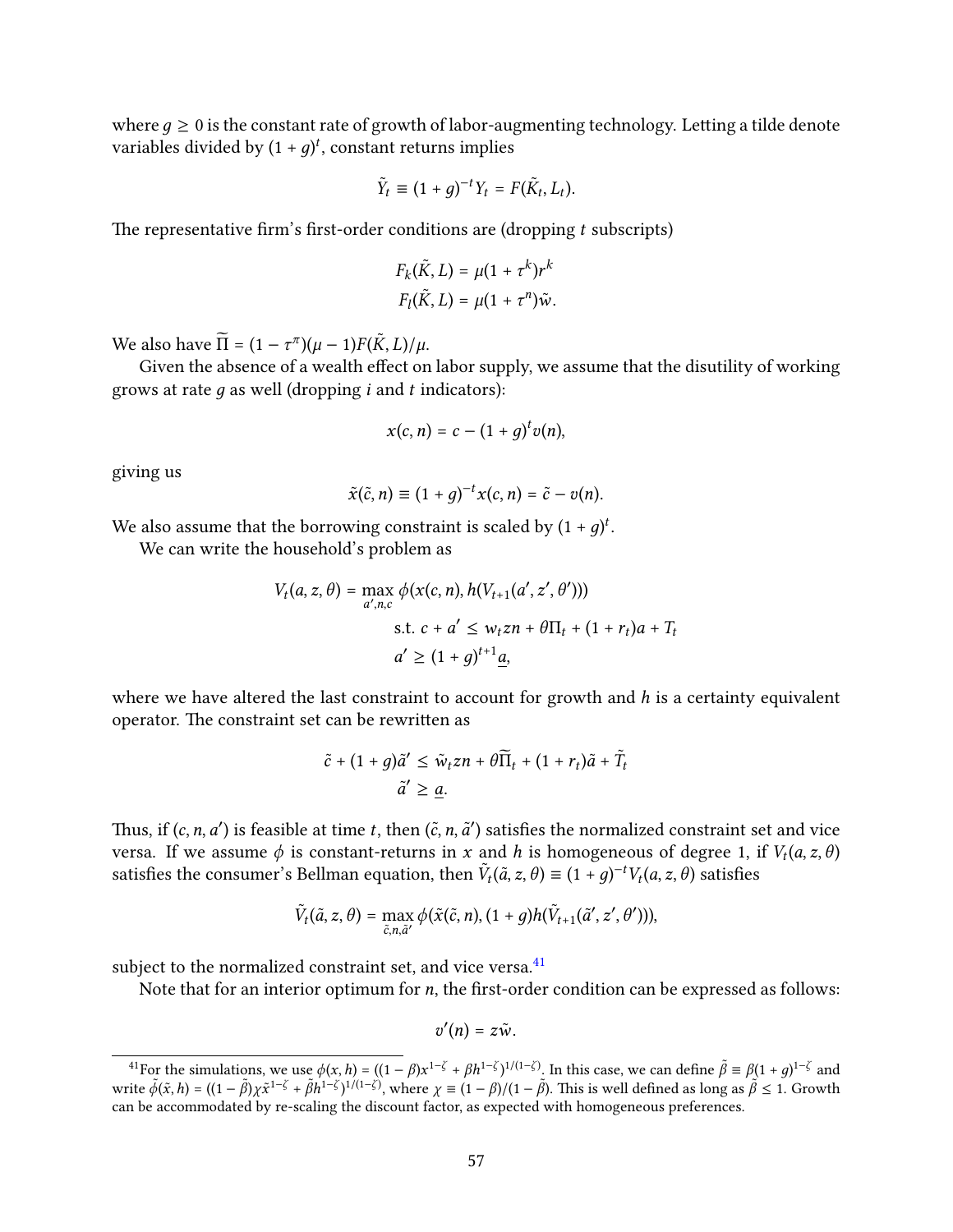Hence, labor supply is constant as long as  $\tilde{w}$  remains constant.

The government's budget constraint can be rewritten in normalized form:

 $\tilde{T}_t = \tau_t^n \tilde{w}_t N_t + \tau_t^k r_t^k \tilde{K}_t + \tau_t^\pi \overline{\Pi}_t / (1 - \tau_t^\pi) + (1 + g) \tilde{B}_{t+1} - (1 + r_t) \tilde{B}_t.$ 

Let  $\tilde{X}_t \equiv \tau_t^n \tilde{w}_0 N_0 + \tau_t^k r_t^k \tilde{K}_t + \tau_t^{\pi} \tilde{\Pi}_0 / (1 - \tau_t^{\pi})$  denote normalized tax revenue before transfers when keeping after tax normalized wages and profits constant. Following the same steps as the proof of Lemma [1,](#page-14-1) we have

$$
\tilde{X}_t = F(\tilde{K}_t, N_0) - F(\tilde{K}_0, N_0) - (r_t + \delta)\tilde{K}_t + (r_0 + \delta)\tilde{K}_0.
$$

Condition (iii) of Lemma [1](#page-14-1) (equation [\(3\)](#page-15-0)) becomes

 $(1 + g)\tilde{B}_{t+1} - (1 + r_t)\tilde{B}_t - \tilde{T}_t \geq F(\tilde{K}_0, N_0) - F(\tilde{K}_t, N_0) - (r_0 + \delta)\tilde{K}_0 + (r_t + \delta)\tilde{K}_t.$ 

Condition (ii) becomes  $\tilde{T}_t \ge -(r_t - r_0)\tilde{a}$ , and condition (i) remains unchanged. Note that in a steady state (that is, relevant aggregates grow at rate  $g$ ), Condition (iii) becomes

$$
(g-r_{ss})\tilde{B}_{ss}-\tilde{T}_{ss}\geq F(\tilde{K}_0,N_0)-F(\tilde{K}_{ss},N_0)-(r_0+\delta)\tilde{K}_0+(r_t+\delta)\tilde{K}_{ss}.
$$

Hence, debt increases government revenues in the steady state as long as  $g > r_{ss}$ . Expressions in Claims 1 and 2 are adjusted in a similar fashion to obtain normalized equivalents.

# Appendix F Additional Comparative Statics with Respect to Preference Parameters



<span id="page-57-0"></span>

Note: This figure displays the path of interest rates (Panel a) and transfers as a percentage of laissez-faire output (Panel b) associated with the baseline fiscal policy under alternative preference parameterizations for the coefficient of relative risk aversion (CRRA). In both panels, the solid line is the benchmark CRRA=5.5; the dotted red line is CRRA=10.0; and the dashed black line is CRRA=2.0.